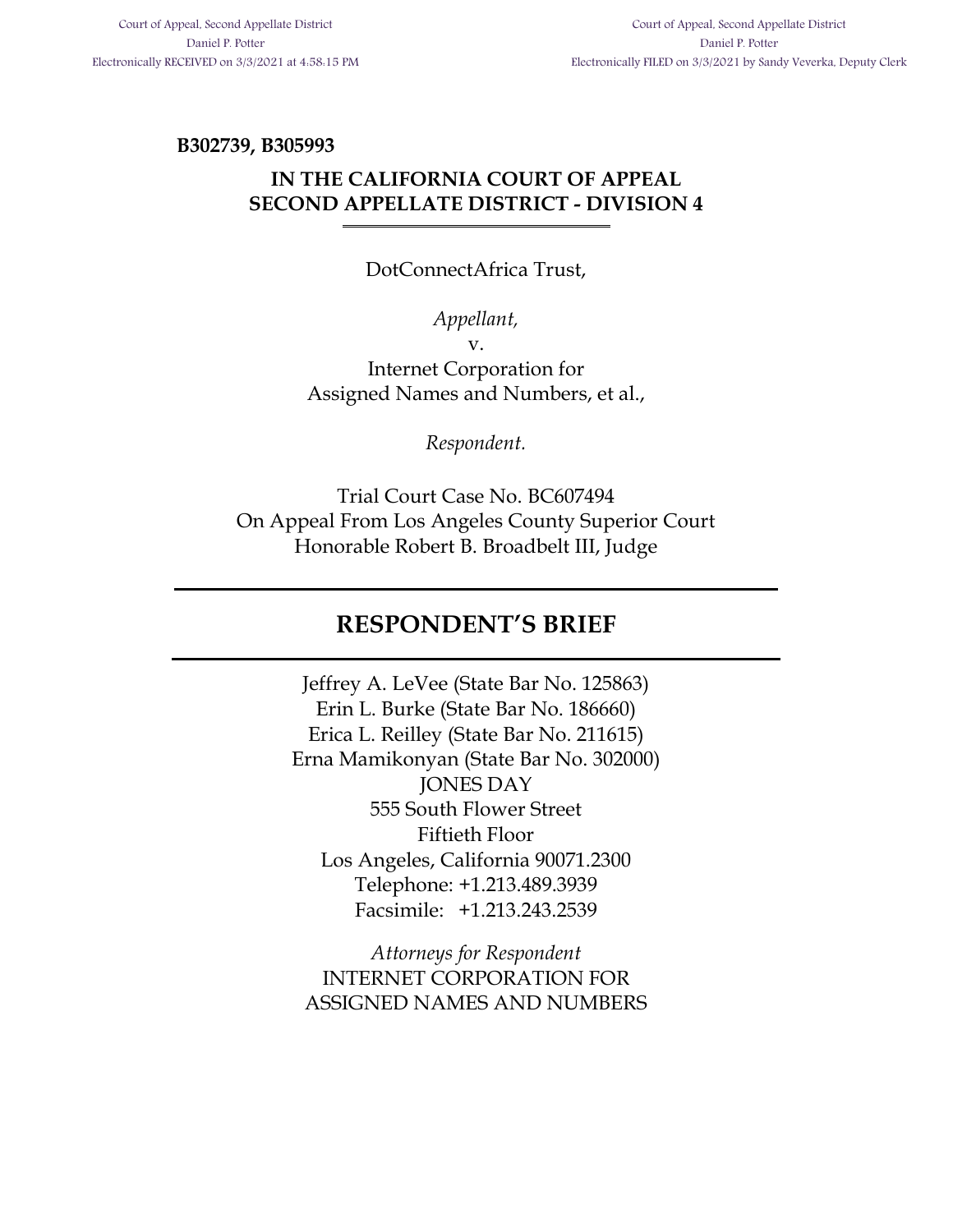#### **CERTIFICATE OF INTERESTED PARTIES**

Pursuant to California Rules of Court, rule 8.208, the following entity may have an interest in this case: ZA Central Registry, a South African non-profit company.

Dated: March 3, 2021 Respectfully submitted,

JONES DAY

By: */s/ Jeffrey A. LeVee* 

Jeffrey A. LeVee

*Attorney for Respondent*  INTERNET CORPORATION FOR ASSIGNED NAMES AND **NUMBERS**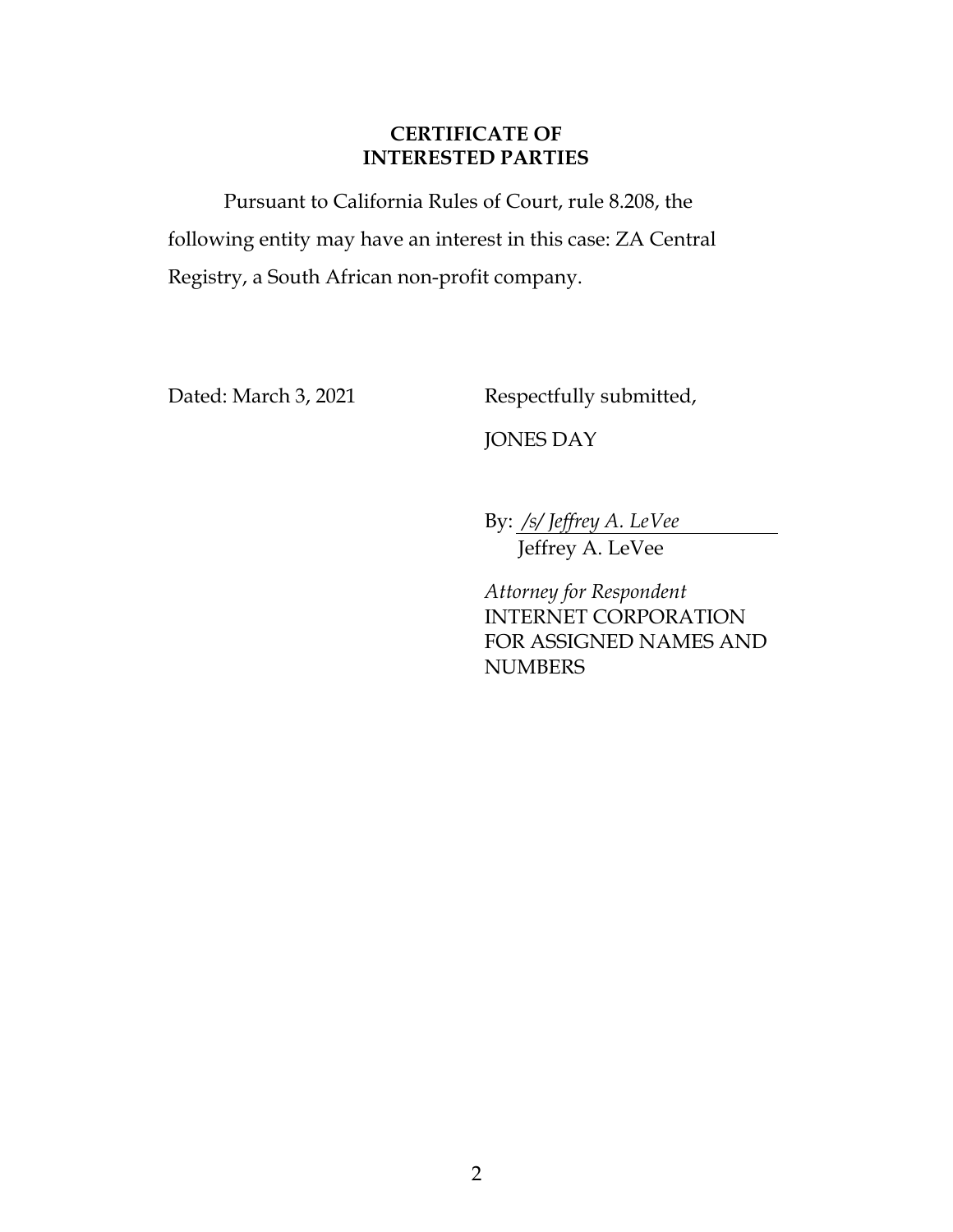## TABLE OF CONTENTS

| A. | <b>ICANN Coordinates and Ensures Stable and</b><br>Secure Operations of the Internet's Domain Name                                          |                                                                                                                                  |      |
|----|---------------------------------------------------------------------------------------------------------------------------------------------|----------------------------------------------------------------------------------------------------------------------------------|------|
| B. |                                                                                                                                             | ICANN Launched the New gTLD Program and<br>Established a Fair Application Process That<br>DCA's CEO Was "Active[ly]" Involved in |      |
| C. |                                                                                                                                             | The GAC Issued Consensus Advice That DCA's                                                                                       |      |
| D. |                                                                                                                                             | DCA Challenged ICANN's Decision Through an<br>IRP-A Quasi-Judicial Proceeding Before an                                          |      |
| Ε. | DCA Secured Success on Seven Different Issues<br>Before the Panel Based on DCA's Repeated<br>Representations That It Could Not Sue ICANN in |                                                                                                                                  | . 22 |
|    | 1.                                                                                                                                          | DCA succeeded in obtaining interim relief<br>based on its representation that it could not                                       |      |
|    | 2.                                                                                                                                          | DCA succeeded in securing document<br>discovery based on its representation that it<br>could not sue ICANN in court              | 23   |
|    | 3.                                                                                                                                          | DCA succeeded in securing live witness<br>testimony based on its representation that                                             |      |
|    | 4.                                                                                                                                          | DCA succeeded in securing additional<br>briefing based on its representation that it                                             |      |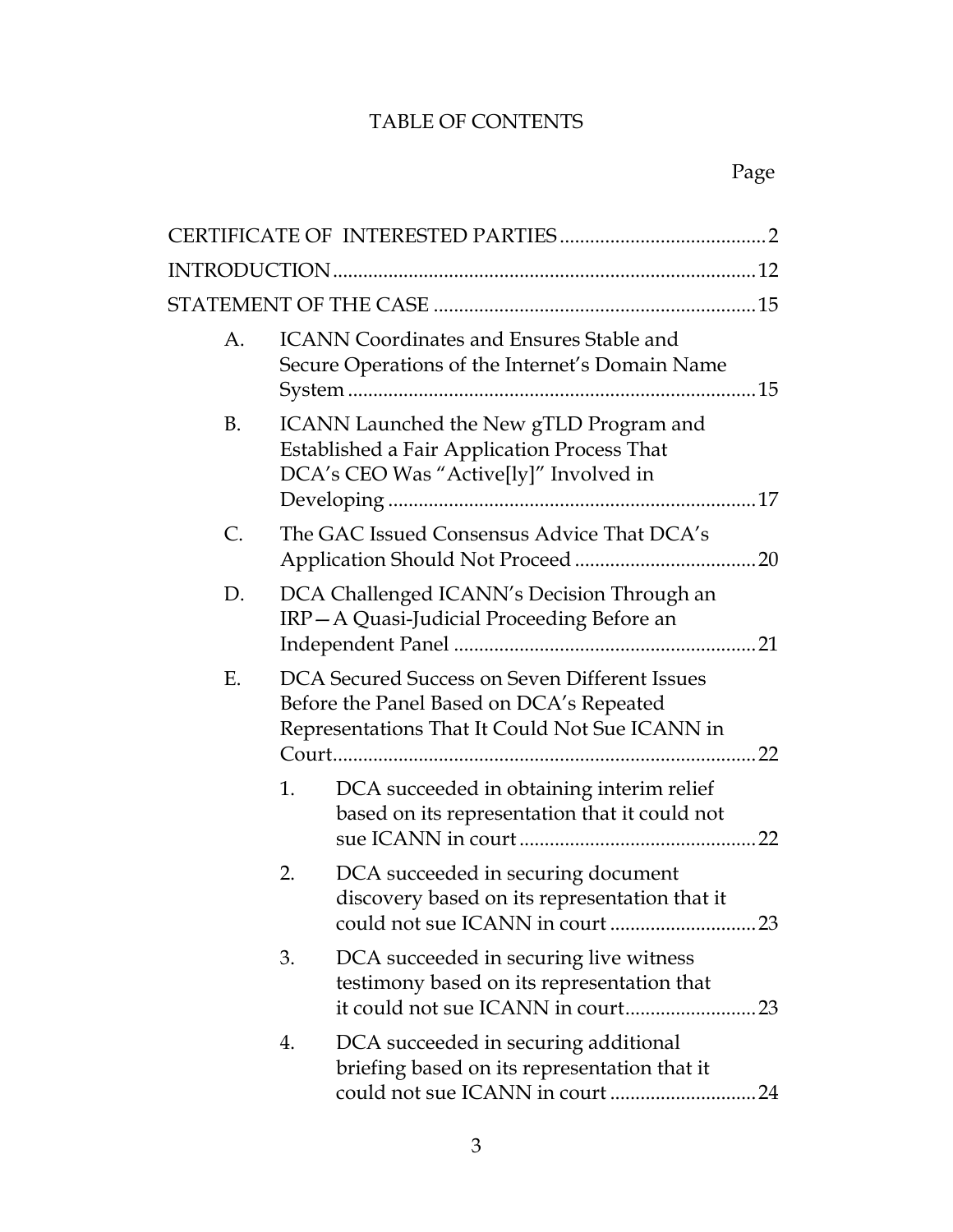## TABLE OF CONTENTS (continued)

|    | 5.                                                                                                                       | DCA succeeded in urging the Panel to issue<br>a binding declaration on the merits based<br>on DCA's representation that it could not |  |
|----|--------------------------------------------------------------------------------------------------------------------------|--------------------------------------------------------------------------------------------------------------------------------------|--|
|    | 6.                                                                                                                       | DCA succeeded in securing the Panel's de<br>novo review based on DCA's<br>representation that it could not sue ICANN                 |  |
|    | 7.                                                                                                                       | DCA succeeded in obtaining its costs based<br>on its representation that it could not sue                                            |  |
| F. | The Panel Issued a Binding Declaration on the<br>Merits in DCA's Favor and Also Made<br>Recommendations That ICANN Fully |                                                                                                                                      |  |
|    | 1.                                                                                                                       | The Panel concluded its declaration on the                                                                                           |  |
|    | 2.                                                                                                                       | The Panel made recommendations to<br>ICANN that ICANN implemented 29                                                                 |  |
|    | 3.                                                                                                                       | The IRP's declaration on the merits did not<br>mean DCA was to be awarded the                                                        |  |
| G. | Despite DCA's Repeated Representations That It<br>Had No Right to Sue ICANN in Court, DCA Sued                           |                                                                                                                                      |  |
| Н. |                                                                                                                          | After a Bench Trial, the Trial Court Concluded<br>That Judicial Estoppel Barred DCA's Lawsuit33                                      |  |
|    |                                                                                                                          |                                                                                                                                      |  |
|    |                                                                                                                          |                                                                                                                                      |  |
|    |                                                                                                                          |                                                                                                                                      |  |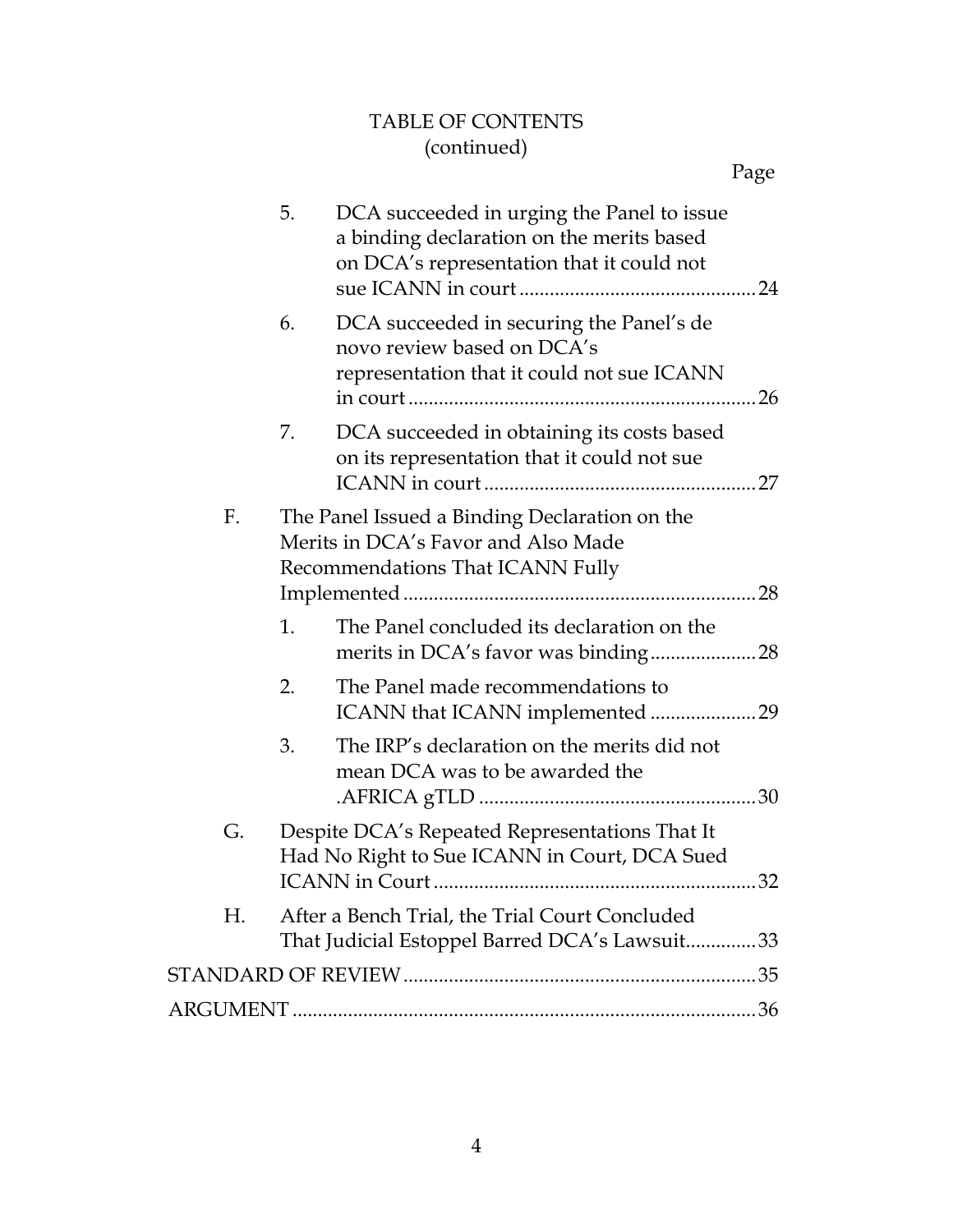## TABLE OF CONTENTS (continued)

| Ι.   |           | <b>JUDICIAL ESTOPPEL IS AN EQUITABLE DOCTRINE</b><br><b>INVOKED TO PREVENT GAMESMANSHIP IN EVEN</b><br>LESS EGREGIOUS CIRCUMSTANCES THAN THOSE                                                                                                               |  |
|------|-----------|--------------------------------------------------------------------------------------------------------------------------------------------------------------------------------------------------------------------------------------------------------------|--|
| II.  |           | SUBSTANTIAL EVIDENCE SUPPORTED THE TRIAL<br>COURT'S FINDINGS THAT DCA SUCCESSFULLY<br>REPRESENTED TO THE PANEL THAT DCA COULD<br>NOT SUE ICANN IN COURT AND THEN TOOK A<br>TOTALLY INCONSISTENT POSITION WHEN IT<br>LATER SUED ICANN IN COURT (FIRST, THIRD, |  |
|      | А.        | DCA Repeatedly Represented That It Could Not<br>Sue ICANN in Court and Secured Repeated<br>Successes in the IRP Based on Those<br>Representations (First and Third Factors) 39                                                                               |  |
|      | <b>B.</b> | DCA's Positions Were Totally Inconsistent, Even<br>When Considering the "Context" in Which They                                                                                                                                                              |  |
|      | C.        | To the Extent DCA's Representations Are Not<br>Considered Factual, Judicial Estoppel Still                                                                                                                                                                   |  |
| III. |           | SUBSTANTIAL EVIDENCE SUPPORTED THE TRIAL<br>COURT'S FINDING THAT THE IRP WAS A QUASI-<br>JUDICIAL PROCEEDING (SECOND FACTOR) 53                                                                                                                              |  |
|      | A.        | The IRP Contained All the Hallmarks of a Quasi-                                                                                                                                                                                                              |  |
|      | B.        | ICANN's Board Vote Following the IRP Did Not<br>Undermine the IRP's Quasi-Judicial Nature58                                                                                                                                                                  |  |
| IV.  |           | SUBSTANTIAL EVIDENCE SUPPORTED THE TRIAL<br>COURT'S CONCLUSION THAT DCA'S FIRST<br>POSITION WAS NOT TAKEN AS A RESULT OF<br>IGNORANCE, FRAUD, OR MISTAKE (FIFTH                                                                                              |  |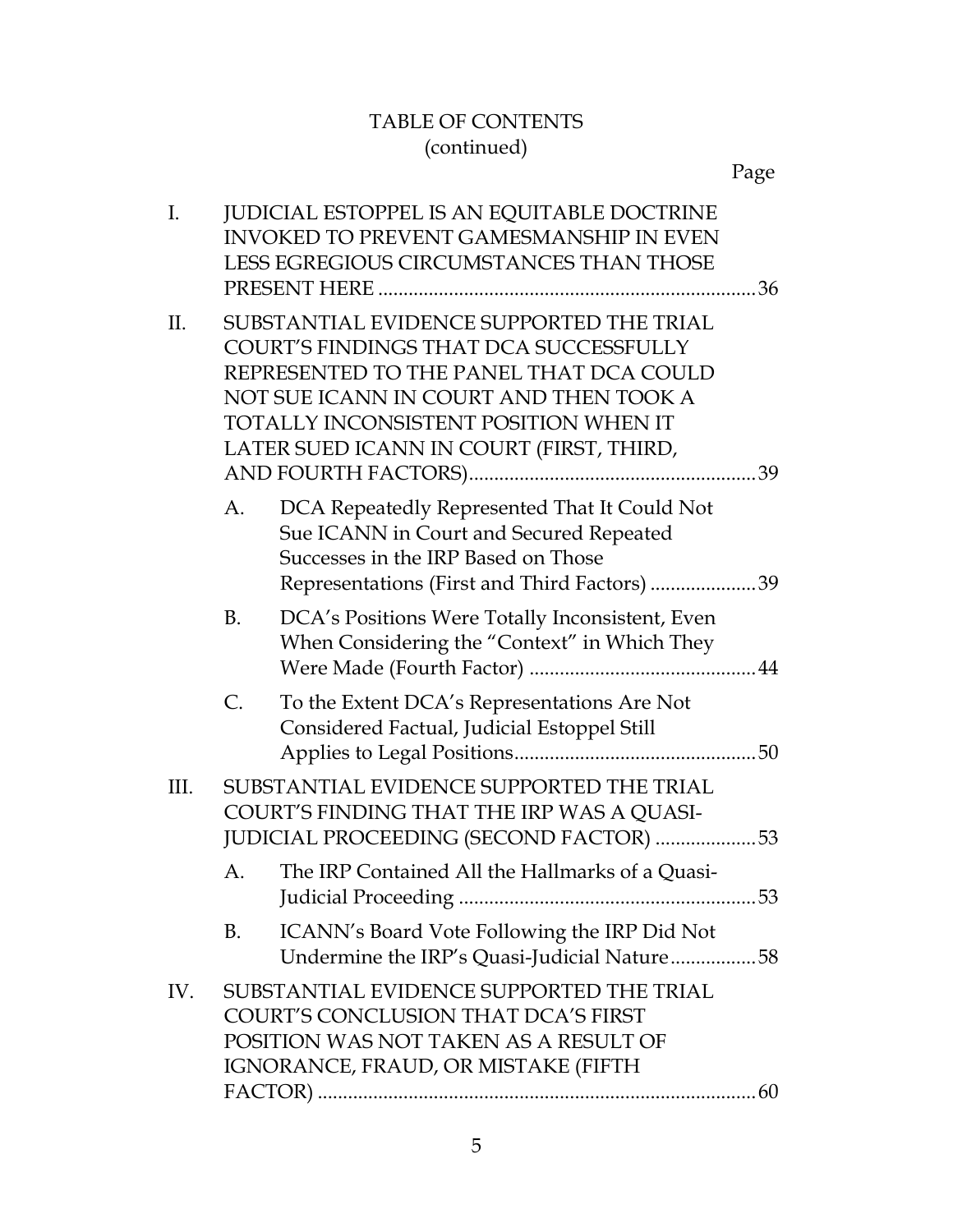## TABLE OF CONTENTS (continued)

|     | А.        | There Is No Evidence That DCA Took Its First<br>Position as a Result of Ignorance, Fraud, or                                                                 |  |
|-----|-----------|--------------------------------------------------------------------------------------------------------------------------------------------------------------|--|
|     | <b>B.</b> | <b>ICANN Did Not Have the Burden to Show That</b><br>DCA Acted in Bad Faith for the Fifth Factor to Be                                                       |  |
| V.  |           | THE TRIAL COURT PROPERLY EXERCISED ITS<br>DISCRETION IN CONCLUDING THAT A<br>"MISCARRIAGE OF JUSTICE" WOULD RESULT IF<br>JUDICIAL ESTOPPEL DID NOT BAR DCA'S |  |
| VI. |           | THE TRIAL COURT'S COST AWARD SHOULD BE                                                                                                                       |  |
|     |           |                                                                                                                                                              |  |
|     |           |                                                                                                                                                              |  |
|     |           |                                                                                                                                                              |  |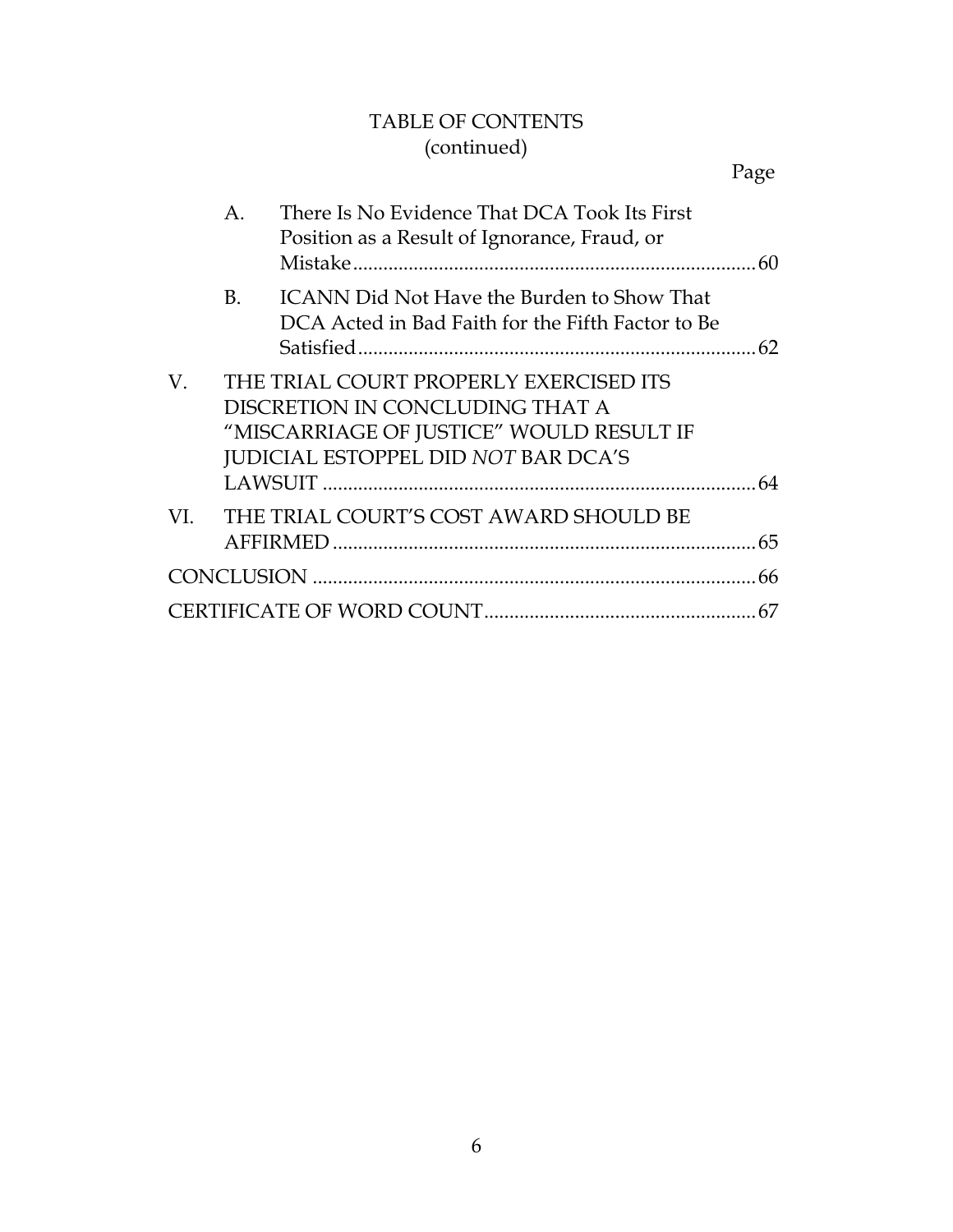## **TABLE OF AUTHORITIES**

## **Page**

## **CASES**

| ABF Capital Corp. v. Berglass                      |
|----------------------------------------------------|
| AFN, Inc. v. Schlott, Inc.                         |
| Aguilar v. Lerner                                  |
| AP-Colton LLC v. Ohaeri                            |
| Bell v. Wells Fargo Bank, N.A.                     |
| Blix Street Records, Inc. v. Cassidy               |
| Bray v. Internat. Molders and Allied Workers Union |
| Bucur v. Ahmad                                     |
| Cal. Amplifier, Inc. v. RLI Insurance Co.          |
| Cal. Coastal Com. v. Tahmassebi                    |
| Citizens Business Bank v. Gevorgian                |
| Cloud v. Northrop Grumman Corp.                    |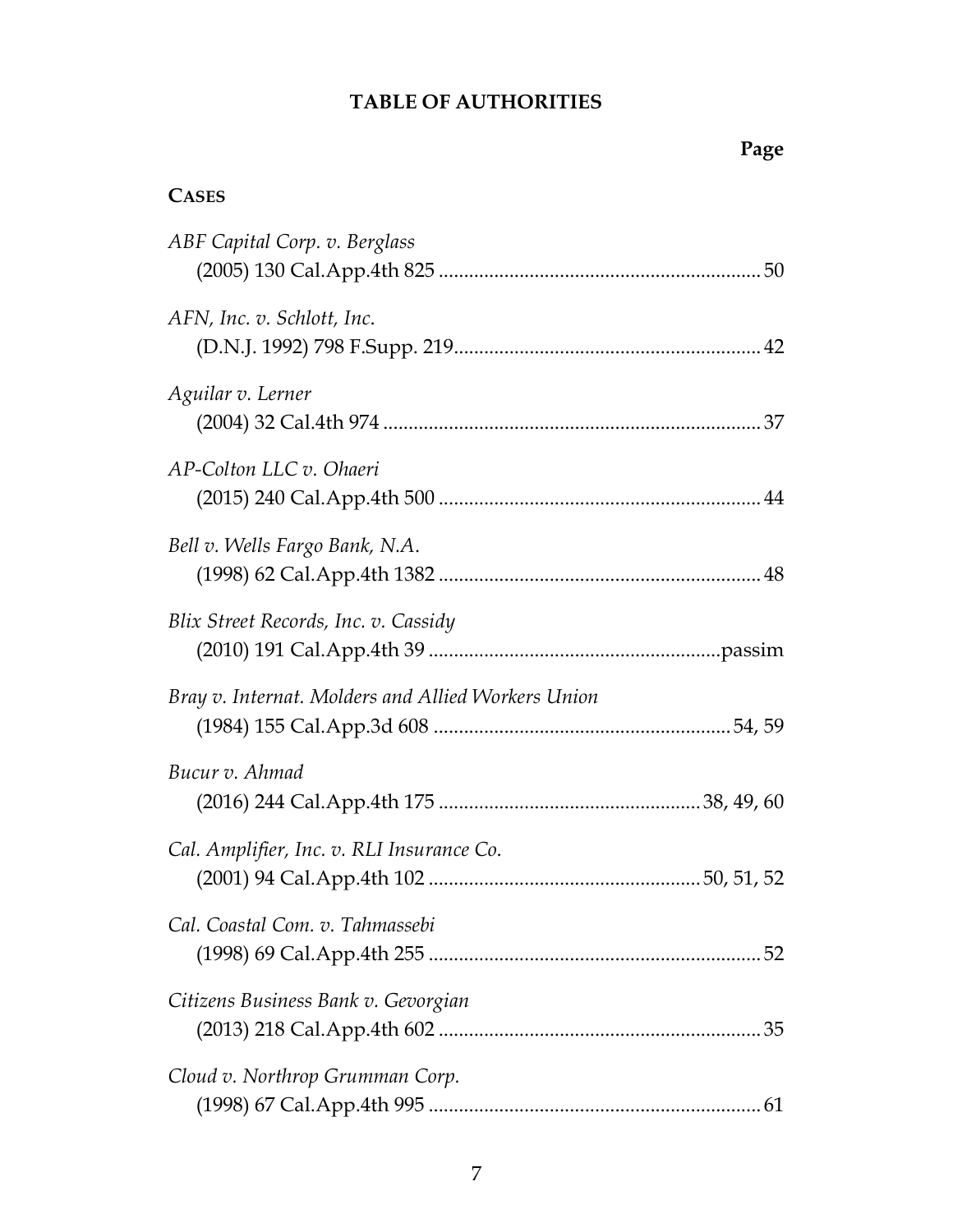## **TABLE OF AUTHORITIES (continued)**

| Daar & Newman v. VRL Internat.                                       |
|----------------------------------------------------------------------|
| Denham v. Superior Court                                             |
| Drain v. Betz Laboratories, Inc.                                     |
| Eaton v. Siemens<br>(E.D.Cal., May 23, 2007, No. CIV. S.-07-315 FCD) |
| European Beverage v. Superior Court                                  |
| Imen v. Glassford                                                    |
| In re Marriage of Nassimi                                            |
| Internat. Engine Parts, Inc. v. Feddersen and Co.                    |
| Jackson v. County of L.A.<br>passim                                  |
| Kelsey v. Waste Management of Alameda County                         |
| Kerley v. Weber                                                      |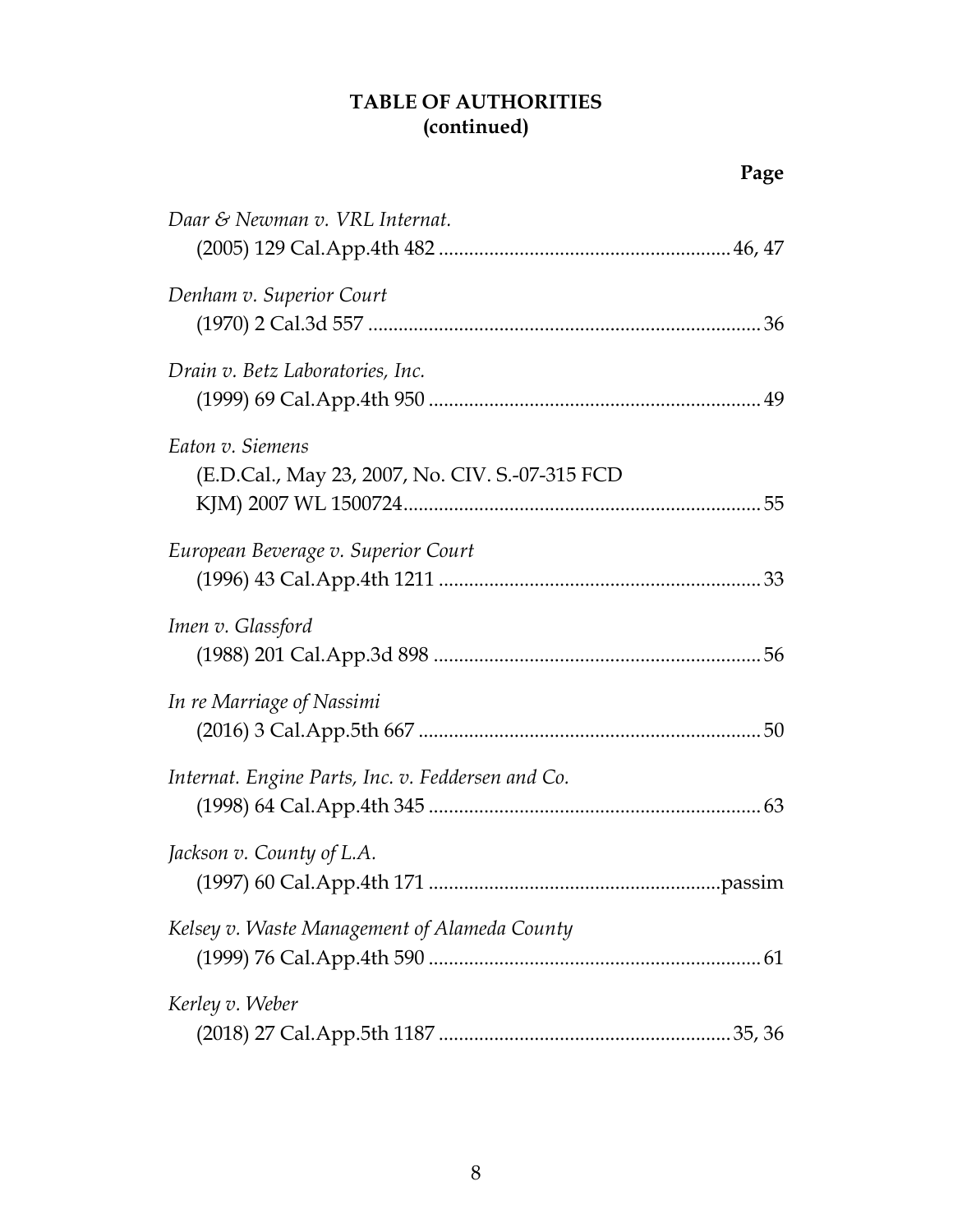## **TABLE OF AUTHORITIES (continued)**

| Kitty-Anne Music Co. v. Swan                                              |  |
|---------------------------------------------------------------------------|--|
| Lambert v. Andrews                                                        |  |
| Lee v. West Kern Water District                                           |  |
| Levin v. Ligon                                                            |  |
| Little v. Auto Stiegler, Inc.                                             |  |
| McClain v. Octagon Plaza, LLC                                             |  |
| Milton H. Greene Archives, Inc. v. CMG Worldwide, Inc.                    |  |
| Montegani v. Johnson                                                      |  |
| Moore v. Conliffe                                                         |  |
| MW Erectors, Inc. v. Niederhauser Ornamental and Metal<br>Works Co., Inc. |  |
|                                                                           |  |
| Nada Pacific Corp v. Power Eng'g and Mfg., Ltd.                           |  |
|                                                                           |  |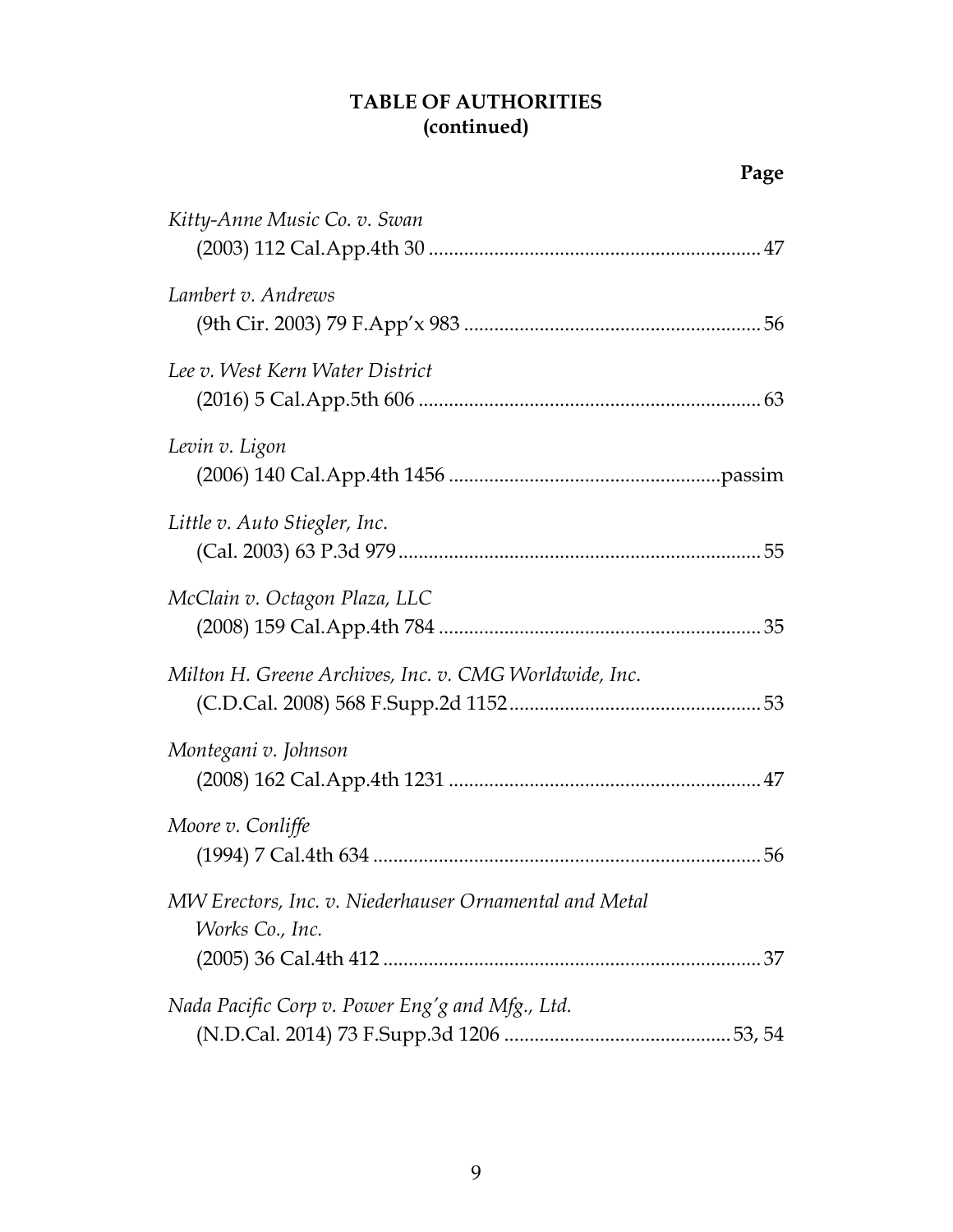## **TABLE OF AUTHORITIES (continued)**

| Nist v. Hall                                                                                        |  |
|-----------------------------------------------------------------------------------------------------|--|
|                                                                                                     |  |
| Owens v. County of L.A.                                                                             |  |
| People ex rel. Sneddon v. Torch Energy Services, Inc.                                               |  |
| Powers v. Northside Independent School Dist.<br>(W.D.Tex., Jan. 27, 2016, No. A-14-CA-1004-SS) 2016 |  |
| Prilliman v. United Air Lines, Inc.                                                                 |  |
| Risam v. County of L.A.                                                                             |  |
| Schmidt v. Superior Court                                                                           |  |
| State Farm Gen. Insurance Co. v. Watts Regulator Co.                                                |  |
| Tri-Dam v. Schediwy<br>(E.D.Cal., Mar. 7, 2014, No. 1:11-cv-01141-AWI-MJS)                          |  |
| Vandenberg v. Superior Court                                                                        |  |
| Wehrli v. County of Orange                                                                          |  |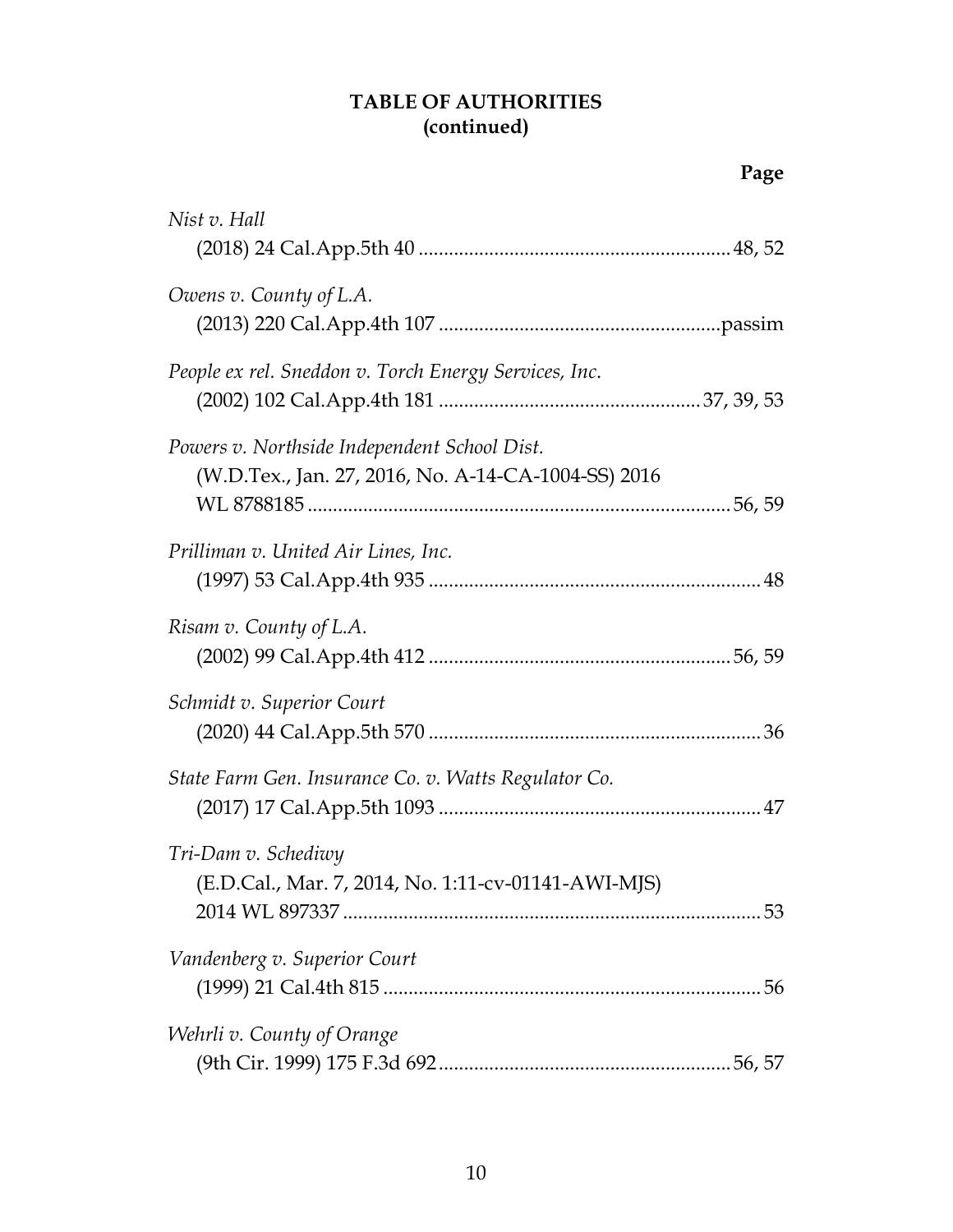## **TABLE OF AUTHORITIES (continued)**

| Westlake Community Hospital v. Superior Court |  |
|-----------------------------------------------|--|
|                                               |  |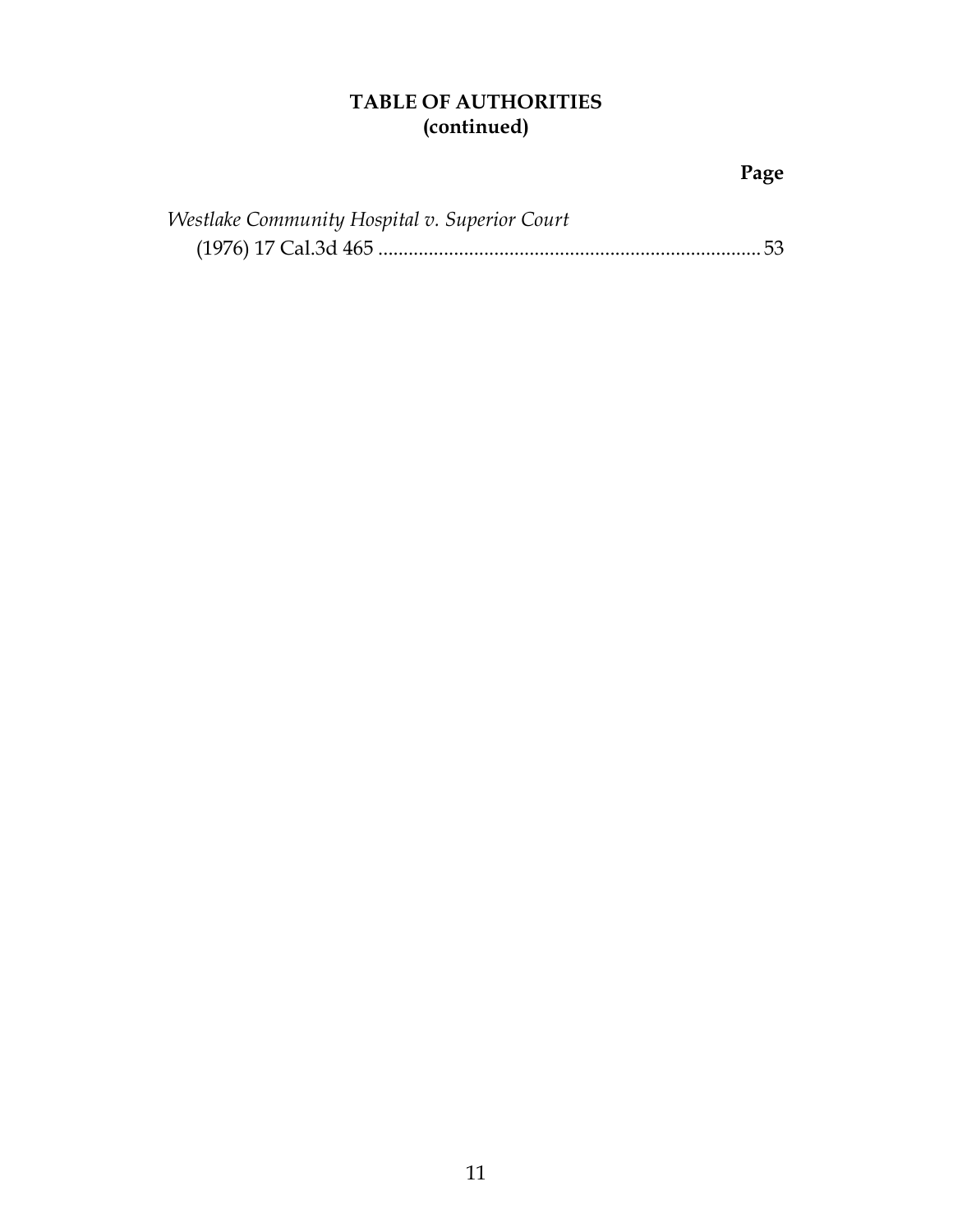#### **INTRODUCTION**

*California courts apply judicial estoppel because "[i]t seems patently wrong to allow a person to abuse the judicial process by first [advocating] one position, and later, if it becomes beneficial, to assert the opposite."[1](#page-11-1)*

This appeal follows a three-day bench trial where the trial court heard disputed live testimony and evidence, reached findings of fact supported by substantial evidence, and exercised its discretion to apply judicial estoppel to preclude the lawsuit filed by Appellant DotConnectAfrica Trust ("DCA") against Respondent Internet Corporation for Assigned Names and Numbers ("ICANN"). The trial court rightly concluded that DCA's lawsuit was totally inconsistent with DCA having secured various successes in a prior quasi-judicial proceeding based on its repeated representations that "[DCA] cannot take [ICANN] to Court. [DCA] cannot take [ICANN] to arbitration. [DCA] can't take [ICANN] anywhere. [DCA] can't sue [ICANN] for anything." (2AEX1397–  $1398$ .)<sup>[2](#page-11-2)</sup> The trial court's judgment should be affirmed.

<span id="page-11-0"></span> <sup>1</sup> *Jackson v. County of L.A.* (1997) 60 Cal.App.4th 171, 181.

<span id="page-11-2"></span><span id="page-11-1"></span><sup>&</sup>lt;sup>2</sup> Citations to " $\Gamma$   $\Gamma$ " are to the volume and page of the Clerk's Transcript for merits appeal only. Citations to "\_\_SUPPCT\_\_" are to the volume and page of the Supplemental Clerk's Transcript. Citations to "\_\_RT\_\_" are to the volume and page of the Reporter's Transcript. Citations to "\_\_AEX\_\_" are to the volume and page of the trial exhibits lodged by DCA. Citations to "REX" are to the one volume of trial exhibits lodged by ICANN. Page cites are to the stamped numbers at the upper-right corner in the Reporter's Transcript and to the lower right-most corner in the remainder.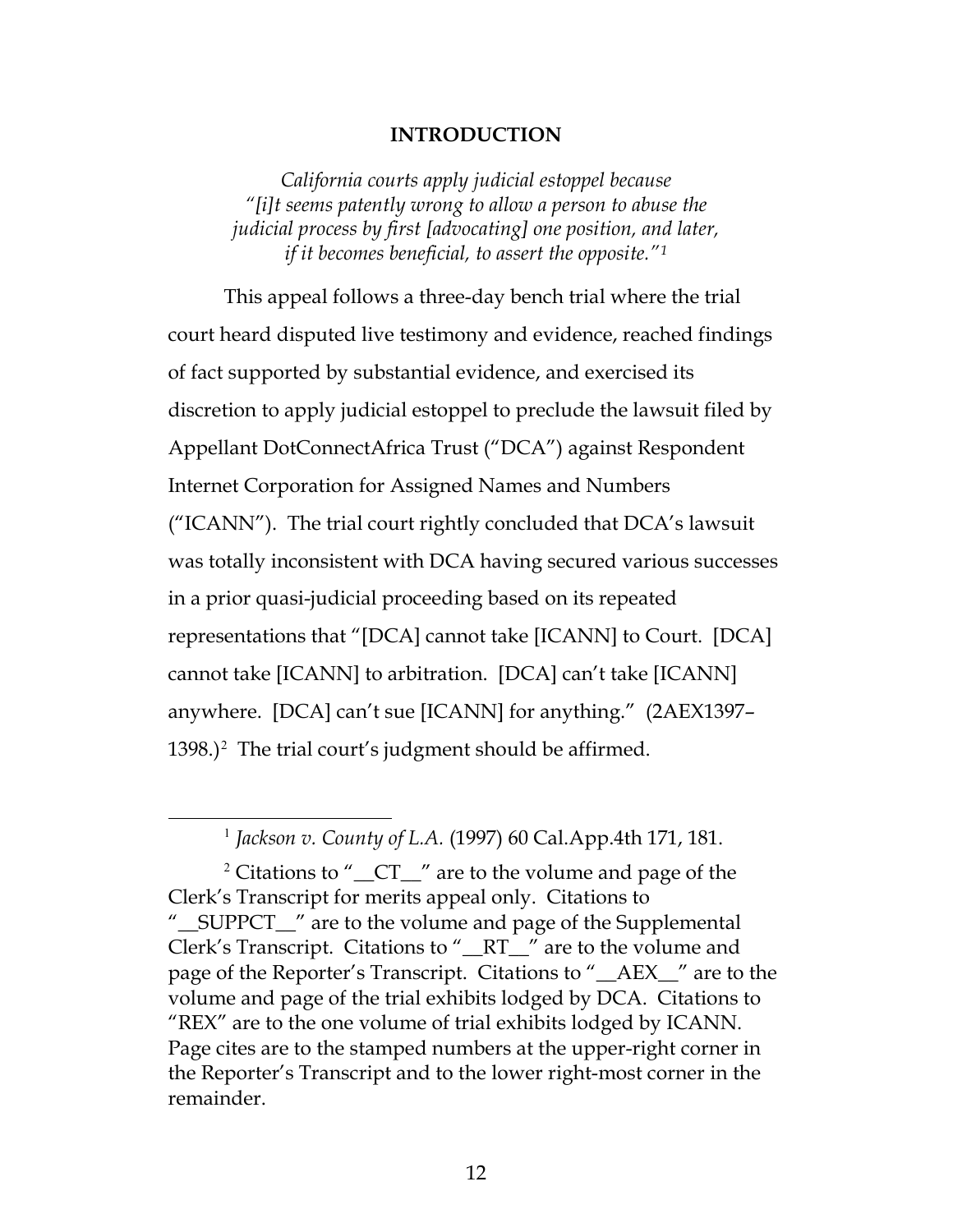ICANN oversees and coordinates the secure operation of the Internet's domain name system, which includes processing applications for certain generic top-level domain names ("gTLDs"); a top-level domain is the portion of the domain name to the right of the last dot (i.e., ".COM," ".ORG," or ".AFRICA"). DCA's prior representations were strategically made in an Independent Review Process ("IRP"), an accountability mechanism established pursuant to ICANN's Bylaws, that DCA initiated to challenge ICANN's decision to stop processing DCA's application for the .AFRICA gTLD. DCA's representations that it could not sue ICANN in court "in any way" related to DCA's application were repeated, unequivocal, and unqualified. DCA used those representations to secure success on multiple issues in the IRP, and DCA ultimately prevailed on the merits of the IRP.

Following the IRP, ICANN placed DCA's application for the .AFRICA gTLD back into processing, but even before ICANN made a final determination as to whether DCA met the requirements to obtain the gTLD, DCA did precisely what it repeatedly represented in the IRP that it could not do—DCA sued ICANN in court regarding ICANN's treatment of DCA's application. The trial court rightly rejected DCA's attempt to gain advantage by taking one position before the IRP and then seek a second advantage by taking a totally inconsistent position and filing a lawsuit in court.

<span id="page-12-0"></span>Judicial estoppel has been invoked to bar litigation on *exactly*  the type of egregious conduct DCA displayed here—deliberately "chang[ing] [its] tune" according to exigencies of the moment. (See *Owens v. County of L.A.* (2013) 220 Cal.App.4th 107, 122, 123.)

13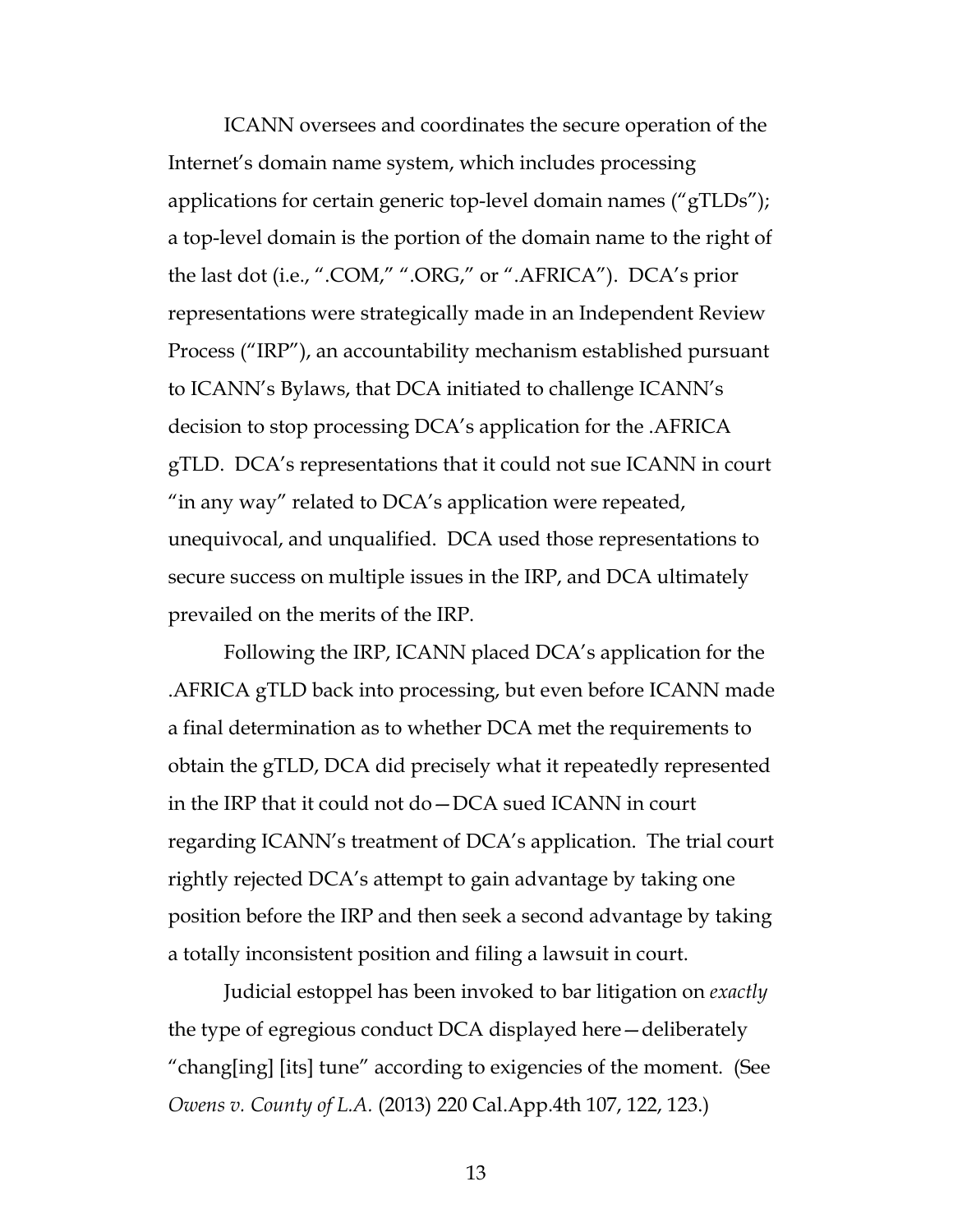Indeed, substantial evidence supported the trial court's findings that all five of *Jackson*'s judicial estoppel factors were met: DCA repeatedly, unequivocally, and successfully argued in a quasijudicial proceeding that it could not sue ICANN in court. DCA's argument that "context matters" rests on a contention that its claims in this lawsuit were different than its claims in the IRP, but DCA ignores the facts—DCA's representations that it could not sue ICANN regarding its .AFRICA application were unconditional *and* its lawsuit challenged ICANN's treatment of that application. The meaning of DCA's representations did not change simply because they were made in a different "context." Nevertheless, DCA sued ICANN in court, doing precisely what it repeatedly argued in the IRP that it could never do. And DCA's representations that it could not sue ICANN in court were not a result of ignorance, fraud, or mistake, but instead consisted of a "strategic" decision used to gain specific advantages in the IRP.

After weighing all the evidence, the trial court concluded that DCA's actions presented "egregious circumstances that would result in a miscarriage of justice if the court does not apply the doctrine of judicial estoppel to bar DCA from taking the second position in this lawsuit." (19CT4522–4537.) That conclusion was well within the trial court's discretion.

DCA now argues this is a case of judicial estoppel gone "haywire." In so doing, DCA attempts to skew its prior unequivocal representations in the IRP, undermine its own success based on those representations, and attribute nefarious motives to ICANN all of which lack *any* evidentiary support. To be clear, in the IRP that

14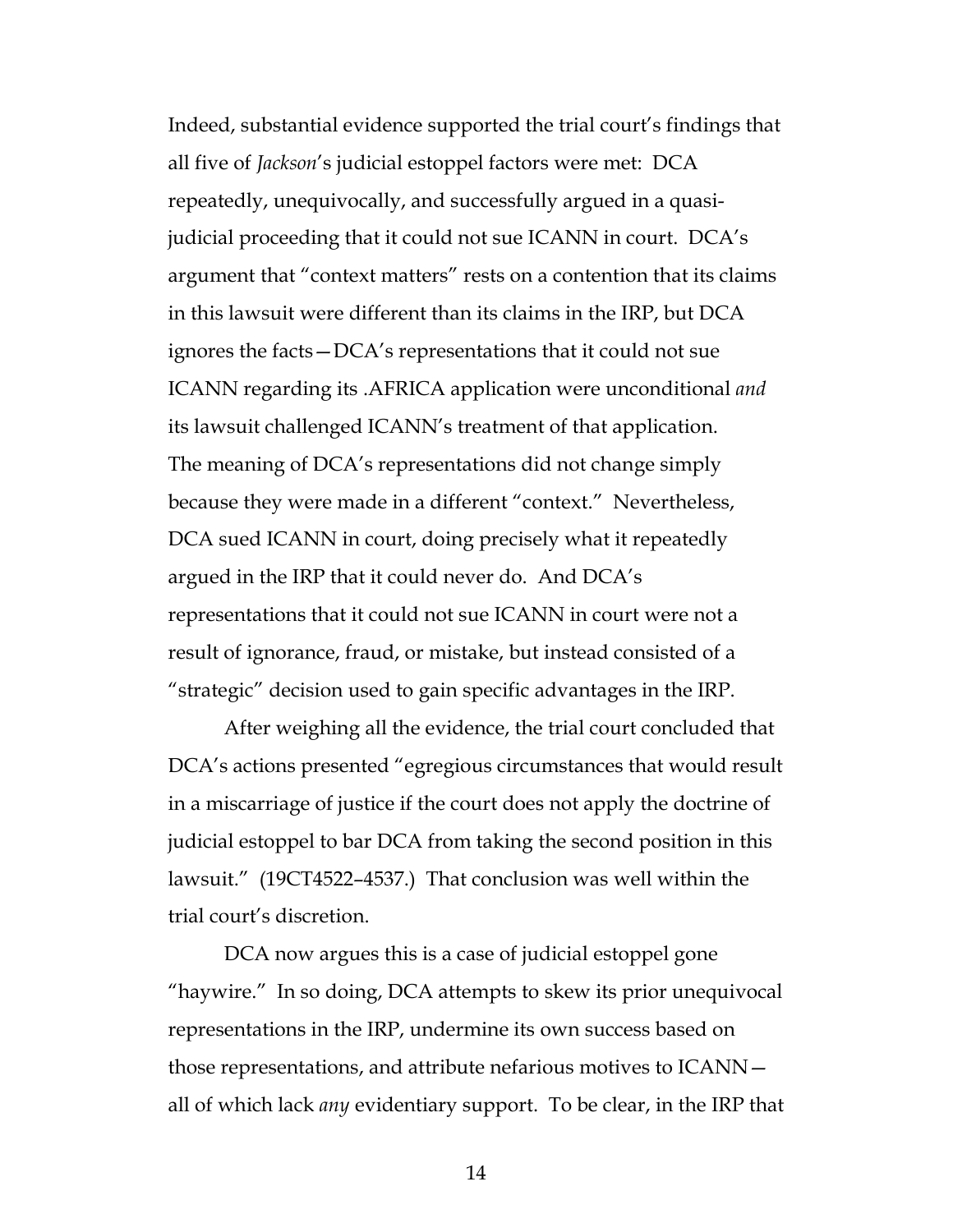DCA claims was "rigged," DCA fully prevailed on the merits. Despite DCA's efforts to mischaracterize the IRP on appeal, the *only* relief to which DCA was entitled was a declaration on the merits that is, whether ICANN had violated its Articles of Incorporation ("Articles") or Bylaws. DCA prevailed in obtaining that declaration. DCA was never entitled to the .AFRICA gTLD as a result of the IRP. In addition, DCA persuaded the IRP Panel to provide "recommendations" to ICANN, including a recommendation that DCA's .AFRICA application be placed back into processing at the stage where it previously had been stopped, which ICANN fully implemented. After the IRP, DCA's application still did not meet the requirements and, after having received multiple opportunities to correct the deficiencies, DCA simply re-submitted the same insufficient documents it originally submitted. Then, before ICANN denied DCA's application, and totally inconsistent with DCA's repeated representations in the IRP that it could not sue ICANN in court, DCA sued ICANN in court.

The trial court rightly concluded that this case presented "egregious circumstances" that warrant imposing judicial estoppel to bar DCA's subsequent lawsuit. The trial court's judgment should be affirmed.

#### **STATEMENT OF THE CASE**

#### **A. ICANN Coordinates and Ensures Stable and Secure Operations of the Internet's Domain Name System.**

Formed in 1998, ICANN is a California nonprofit public benefit corporation and has a Board of Directors (the "Board") with members from around the world. (19CT4257.) Pursuant to its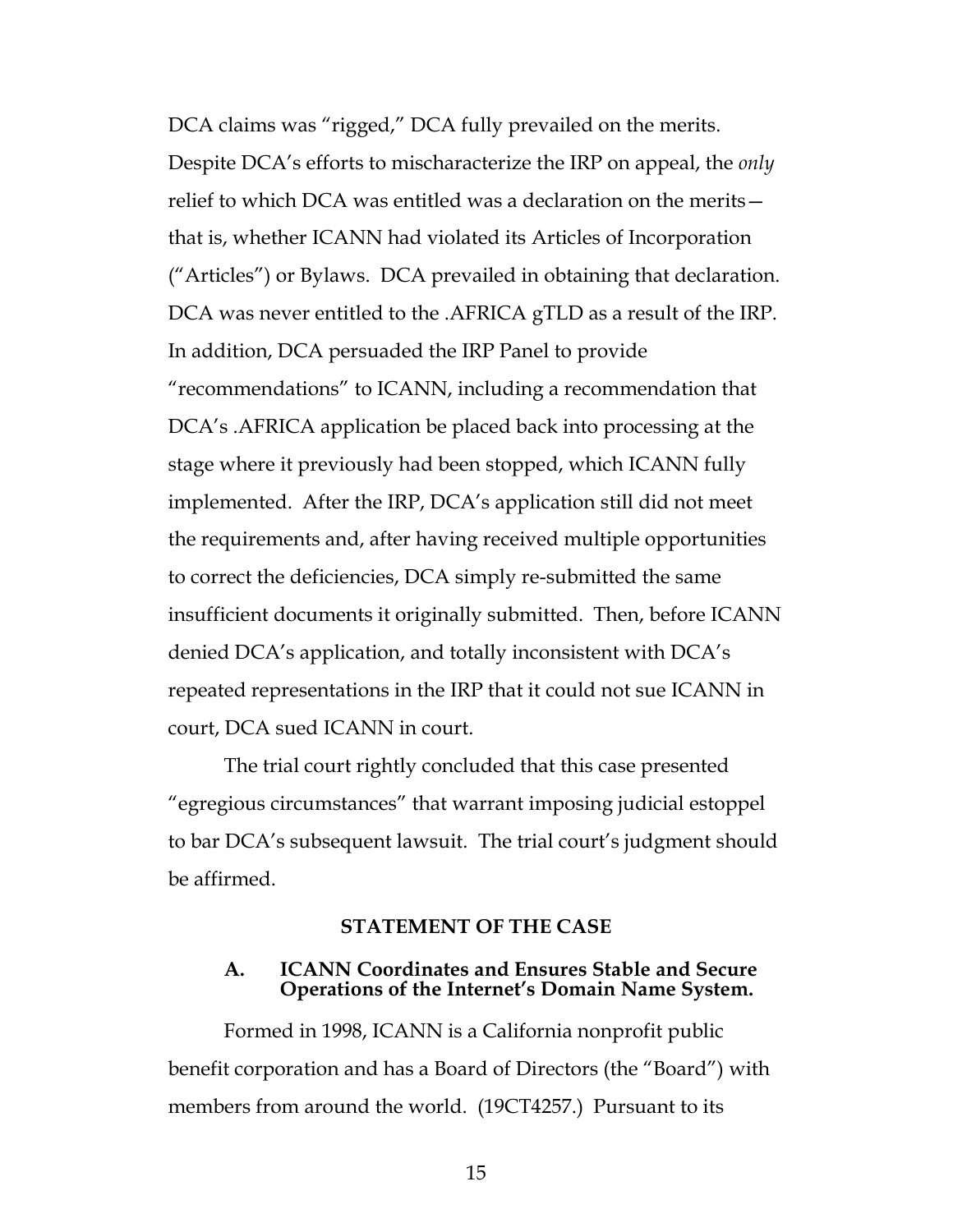Bylaws, ICANN's mission "is to coordinate, at the overall level, the global Internet's system of unique identifiers, and in particular to ensure the stable and secure operation of the Internet's unique identifier systems."[3](#page-15-0) (1AEX416; 19CT4257.) Among these identifiers are the particular generic top-level domains, or gTLDs, used in the Internet's domain name system, which converts easily remembered domain names (e.g., "lacourt.org") into numeric internet protocol  $(''IP'')$  addresses understood by computers. (REX75–76.)

ICANN is an organization comprised of several groups and stakeholders from around the world, each representing different interests on the Internet. (1AEX415–521.) ICANN has supporting organizations that develop and provide policy recommendations to the Board, in addition to advisory committees that provide advice. (19CT4257; 1AEX448–482.) One such committee is the Governmental Advisory Committee ("GAC"). (19CT4257.) The GAC is composed of representatives from nearly 180 governments and unique economies around the world. (19CT4257.) The GAC is tasked with "consider[ing] and provid[ing] advice on the activities of ICANN as they relate to concerns of governments, particularly matters where there may be an interaction between ICANN's policies and various laws and international agreements or where they may affect public policy issues." (19CT4257; 1AEX469–70.)

<span id="page-15-0"></span><sup>&</sup>lt;sup>3</sup> All references to ICANN's Bylaws are to the Bylaws that were in effect as of April 11, 2013.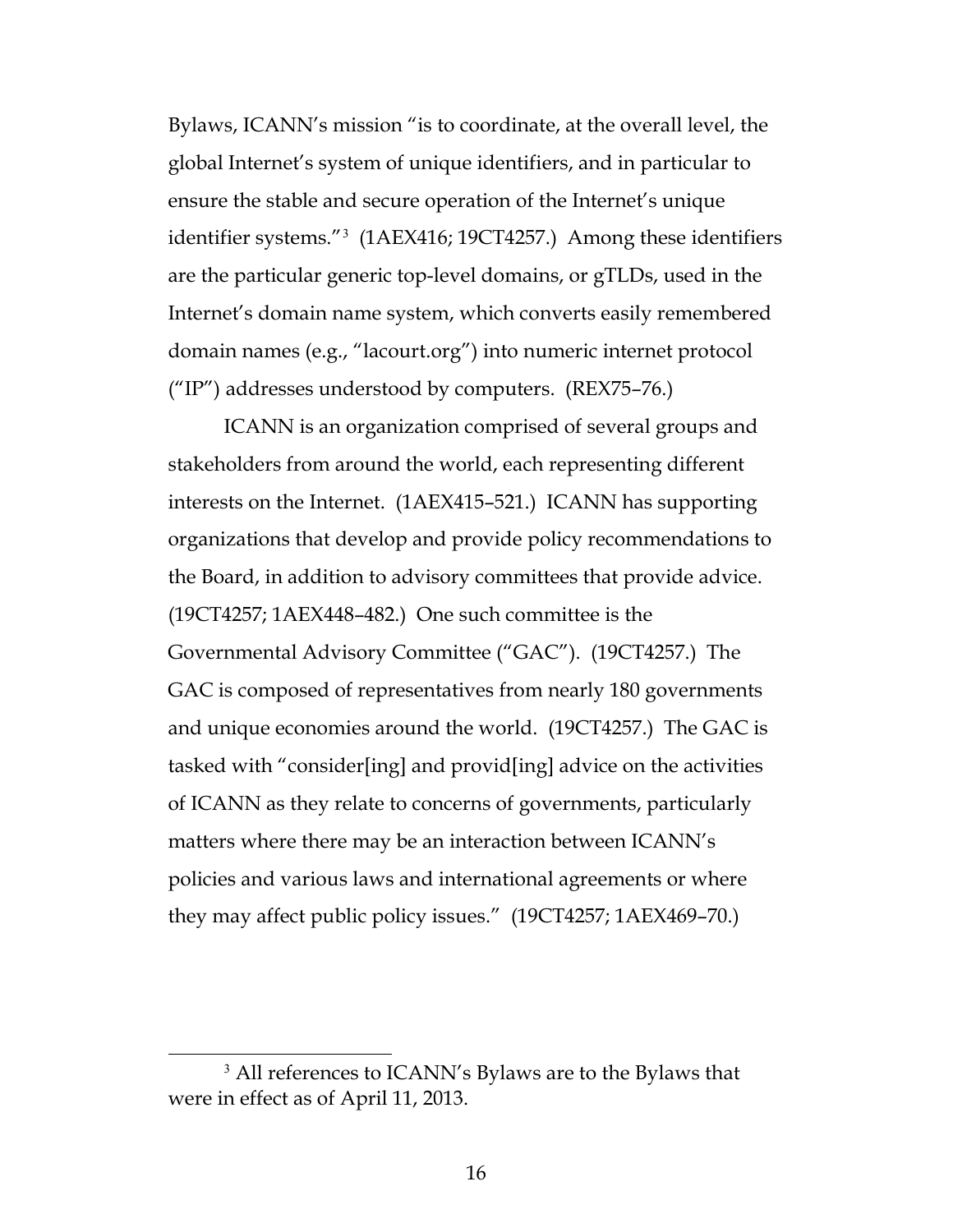#### **B. ICANN Launched the New gTLD Program and Established a Fair Application Process That DCA's CEO Was "Active[ly]" Involved in Developing.**

In 2012, ICANN launched the application window of the "New gTLD Program," which invited interested parties to apply to be designated as the registry operator of the gTLDs for which they applied. (19CT4257–4258.) Registry operators manage the assignment of domain names within the gTLD, maintain its database, and contract with "Registrars" that, in turn, sell domain name subscriptions to consumers. (1AEX245–247.) ICANN adopted the Applicant Guidebook ("Guidebook"), which detailed processes and procedures, including the evaluation criteria, for new gTLD applications. (1AEX15–352.)

ICANN developed the New gTLD Program and the Guidebook through an extensive process reflecting input from hundreds of members of the Internet community. (4RT2498, 2500– 2502, 2507; 1AEX16.) ICANN's Generic Names Supporting Organization ("GNSO") initially led this process, and Sophia Bekele, DCA's CEO, served as a policy advisor to the GNSO starting in 2005. (1AEX16; 7SUPPCT1923.) As an advisor, she actively participated in developing policy that led to the New gTLD Program, and later she provided feedback on the drafts of the Guidebook. (7SUPPCT1923 ["I was active. I participated in all meetings and all phone calls."].) Ms. Bekele testified that she paid special attention to the development of the New gTLD Program and helped "formulat[e] the rules and requirements." (7SUPPCT1922–1925; 2AEX724.)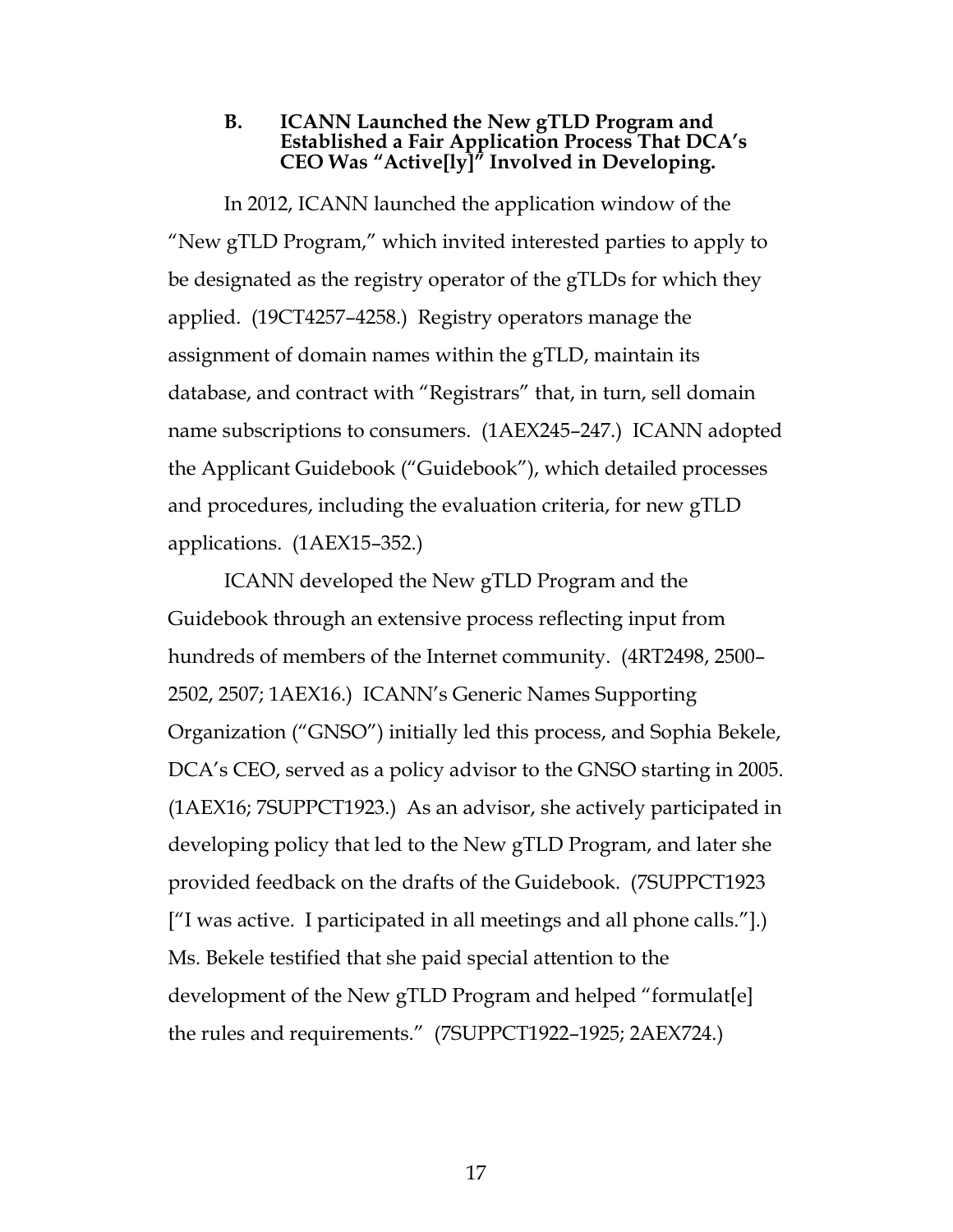To ensure ICANN's accountability to the Internet community, ICANN adopted "Accountability Mechanisms" that include the IRP relevant here. (1AEX421–431; see also 19CT4259.) The .AFRICA IRP involved an independent, three-member panel determining whether the ICANN Board's actions or inactions relating to ICANN's treatment of DCA's .AFRICA application were inconsistent with ICANN's Articles or Bylaws. (1AEX427–431.) The Bylaws set forth the procedures for IRPs, including the standard of review. (1AEX427–431.) All Accountability Mechanisms, including IRPs, were and are available to applicants in lieu of legal action. (1AEX348.)

Specifically, all applicants agreed to a Release and Covenant Not to Sue (the "Covenant") when they submitted their applications. (1AEX348, 19CT4258.) The Covenant unequivocally bars lawsuits against ICANN arising "in any way" out of ICANN's evaluation of new gTLD applications:

Applicant hereby releases ICANN and the ICANN Affiliated Parties from any and all claims by applicant that arise out of, are based upon, or are in any way related to, any action, or failure to act, by ICANN or any ICANN Affiliated Party in connection with ICANN's or an ICANN Affiliated Party's review of this application, investigation or verification, any characterization or description of applicant or the information in this application, any withdrawal of this application or the decision by ICANN to recommend, or not to recommend, the approval of applicant's gTLD application. APPLICANT AGREES NOT TO CHALLENGE, IN COURT OR IN ANY OTHER JUDICIAL FORA, ANY FINAL DECISION MADE BY ICANN WITH RESPECT TO THE APPLICATION, AND IRREVOCABLY WAIVES ANY RIGHT TO SUE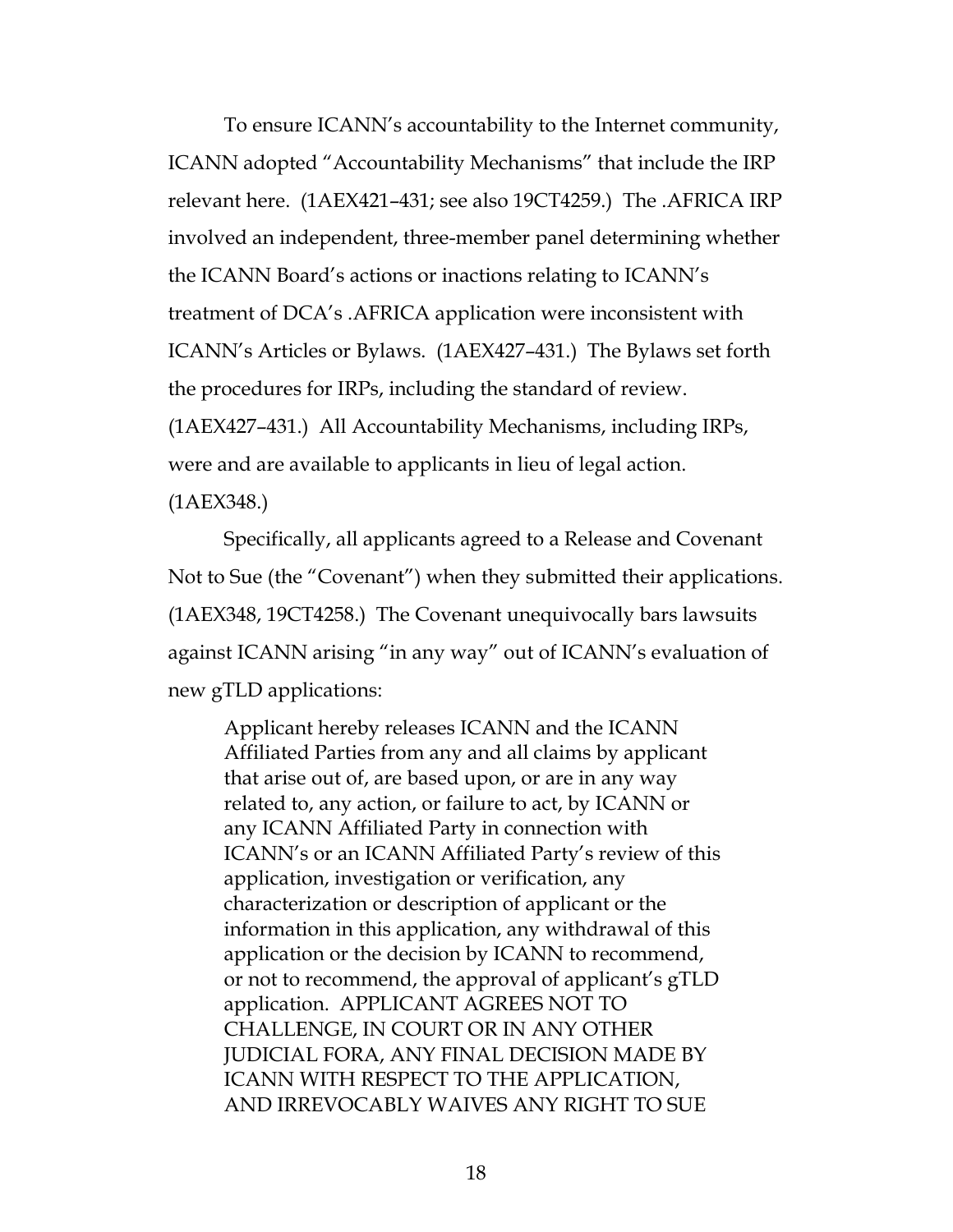#### OR PROCEED IN COURT OR ANY OTHER JUDICIAL FORA ON THE BASIS OF ANY OTHER LEGAL CLAIM AGAINST ICANN AND ICANN AFFILIATED PARTIES WITH RESPECT TO THE APPLICATION. . . .

(1AEX348, original emphasis; 19CT4258.) As detailed *infra*, DCA repeatedly relied upon the Covenant to argue for and secure advantages before the IRP.

The new gTLD application review process involved several evaluation stages with input from independent expert panels and the GAC. (1AEX67–161; 4RT2507–2508.) One stage was the "Geographic Names Review," which considered whether the applied-for gTLD constituted a geographic region (such as the continent of Africa, here). (1AEX81–87.) If so, the applicant was required to submit letters demonstrating the support or nonobjection from 60% of the relevant governments or public authorities of the region at issue. (1AEX81–84.) These letters had to meet specific criteria and were reviewed by one of two expert firms ICANN retained for this purpose. (1AEX82–87.) The letters associated with applications for .AFRICA were reviewed by InterConnect Communications ("ICC"). (19CT4316.)

In addition, the GAC could advise ICANN as to new gTLD applications, particularly those that governments might deem problematic or might raise public policy concerns. (1AEX27, 163– 164.) The GAC's advice could take several forms, including reaching a consensus opinion that a particular application should not proceed. (1AEX164.) Under the Guidebook, the GAC's "consensus advice" created a "strong presumption for the ICANN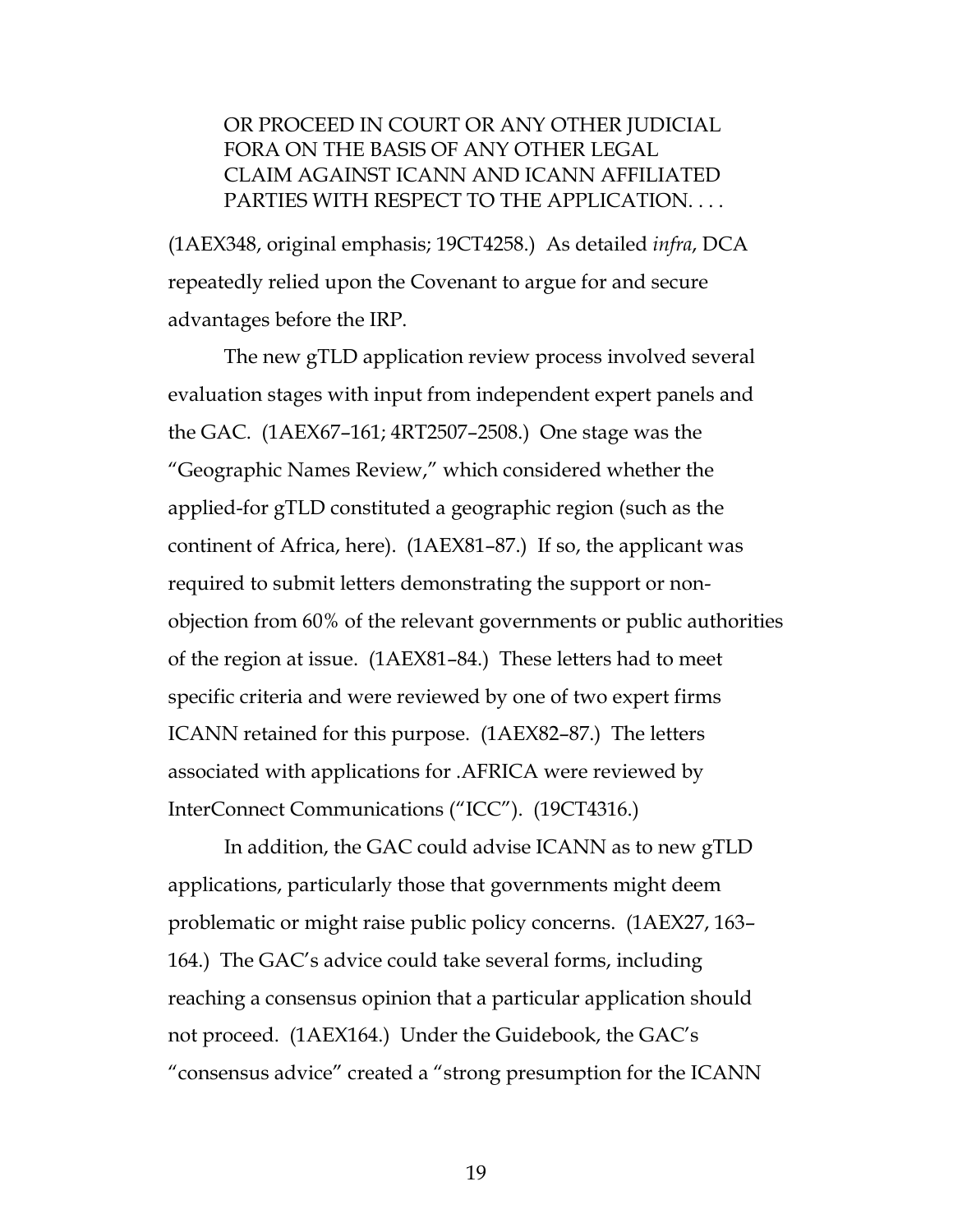Board that the application should not be approved." (1AEX27163– 164.)

#### **C. The GAC Issued Consensus Advice That DCA's Application Should Not Proceed.**

DCA and a South African nonprofit organization called ZA Central Registry ("ZACR") each applied for the .AFRICA gTLD. (4RT2498; 19CT4257–4258.) ICANN began processing the two applications as required by the Guidebook. (19CT4257–4258; 15CT3204.)

DCA's CEO, Ms. Bekele, testified that she understood DCA agreed to be bound by the Guidebook, including the Covenant, when it submitted its application for .AFRICA, and that the Covenant prevented applicants from suing ICANN in court. (3RT2175–2177 ["You understand the purpose of the covenant in Module 6 was to prevent applicants from suing ICANN in court with respect to their application?" Ms. Bekele: "Correct."].)

While DCA's application for .AFRICA was in the Geographic Names Review, the GAC issued consensus advice in April 2013 that DCA's application should not proceed. (19CT4259; 4RT2521–2523.) After considering the GAC's consensus advice and the strong presumption it carried, the ICANN Board adopted a resolution accepting the advice, which stopped DCA's application. (19CT4259; 4RT2521–2528.)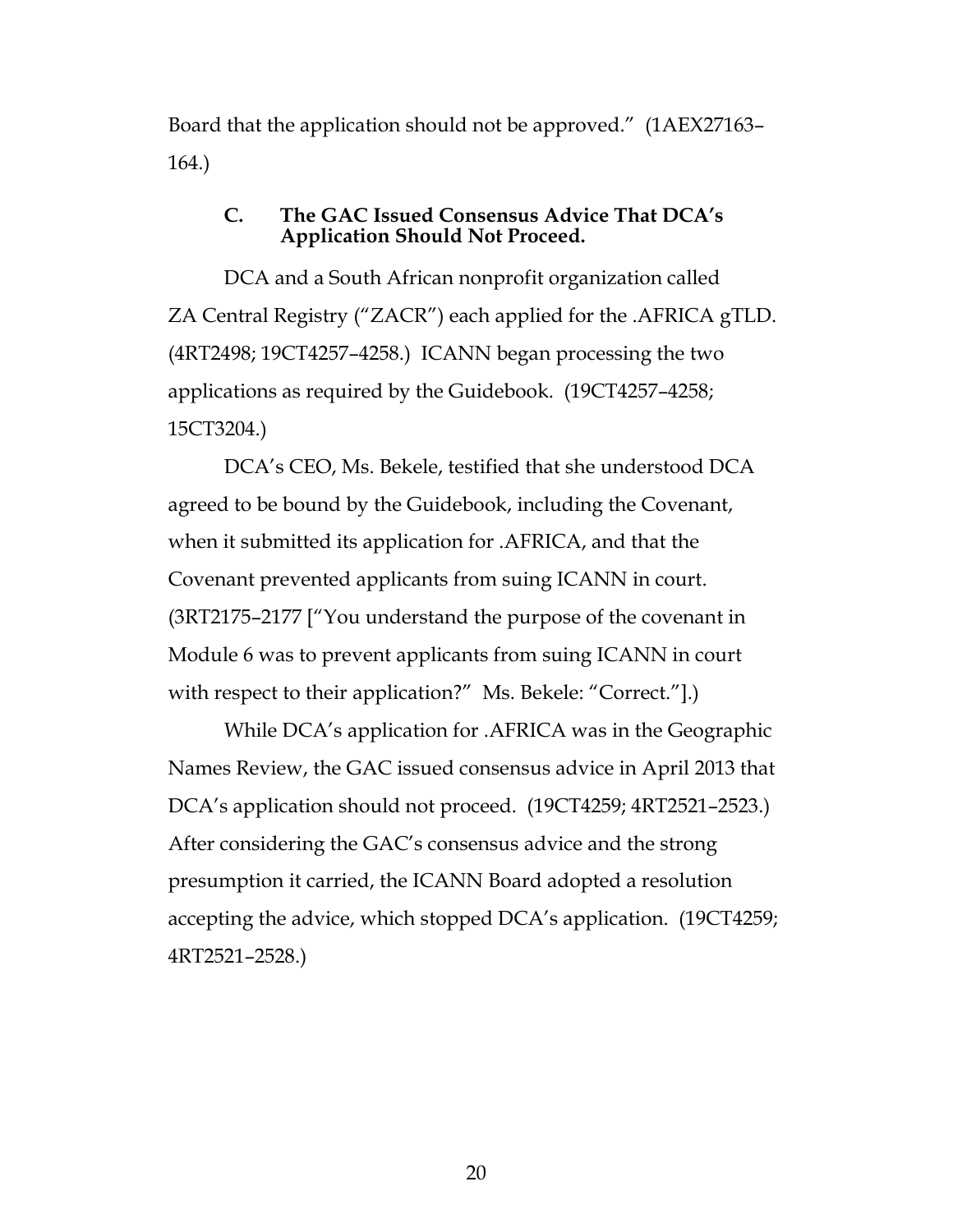#### **D. DCA Challenged ICANN's Decision Through an IRP—A Quasi-Judicial Proceeding Before an Independent Panel.**

DCA initiated an IRP in October 2013 to challenge the Board's decision to accept the GAC's consensus advice. (19CT4259; 1AEX525–549.) The IRP was administered by the International Centre for Dispute Resolution ("ICDR")—the international arm of the American Arbitration Association. (19CT4259.) It was conducted in accordance with ICANN Bylaws, the ICDR's International Arbitration Rules, and the "Supplementary Procedures" that ICANN adopted for IRPs. (19CT4257.) A neutral and distinguished three-person panel (the "Panel") presided.<sup>[4](#page-20-0)</sup> (19CT4310.)

The IRP proceeding was contentiously litigated for nearly two years. In conjunction with contested proceedings, the Panel ordered document productions, sworn witness statements, witness lists, a prehearing conference, and written briefs on the merits with citations to evidence. (20CT4531; 1AEX657–663; 19CT4260; 3RT2228.) The proceedings culminated in a two-day hearing transcribed by certified reporters. (20CT4531; 19CT4260; 3RT2184,

<span id="page-20-0"></span> <sup>4</sup> DCA selected Dr. Catherine Kessedjian, the Deputy Director of the College of Paris, Professor of Law, and the former Deputy Secretary General of the Hague Conference on Private International Law. (REX5–9.) ICANN selected the Honorable Richard C. Neal, a retired California Court of Appeal justice. (REX11.) Justice Neal passed away while proceedings were pending, prompting ICANN to select the Honorable William Cahill, a retired California Superior Court judge. (REX30–32.) The ICDR selected Babak Barin, an experienced Canadian commercial litigator and arbitrator, to chair the Panel. (REX16–28.)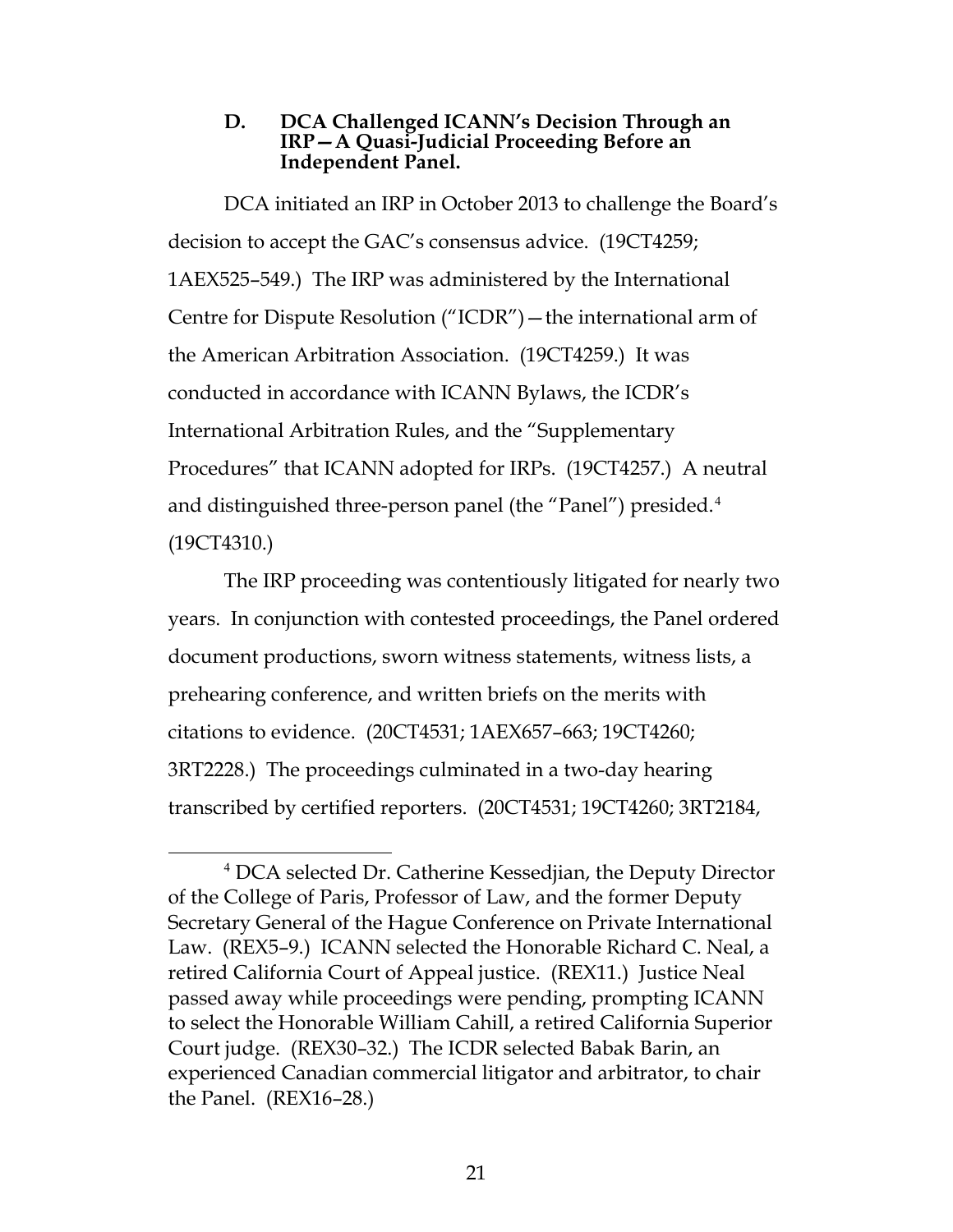2187; 2AEX890–1556.) Three witnesses who had previously provided sworn written statements (Ms. Bekele, an ICANN Board member, and the former chair of the GAC) testified under oath and were cross-examined. (20CT4531; 19CT4260; 3RT2208, 2229; 2AEX890–1556.) The parties' counsel gave opening statements and closing arguments. (20CT4531; 19CT4260; 3RT2186, 2212, 2230.)

#### **E. DCA Secured Success on Seven Different Issues Before the Panel Based on DCA's Repeated Representations That It Could Not Sue ICANN in Court.**

DCA repeatedly and unequivocally represented that the IRP would be DCA's only opportunity to litigate any of its claims against ICANN arising out of DCA's application because, under the Covenant, DCA could not sue ICANN in court. DCA used that representation to succeed on seven key issues before the Panel.

## **1. DCA succeeded in obtaining interim relief based on its representation that it could not sue ICANN in court.**

Upon initiating the IRP, DCA requested a stay of the assignment of .AFRICA during the pendency of the IRP. DCA argued that such relief was necessary to protect DCA's "right to be heard in a meaningful way in the *only proceeding available to review*  ICANN Board's decision." (1AEX[5](#page-21-0)67-568.<sup>5</sup>) The Panel agreed and granted DCA's stay request. (2AEX821.)

<span id="page-21-0"></span> <sup>5</sup> All emphasis added, unless otherwise noted.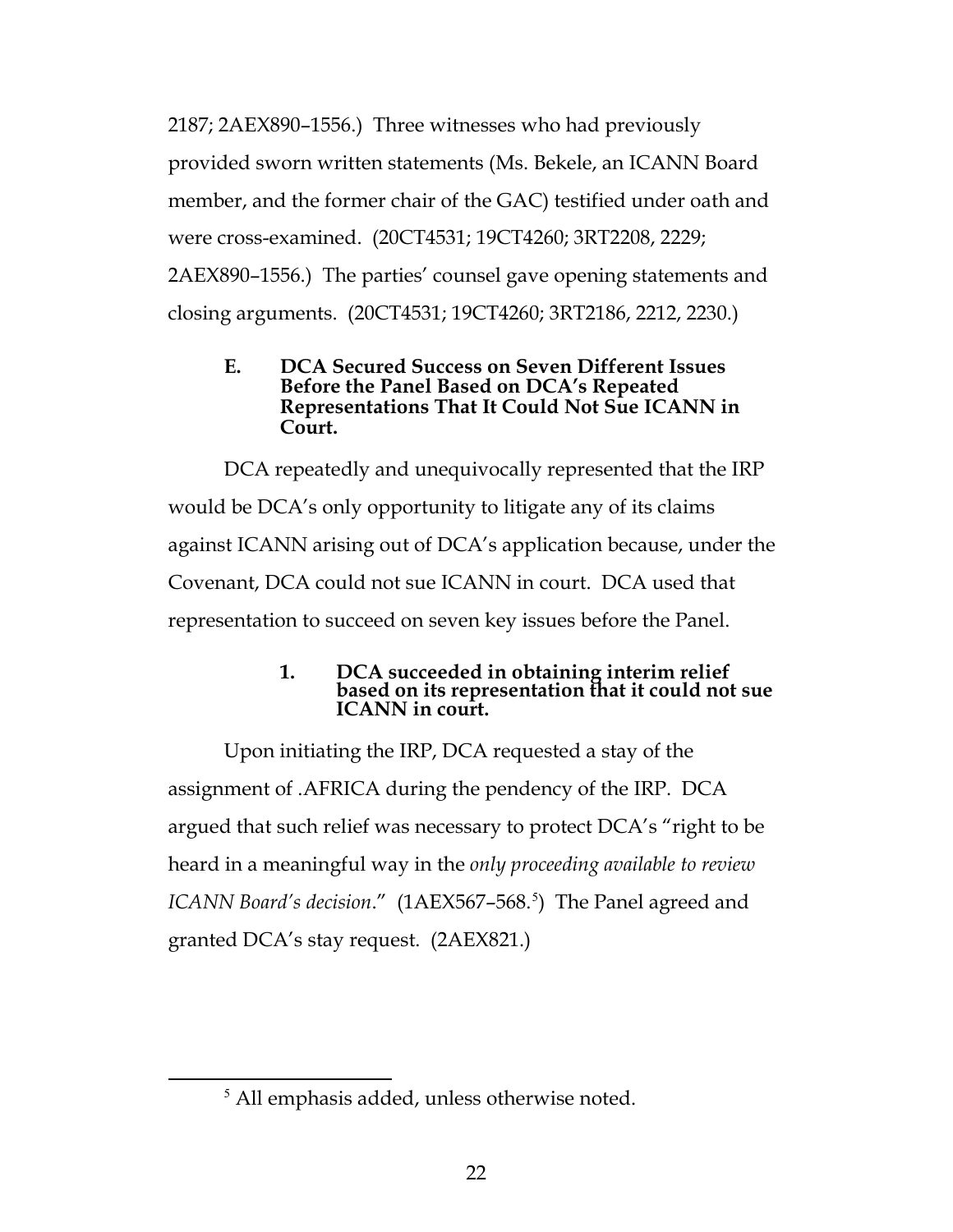#### **2. DCA succeeded in securing document discovery based on its representation that it could not sue ICANN in court.**

DCA also requested extensive document discovery from

ICANN, arguing the IRP would be its "first and last opportunity . . .

to have its rights determined":

[T]he Panel should be guided by the cardinal principal set out in the ICDR Arbitration Rules that each party be given a full and fair opportunity to be heard; a principle that must also be viewed in the context of the fact that *these proceedings will be the first and last opportunity that DCA Trust will have to have its rights determined by an independent body*.

(2AEX1603; 19CT4261–4262). The Panel again agreed and ordered

the parties to exchange document demands and productions.

(1AEX637.)

#### **3. DCA succeeded in securing live witness testimony based on its representation that it could not sue ICANN in court.**

Although ICANN's Bylaws precluded live testimony during an IRP, DCA argued that, because "the IRP is their only recourse," the Panel should permit it:

It is also critical to understand that ICANN *created the IRP as an alternative to allowing disputes to be resolved by courts*. By submitting its application for a gTLD, DCA agreed to eight pages of terms and conditions, including a nearly page-long string of waivers and releases. *Among those conditions was the waiver of all of its rights to challenge ICANN's decision on DCA's application in court. For DCA and other gTLD applicants, the IRP is their only recourse; no other legal remedy is available.*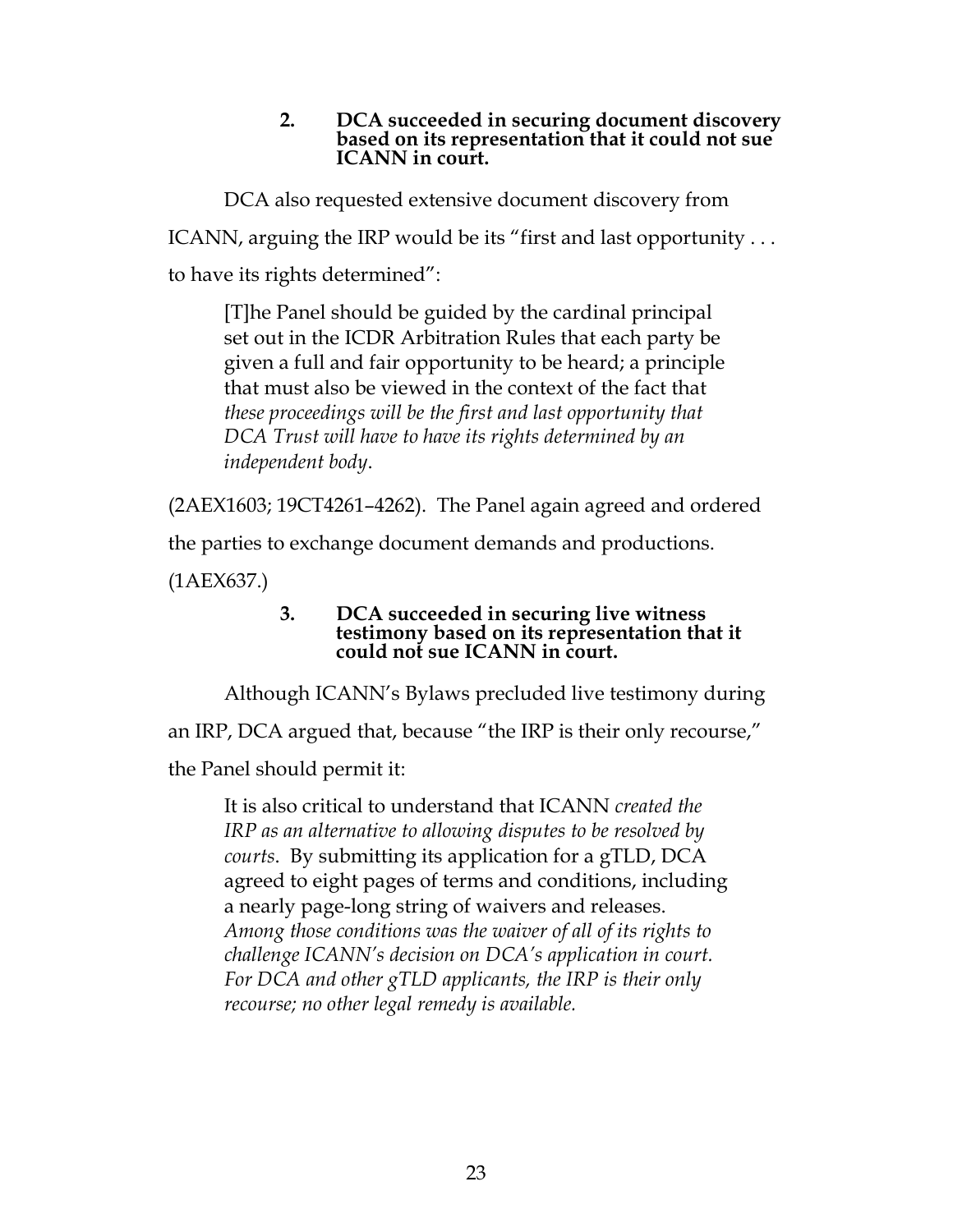(1AEX585, 601–602; 19CT4261.) The Panel again agreed with DCA and, ordered live witness examinations.<sup>[6](#page-23-0)</sup> (1AEX654.)

#### **4. DCA succeeded in securing additional briefing based on its representation that it could not sue ICANN in court.**

Although each party submitted briefs on the merits, DCA requested additional briefing. (1AEX600–601.) DCA again justified this request by arguing that DCA had "waive[d] all of its rights to challenge ICANN's decision on DCA's application in court." (1AEX585.) The Panel agreed and ordered the parties to submit additional briefing. (1AEX639.)

#### **5. DCA succeeded in urging the Panel to issue a binding declaration on the merits based on DCA's representation that it could not sue ICANN in court.**

DCA repeatedly argued that the Panel's declaration on the merits must be binding. Although ICANN argued to the contrary (1AEX646), DCA reasoned that the Covenant rendered the IRP its "only recourse" for "a final and binding resolution":

DCA agreed to . . . *the waiver of all of its rights to challenge ICANN's decision on DCA's application* in court. . . . *IRP is their only recourse; no other legal remedy is available.* The very design of this process is evidence that the *IRP is fundamentally unlike the forms of administrative review that precede it and is meant to provide a final and binding* 

<span id="page-23-0"></span> <sup>6</sup> DCA argues that ICANN "pulled every trick in the book in an effort to strip the IRP of basic procedural protections." (AOB 12.) But DCA fails to acknowledge that the Panel, in agreeing with DCA on several of these issues (particularly DCA's request for live testimony), was overriding specific provisions in ICANN's Bylaws. (4AEX1915–1919.)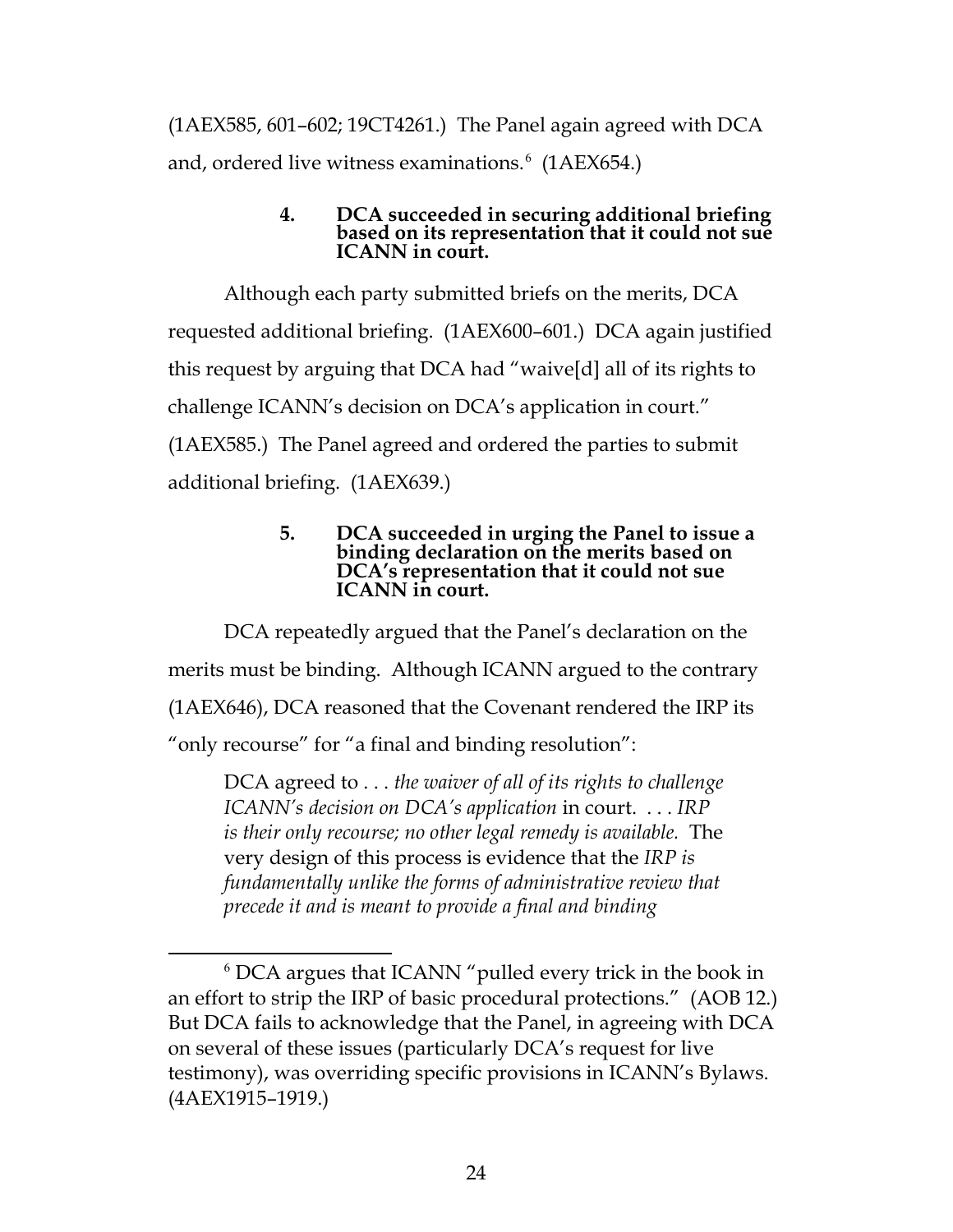*resolution of disputes* between ICANN and persons affected by its decisions.

(1AEX585.) DCA reiterated this position later, explaining that "the IRP is the sole forum" for review of ICANN's actions:

Module 6 of the Guidebook contains eight pages of terms and conditions that an applicant "agrees to . . . without modification" by submitting an application for a gTLD, including significant waivers of rights. . . . In exchange for waiving these significant legal rights, Section 6 of Module 6 grants applicants the right to challenge a final decision of ICANN through the accountability mechanisms set forth in ICANN's Bylaws, including the IRP. *As a result, the IRP is the sole forum in which an applicant for a new gTLD can seek independent, third-party review of Board actions. . . .*

#### (1AEX609–610; 19CT4262.)

DCA also argued that the IRP was an arbitration under California law in everything but name: "The IRP has all the characteristics of an arbitration under California law and widely accepted international arbitral practice and procedure." (1AEX575, 577, 585; 19CT4260.) DCA urged, therefore, that the IRP should similarly include a binding resolution: "It is fundamentally inconsistent with California law, U.S. federal law, and principles of international law for ICANN to require applicants to waive all rights to challenge ICANN in court or any other forum and not provide a substitute accountability mechanism capable of producing a binding remedy. . . . Thus, in order for this IRP not to be unconscionable, it must be binding." (1AEX610; 19CT4262–4263.)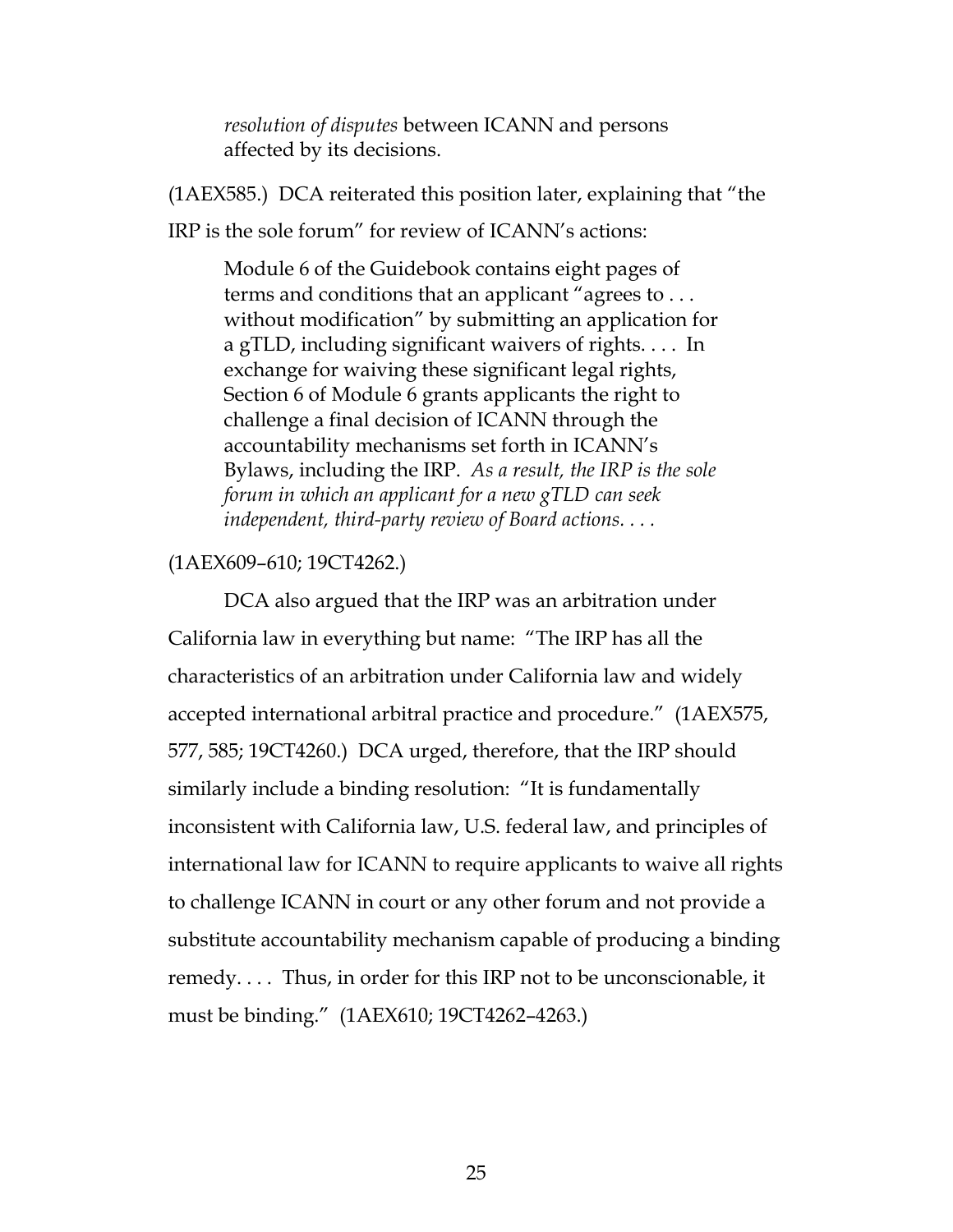In further arguing that the IRP "must be binding," DCA later stated, without qualification, that it had "surrendered all of its rights to challenge ICANN in court," making the IRP its "sole forum":

[A]s a condition of applying for a gTLD, DCA unilaterally surrendered *all of its rights to challenge ICANN in court or any other forum outside of the accountability mechanisms in ICANN's Bylaws*. As a result, the IRP is the *sole forum* in which DCA can seek independent, third-party review of the actions of ICANN's Board of Directors.

(1AEX620–621, original emphasis; 19CT4263.) Thus, DCA argued, "[i]f the panel were to determine that this IRP was non-binding, DCA would effectively be deprived of any remedy." (1AEX621; 19CT4263.)

The Panel adopted DCA's position, concluding that under the Covenant, "[t]he avenues of accountability for applicants that have disputes with ICANN do *not* include resort to the courts"; instead, "the ultimate 'accountability' remedy for applicants is the IRP." (1AEX632–633, original emphasis.) The Panel thus held it had binding authority on procedural matters and its declaration on the merits. (1AEX654.)

> **6. DCA succeeded in securing the Panel's de novo review based on DCA's representation that it could not sue ICANN in court.**

DCA argued that, because the IRP was DCA's "only opportunity" for "independent and impartial review of ICANN's conduct," the Panel should apply a "de novo" standard of review:

*This is the only opportunity that a claimant has for independent and impartial review of ICANN's conduct*, *the only opportunity*. And within that context of that only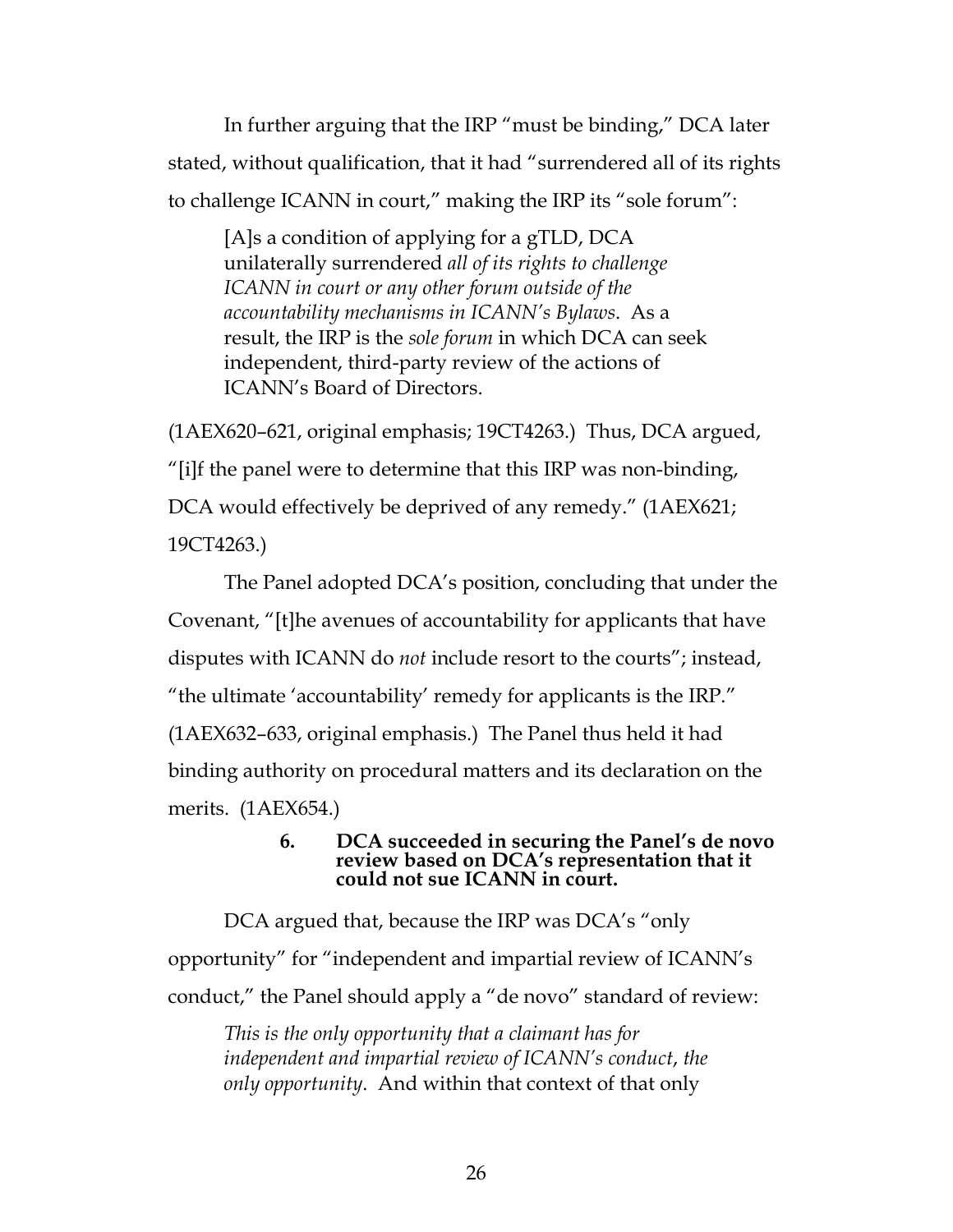opportunity, really, there should [not] be a deferential standard [of] review, deference to the regulator, whose very conduct is being questioned. I think that is wrong.

(2AEX911–912 [noting Covenant provided ICANN "with a protection from the public courts"]; see also 2AEX1380–1381 [stating, "at the end of the day, the only people that ICANN is accountable to are the three of you . . . the Independent Review Panels [sic]"].) In arguing for de novo review, DCA again emphasized that it could not sue ICANN: "We cannot take [ICANN] to Court. We cannot take [ICANN] to arbitration. We can't take [ICANN] anywhere. We can't sue [ICANN] for anything." (2AEX1397–1398.) The Panel agreed with DCA again and held that it would review ICANN's actions de novo. (2AEX839.)

## **7. DCA succeeded in obtaining its costs based on its representation that it could not sue ICANN in court.**

Lastly, DCA argued that ICANN should pay DCA's costs if DCA prevailed because the IRP "is the only independent accountability mechanism available [to] parties such as DCA." (2AEX794.) After ruling in DCA's favor on the merits, the Panel agreed with DCA and recommended that ICANN pay DCA's costs, which ICANN did.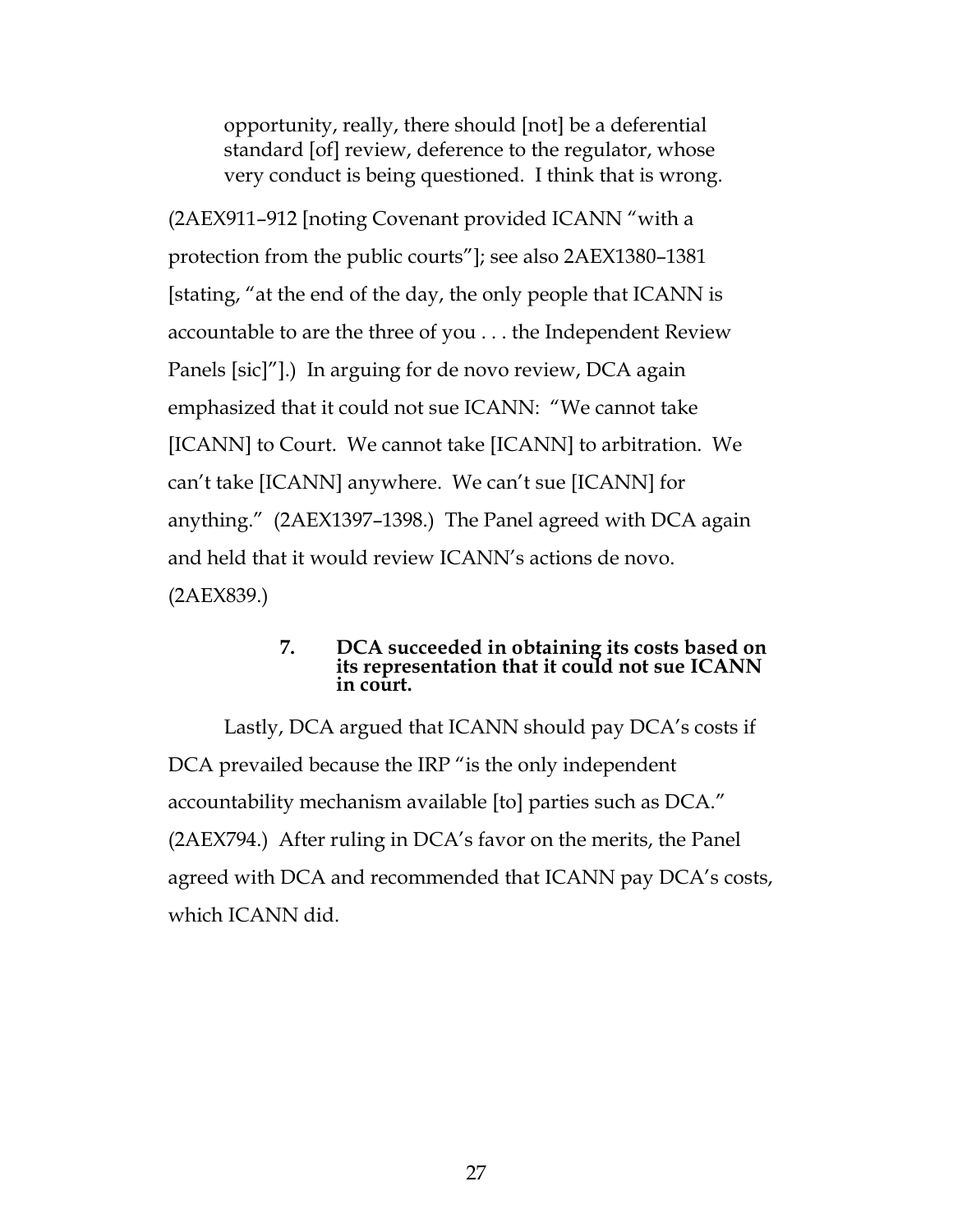**F. The Panel Issued a Binding Declaration on the Merits in DCA's Favor and Also Made Recommendations That ICANN Fully Implemented.** 

#### **1. The Panel concluded its declaration on the merits in DCA's favor was binding.**

As noted, DCA repeatedly argued that the Panel had the authority to issue "final and binding" declarations: "The governing instruments of the IRP—i.e., the Bylaws, the ICDR Rules, and the Supplementary Procedures—confirm that the IRP is final and binding. The powers of the Panel, and the language used to describe its functions, demonstrate that it is meant to provide a final and binding decision resolving the dispute between the parties." (1AEX585.)

Although ICANN argued otherwise, the Panel accepted DCA's position and ruled that "it has the power to interpret and determine the IRP Procedure as it relates to the future conduct of these proceedings." (1AEX654; see also 1AEX627.) The Panel concluded the same as to the merits: "As ICANN's Bylaws explicitly put it, an IRP Panel is '*charged with* comparing contested actions of the Board [ . . .], and with *declaring* whether the Board has acted consistently with the provisions of the Articles of Incorporation and Bylaws.[']" (2AEX811, original emphasis [citing Bylaws Article IV, Section 3]; see also 1AEX654; 2AEX818–880, 1AEX431.) Thus, the Panel concluded it had binding authority on both procedure and merits: "[T]he Panel concludes that this Declaration [on the IRP Procedure] and its future Declaration on the Merits of this case are binding on the parties." (1AEX654.)

28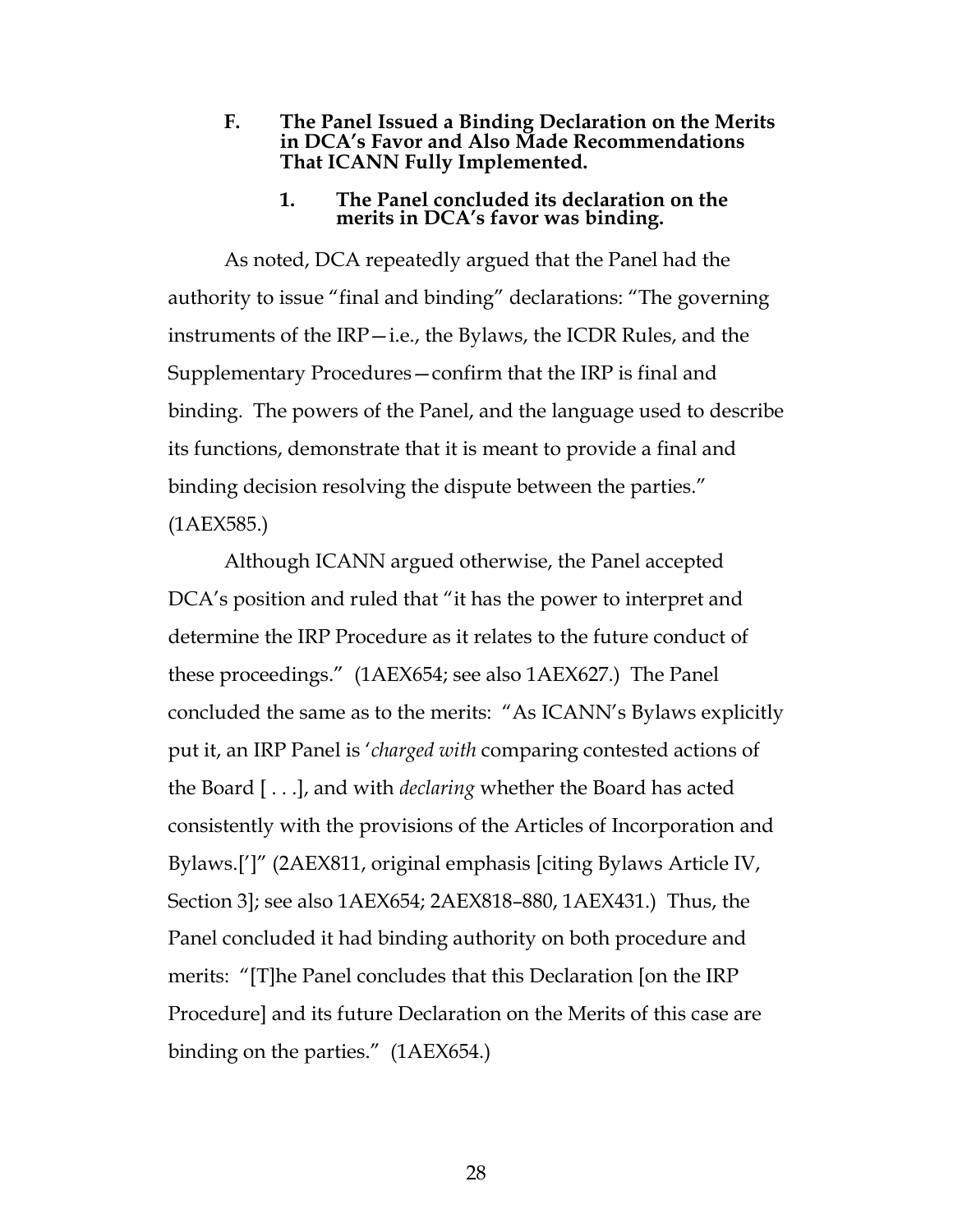The Panel then exercised that authority: "[T]he Panel declares that both the actions and inactions of the Board with respect to the application of DCA Trust relating to the .AFRICA gTLD were inconsistent with the Articles of Incorporation and Bylaws of ICANN." (2AEX878.) ICANN did not dispute that declaration. (See 2AEX1612–1619.)

#### **2. The Panel made recommendations to ICANN that ICANN implemented.**

Before the Panel issued its declaration, DCA asked that, if the Panel declared ICANN to be in violation of its Articles or Bylaws, the Panel also should recommend a course of action to the ICANN Board. (2AEX834; 2AEX787.) The Panel concluded it had the "power," beyond issuing a declaration on the merits regarding whether ICANN violated its Articles or Bylaws, "to *recommend* a course of action for the Board to follow as a consequence of any declaration that the Board acted or failed to act in a manner inconsistent with ICANN's Articles of Incorporation, Bylaws or the Applicant Guidebook." (2AEX873; see also 2AEX835.)

As a result, the Panel made several recommendations, each of which DCA had suggested. (See 3RT2171–2172; 2AEX787; 2AEX834.) Specifically, the Panel recommended that ICANN: (1) continue to refrain from delegating while DCA's application is being processed; (2) place DCA's application into processing "through the remainder of the new gTLD application process"; and (3) pay DCA's IRP costs of \$198,046.04. (2AEX878–879; 19CT4265.)

Thereafter, the Board convened a special meeting "to take action on this matter as quickly as possible," and adopted the

29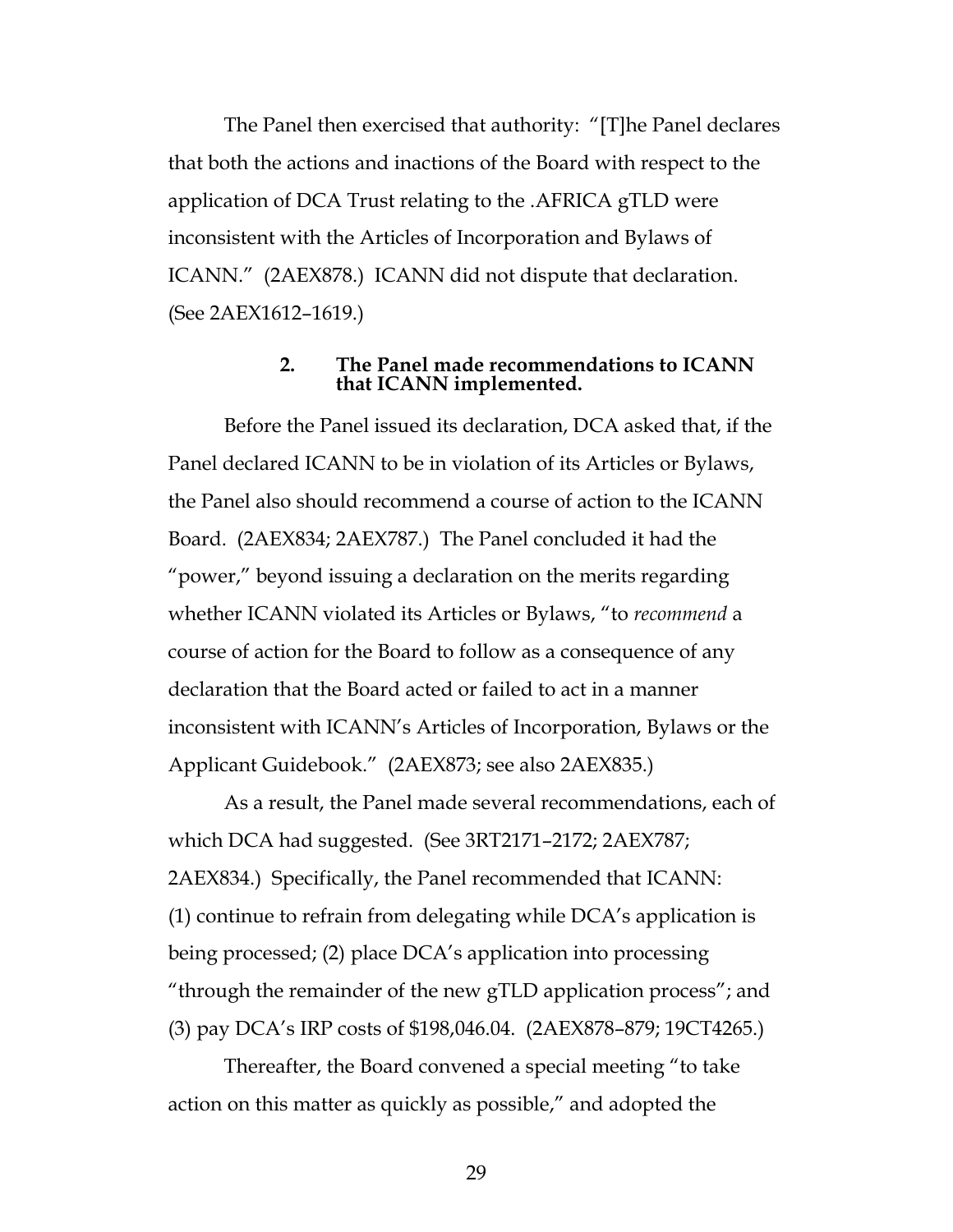Panel's recommendations in full. (2AEX1612–1619.) Specifically, ICANN did not delegate .AFRICA while DCA's application was being processed following the IRP. (3RT2202 [Ms. Bekele testifying that ICANN did not delegate .AFRICA until after the trial court denied DCA's preliminary injunction application].) ICANN returned DCA's application to exactly where it had been in the review process when the Board accepted the GAC's consensus advice. (4RT2717–2718.) And ICANN paid DCA's costs. (3RT2227– 2228; see also 4RT2706–2709.) ICANN thus abided by the Panel's declaration on the merits and recommendations in every respect. (2AEX834, 2AEX1612–1619; 4RT2710, 2769.)

#### **3. The IRP's declaration on the merits did not mean DCA was to be awarded the .AFRICA gTLD.**

When DCA's application stopped being processed, it was pending Geographic Names Review by ICC. (4RT2524.) Following the IRP, ICANN placed DCA's application back into processing at that exact point<sup>[7](#page-29-0)</sup> and ICC resumed its review of DCA's application. (4RT2719.)

ICC evaluated DCA's letters of support and determined they did not meet the Guidebook's requirements.<sup>[8](#page-29-1)</sup> (3RT2261-2262;

<span id="page-29-0"></span> <sup>7</sup> Having now rejected the GAC's consensus advice as a result of the Panel's ruling, ICANN's Bylaws *required* the Board to liaise with the GAC on this subject, contrary to DCA's suggestion that this was somehow nefarious. (1AEX471 [requiring ICANN to notify the GAC when it does not accept the GAC's advice]; cf. AOB 28.)

<span id="page-29-1"></span><sup>8</sup> DCA seeks to defend two of those letters—one from the African Union Commission ("AUC") and the other from the United Nations Economic Commission for Africa ("UNECA"). (AOB 20.)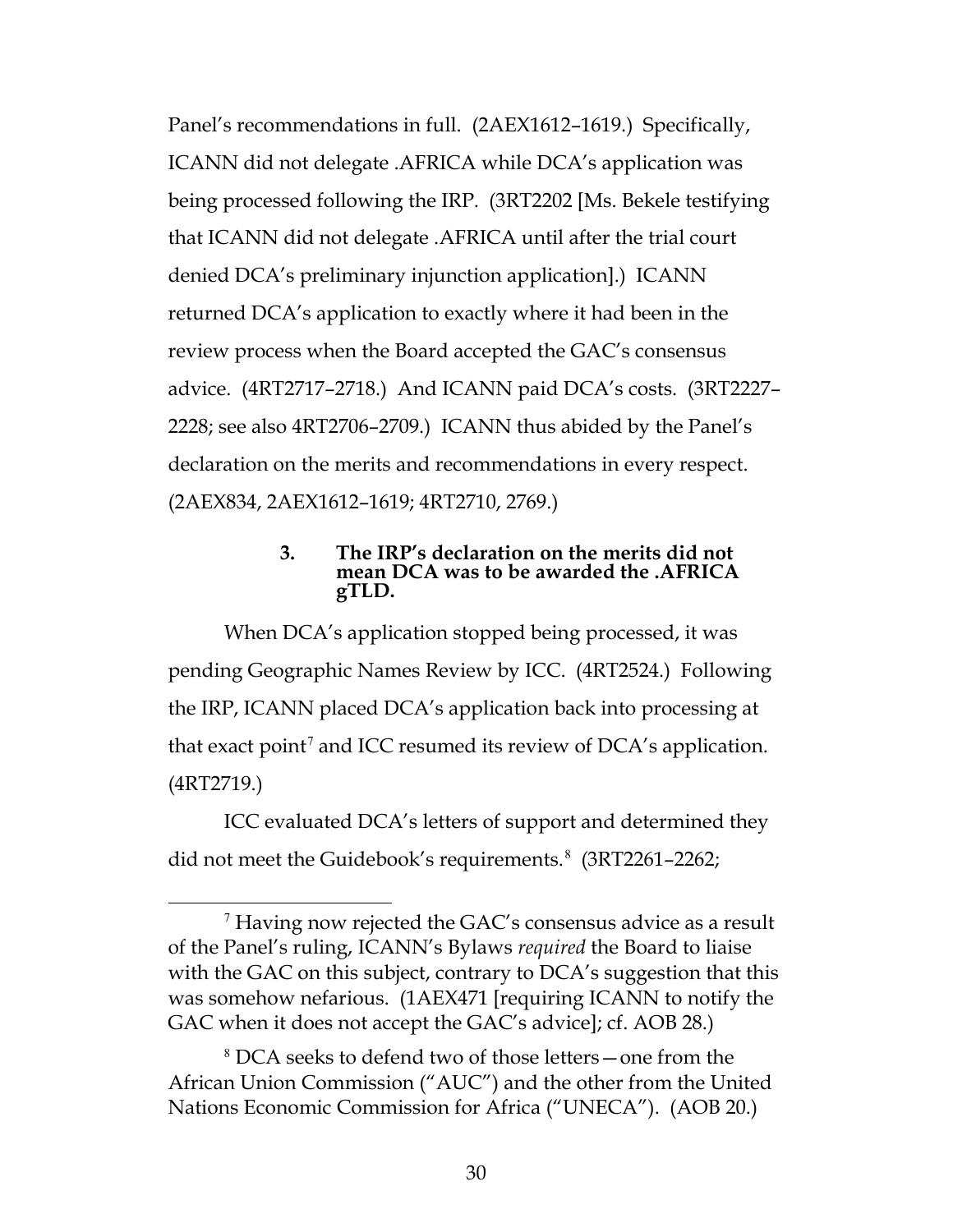4RT2719–2720.) ICANN then offered DCA two opportunities to resubmit new conforming letters. *DCA refused* and maintained that its previous letters were sufficient.[9](#page-30-0) (4RT2719–2721; 3RT2262–2263; 4RT2720–2721.)

ICANN then offered DCA an "extended evaluation," giving DCA several additional months to provide sufficient letters of support. (3RT2261–2263; 2262–2263; 4RT2720–2721.) DCA again refused and continued to rely upon the same, outdated letters that already had been rejected. (*Id.*) Having failed to satisfy the Geographic Names Review, ICANN could not (and did not) approve DCA's .AFRICA application.<sup>[10](#page-30-1)</sup> (3RT2263; 4RT2721.)

 $\overline{a}$ The AUC, however, withdrew its letter in 2010, two years before DCA even submitted its application to ICANN. (9CT1962, 2RT339.) UNECA's letter was rejected because UNECA did not qualify as a relevant entity, per UNECA itself. (9CT1966–1967.)

<span id="page-30-0"></span><sup>9</sup> DCA correctly states that, prior to the IRP, ICANN had not conveyed to DCA that its letters were insufficient (AOB 29), but that was only because ICC had not finished its review yet. ICANN never represented that it would accept DCA's UNECA letter as sufficient, and ICC ultimately concluded UNECA did not qualify as a relevant government authority for purposes of the Geographic Names Review.

<span id="page-30-1"></span><sup>&</sup>lt;sup>10</sup> Contrary to DCA's argument (AOB 29), ICANN's evaluator did *not* advise that DCA's application should pass. For some reason DCA cites to its initial evaluation results, but those results clearly demonstrate that DCA did not pass Geographic Names Review. (AOB 29 [citing 16CT 3582-83].)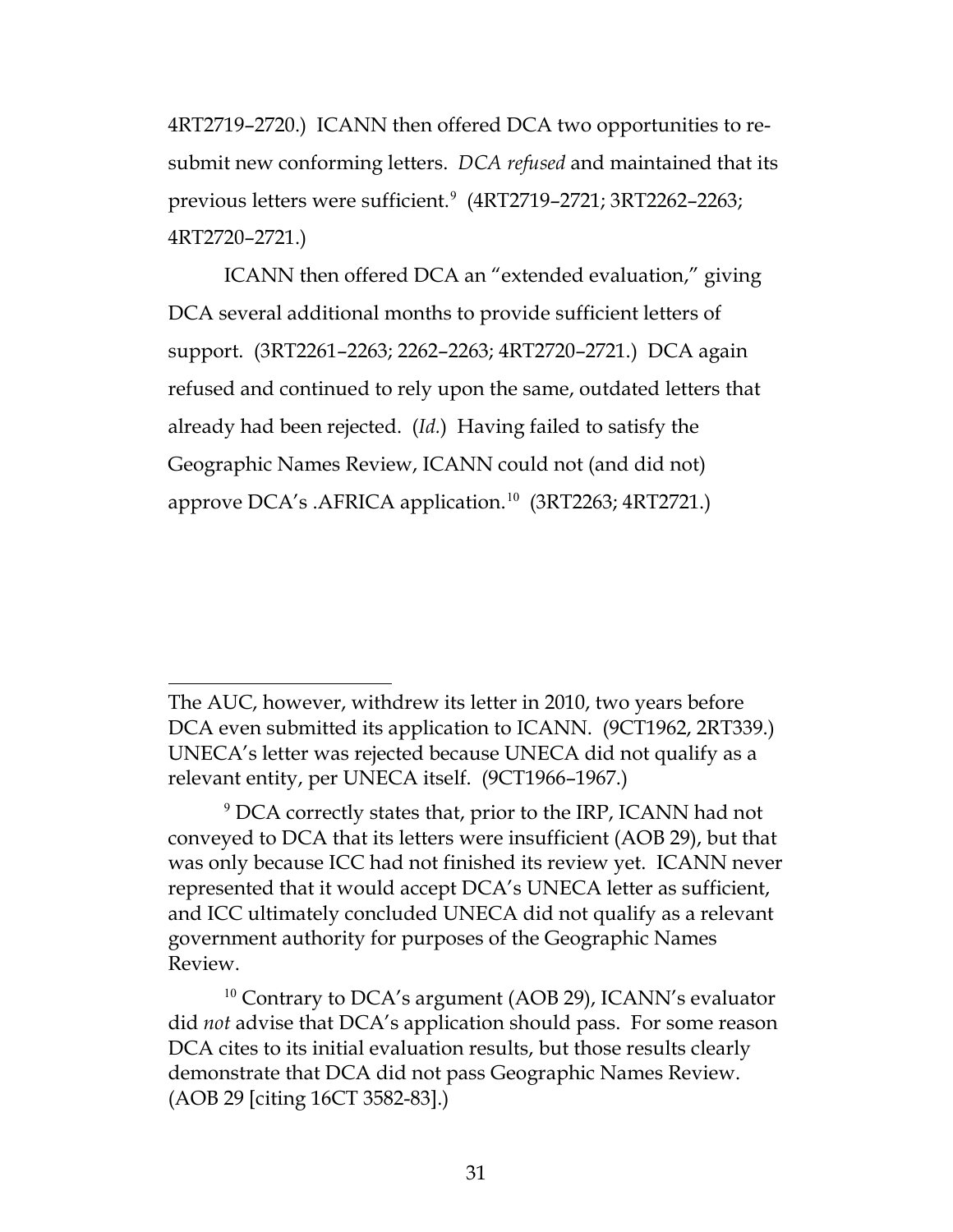#### **G. Despite DCA's Repeated Representations That It Had No Right to Sue ICANN in Court, DCA Sued ICANN in Court.**

Unhappy with ICANN's treatment of its application following the IRP, DCA could have initiated a process that would have resulted in another IRP. (See 4RT2721–2722, 2765–2767.) Instead, DCA sued ICANN in Los Angeles Superior Court. (1CT36.) The operative complaint pled ten causes of action against ICANN, including claims for breach of contract and declaratory relief. (2AEX1558–1586.) *Every single one* of DCA's causes of action arose from and directly related to ICANN's processing of DCA's .AFRICA application—either before or after the IRP. (2AEX1558–1586.) Thus, DCA's lawsuit was totally inconsistent with DCA's prior representations that it could not sue ICANN in court related "in any way" to its .AFRICA application.

DCA attempts to argue otherwise by restating what it claims were "pretextual" and deceptive actions by ICANN with regard to DCA's .AFRICA application. (See, e.g., AOB 12–21, 27–30.) However, DCA's fraud-based claims, which include allegations regarding the competing application submitted by ZACR, were nothing more than reincarnations of DCA's complaints about the application process. And, of course, any applicant could *characterize* the processing of its application as pretextual or fraudulent if the applicant disagrees with the process or outcome, even where there plainly is no pretext or fraud. In any event, the specific nature of DCA's underlying allegations are irrelevant to whether judicial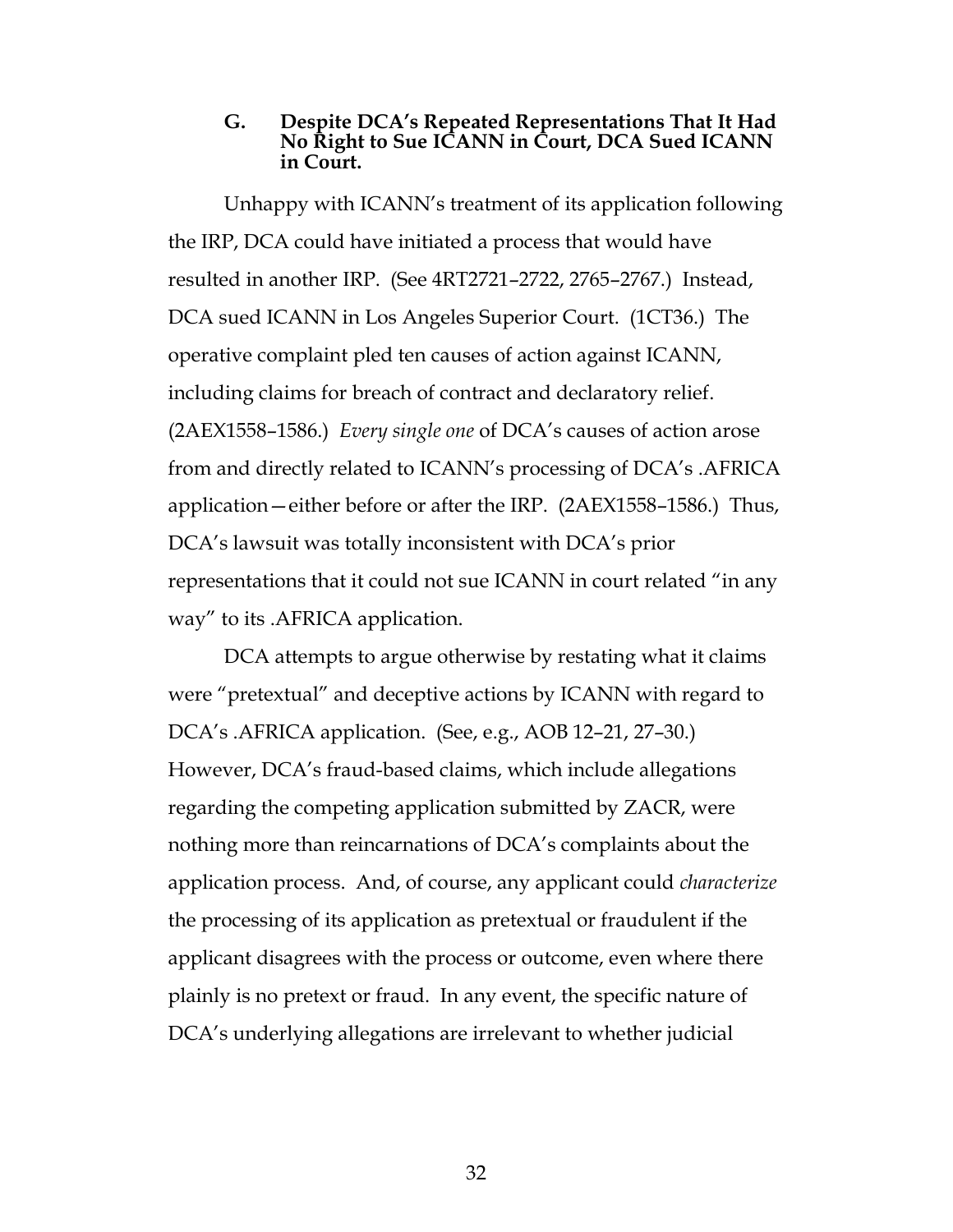estoppel barred DCA's lawsuit based on DCA's prior representations that it could not sue ICANN in court.

ICANN thereafter moved for summary judgment on the grounds that DCA's lawsuit was barred by the Covenant and judicial estoppel. (15CT3220–3245.) The trial court granted ICANN's motion in part, finding that the Covenant barred DCA's non-fraud claims, but not DCA's fraud claims. (17CT3847-3857.)<sup>[11](#page-32-1)</sup> The trial court—not ICANN, as DCA now contends (AOB 32)—then suggested a bench trial to determine whether judicial estoppel barred DCA's lawsuit.  $(2RT632.)^{12}$  $(2RT632.)^{12}$  $(2RT632.)^{12}$ 

#### **H. After a Bench Trial, the Trial Court Concluded That Judicial Estoppel Barred DCA's Lawsuit.**

The trial court held a three-day bench trial on ICANN's judicial estoppel defense. (20CT4523; 4RT2787, 2806.) The trial court's eleven-page statement of decision made clear and express findings supported by substantial evidence, and it provided a thorough analysis of each judicial estoppel factor. (20CT4526–4537.) Specifically, the trial court found that DCA had taken two "totally inconsistent" positions by suing ICANN in court after it represented it could not, and it emphasized that DCA's representations were

<span id="page-32-1"></span><sup>&</sup>lt;sup>11</sup> DCA does not challenge the trial court's summary judgment order.

<span id="page-32-2"></span><span id="page-32-0"></span><sup>&</sup>lt;sup>12</sup> A previous bench trial on ICANN's judicial estoppel defense was later declared a mistrial after the presiding trial judge retired between phases of the proceedings, and ICANN properly exercised its statutory right to have one judge preside over ongoing proceedings—DCA's aspersions (AOB 33) notwithstanding. (See *European Beverage v. Superior Court* (1996) 43 Cal.App.4th 1211, 1213.)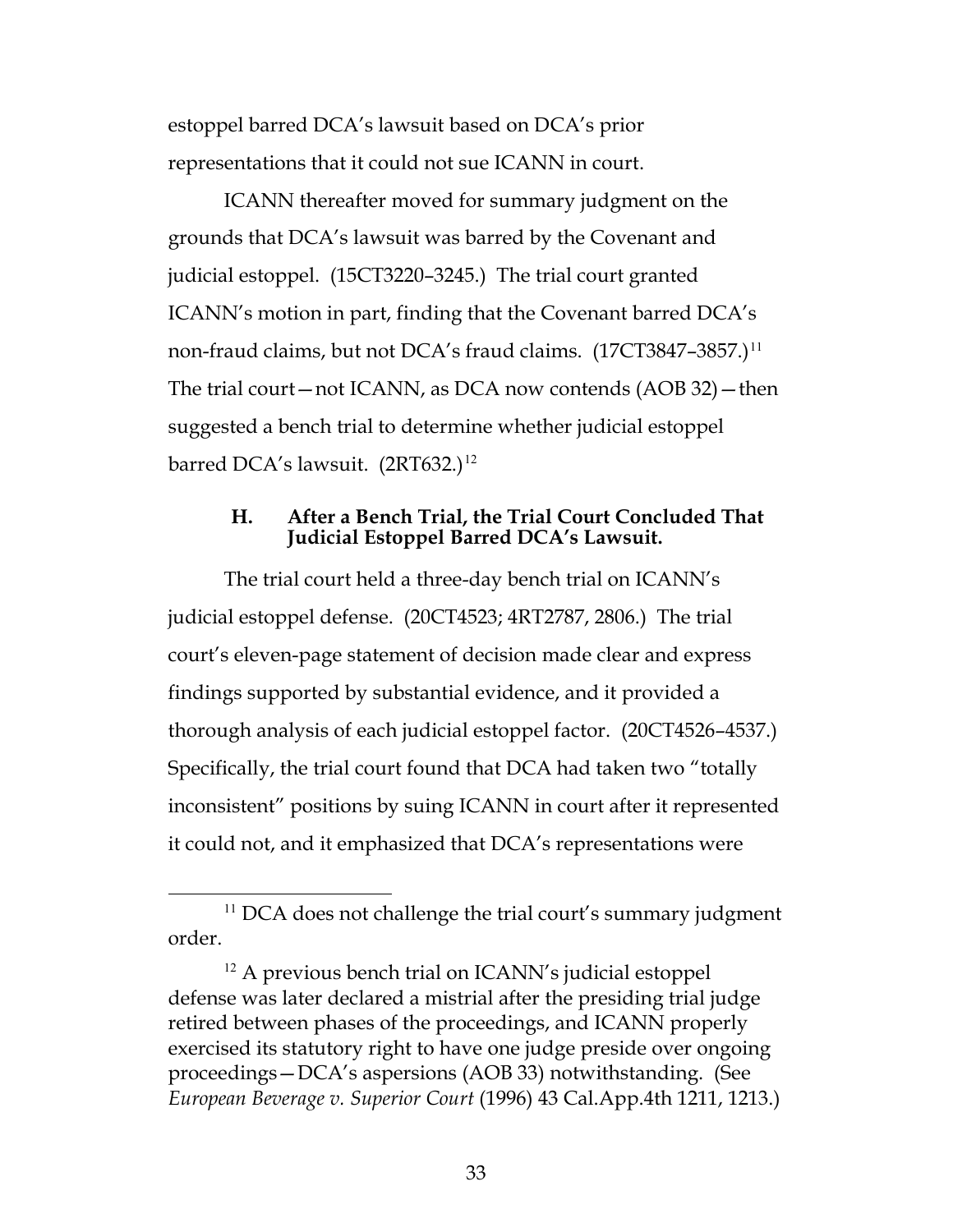"repeated" and "strategic," with no evidence that they were taken as a result of ignorance, fraud, or mistake. (20CT4526–4537.) The trial court further found that DCA used those representations to secure successes throughout the IRP, which the trial court found was a quasi-judicial proceeding. (20CT4526–4537*.*)

After concluding that each factor had been satisfied, the trial court "exercised its discretion to find in favor of ICANN, and against DCA, on ICANN's affirmative defense of judicial estoppel and to bar DCA from bringing or maintaining its claims against ICANN alleged in the FAC." (20CT4536.) The trial court balanced the equities and rightly reasoned that the "egregious circumstances" of this case would "result in a miscarriage of justice" if DCA's claims were *not* barred:

DCA's successfully taking the first position in the IRP proceeding and gaining significant advantages in that proceeding as a result thereof, and then taking the second position that [is] totally inconsistent in this lawsuit, presents egregious circumstances that would result in a miscarriage of justice if the court does not apply the doctrine of judicial estoppel to bar DCA from taking the second position in this lawsuit.

#### (20CT4535.)

The trial court thereafter entered a final judgment in favor of ICANN and against DCA on all claims. (20CT4522–24.) DCA's appeal followed.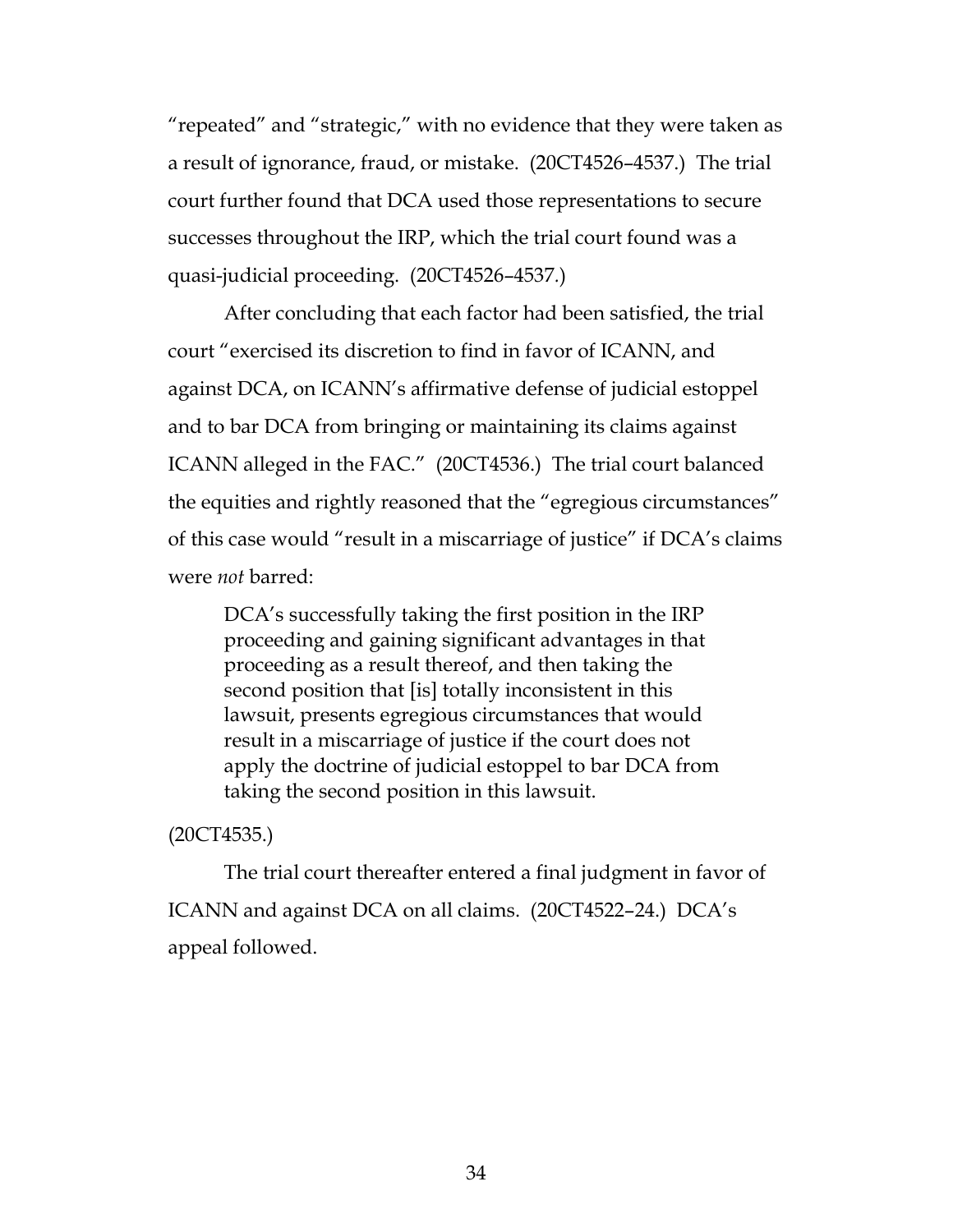#### **STANDARD OF REVIEW**

<span id="page-34-1"></span>Where the application of judicial estoppel is determined through a statement of decision following a bench trial and the facts are disputed, as here, the trial court's factual determinations relevant to whether the doctrine's elements are satisfied are reviewed for substantial evidence. (See *Owens, supra,* 220 Cal.App.4th at p. 121 ["We review the findings of fact upon which the application of judicial estoppel is based under the substantial evidence test."]; *Kerley v. Weber* (2018) 27 Cal.App.5th 1187, 1195 [same].) This is a deferential standard that "applies to both express and implied findings of fact." (*Citizens Business Bank v. Gevorgian* (2013) 218 Cal.App.4th 602, 613, internal quotation marks and citation omitted.) Under substantial evidence review, findings of fact must be liberally construed to support the judgment. (See *ibid.*)

<span id="page-34-0"></span>Moreover, the reviewing court must "consider all of the evidence in the light most favorable to the prevailing party, giving it the benefit of every reasonable inference, and resolving conflicts in support of the [findings]." (*Ibid,* internal quotation marks and citation omitted*.*) "All of the evidence most favorable to the respondent must be accepted as true, and that unfavorable discarded as not having sufficient verity [ ] to be accepted by the trier of fact." (*McClain v. Octagon Plaza, LLC* (2008) 159 Cal.App.4th 784, 804, fn. 8, internal quotation marks and citation omitted.) The reviewing court "may not reweigh the evidence and [is] bound by the trial court's credibility determinations." (*Citizens, supra*, 218

<span id="page-34-2"></span>35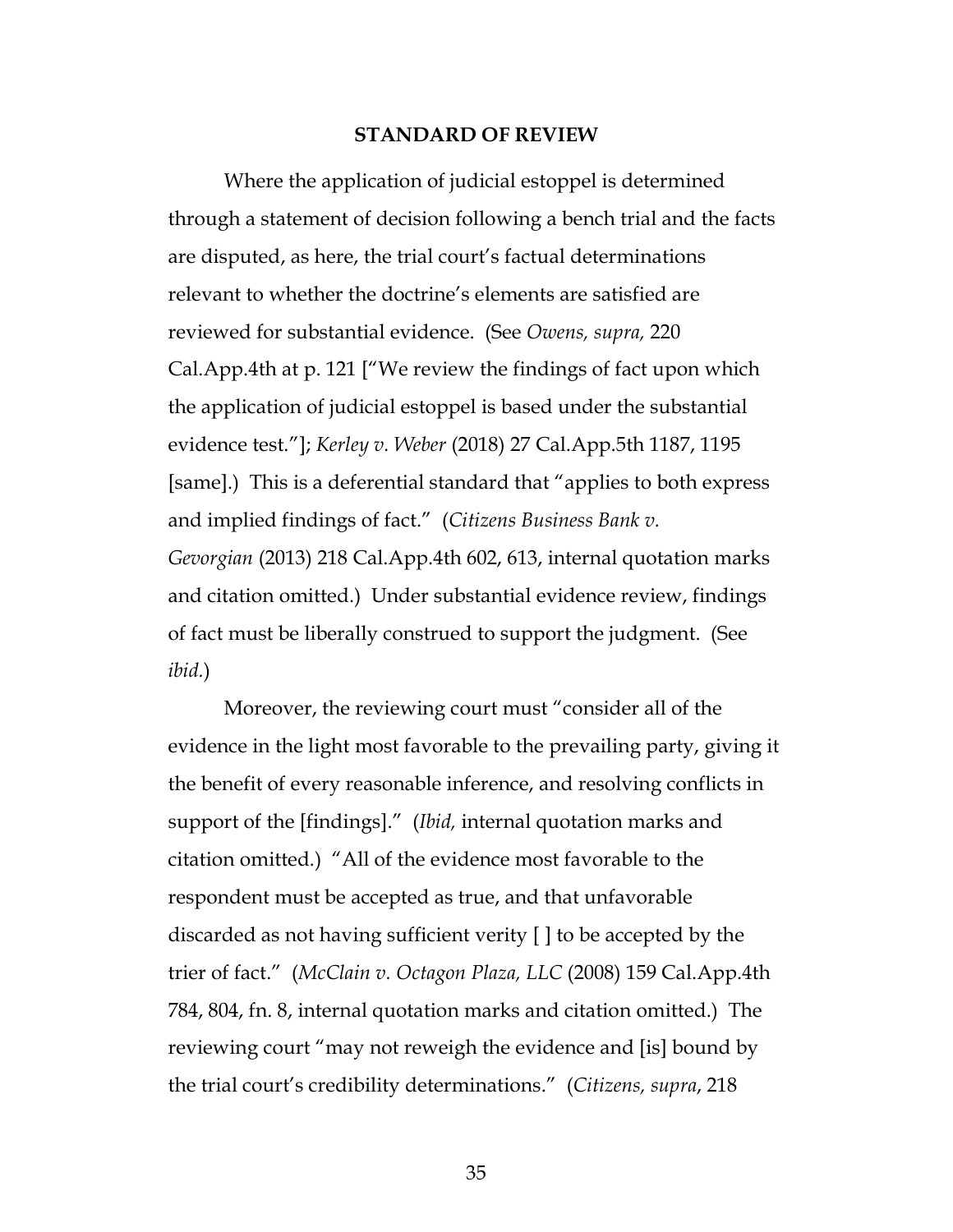Cal.App.4th at p. 613, internal quotation marks and citation omitted.) Ultimately, "the appellate court's power begins and ends with a determination of whether there is any substantial evidence – contradicted or uncontradicted—to support the trial court findings." (*Schmidt v. Superior Court* (2020) 44 Cal.App.5th 570, 582.)

<span id="page-35-3"></span>A trial court's determination that judicial estoppel should apply where the necessary elements are satisfied is reviewed for an abuse of discretion. (*Owens, supra*, 220 Cal.App.4th at p. 121; *Kerley, supra*, 27 Cal.App.5th at p. 1195.) "Discretion is abused whenever, in its exercise, the court exceeds the bounds of reason, all of the circumstances before it being considered." (*Denham v. Superior Court* (1970) 2 Cal.3d 557, 566, internal quotation marks and citation omitted.) A reviewing court "should not disturb the exercise of a trial court's discretion unless it appears that there has been a miscarriage of justice." (*Ibid.*) The burden is on the complaining party to establish such an abuse. (*Ibid.*)

#### <span id="page-35-2"></span><span id="page-35-1"></span>**ARGUMENT**

#### **I. JUDICIAL ESTOPPEL IS AN EQUITABLE DOCTRINE INVOKED TO PREVENT GAMESMANSHIP IN EVEN LESS EGREGIOUS CIRCUMSTANCES THAN THOSE PRESENT HERE.**

<span id="page-35-0"></span>Judicial estoppel is an equitable doctrine designed to maintain the integrity of the judicial system and to protect the parties from unfair strategies and manipulation. (See *Owens*, *supra,* 220 Cal.App.4th at p. 121; *Blix Street Records, Inc. v. Cassidy* (2010) 191 Cal.App.4th 39, 47 ["[S]ometimes called the doctrine of 'preclusion of inconsistent positions.'"], citation omitted.) "[T]he equitable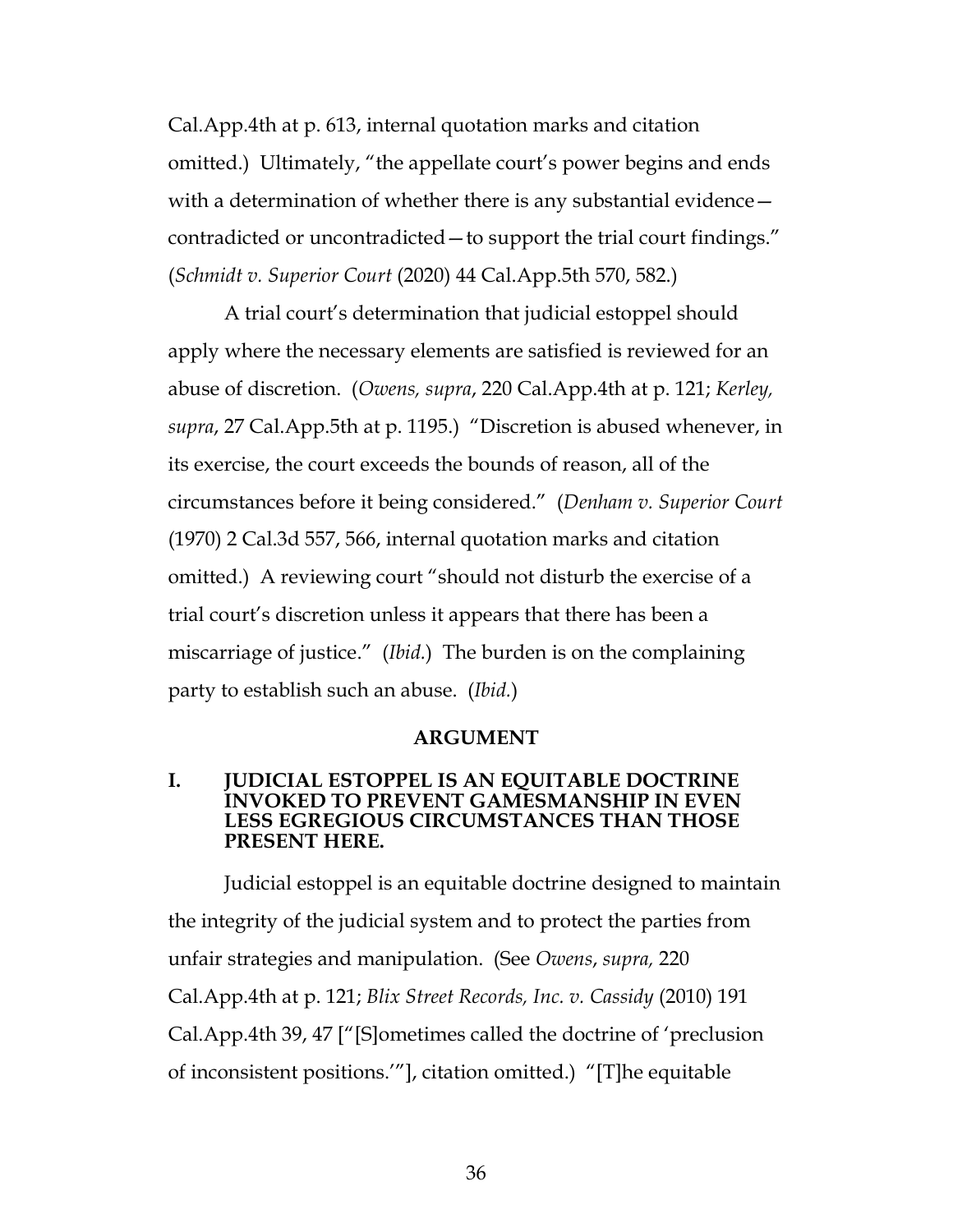<span id="page-36-1"></span>doctrine of judicial estoppel targets not only unfairness between individual parties, but also abuse of the judicial system itself." (*MW Erectors, Inc. v. Niederhauser Ornamental and Metal Works Co., Inc.* (2005) 36 Cal.4th 412, 424.) It "precludes a party from gaining an advantage by taking one position, and then seeking a second advantage by taking an incompatible position." (*People ex rel. Sneddon v. Torch Energy Services, Inc*. (2002) 102 Cal.App.4th 181, 189.)

<span id="page-36-2"></span>In determining whether to apply judicial estoppel, courts consider five factors: (1) whether the same party has taken two positions; (2) the positions were taken in judicial or quasi-judicial administrative proceedings; (3) the party was successful in asserting the first position (i.e., the tribunal adopted the position or accepted it as true); (4) the two positions are totally inconsistent; and (5) the first position was not taken as a result of ignorance, fraud, or mistake. (*Jackson*, *supra*, 60 Cal.App.4th at p. 183; *Aguilar v. Lerner* (2004) 32 Cal.4th 974, 986–987 [quoting *Jackson*'s five factors].) Even where all factors are satisfied, the trial court retains discretion on whether to apply the doctrine. (*Owens*, *supra*, 220 Cal.App.4th at p. 121.)

<span id="page-36-0"></span>Judicial estoppel is not dependent on the potential merits of a claim because the purpose of the doctrine is to prevent gamesmanship and the intentional assertions of inconsistent positions. (*Jackson, supra*, 60 Cal.App.4th at p. 181; see also *Blix*, *supra,* 191 Cal.App.4th at pp. 49–50.) Thus, the doctrine has been applied in far less egregious circumstances than those present here, even if the result is harsh and bars a plaintiff's claims*.*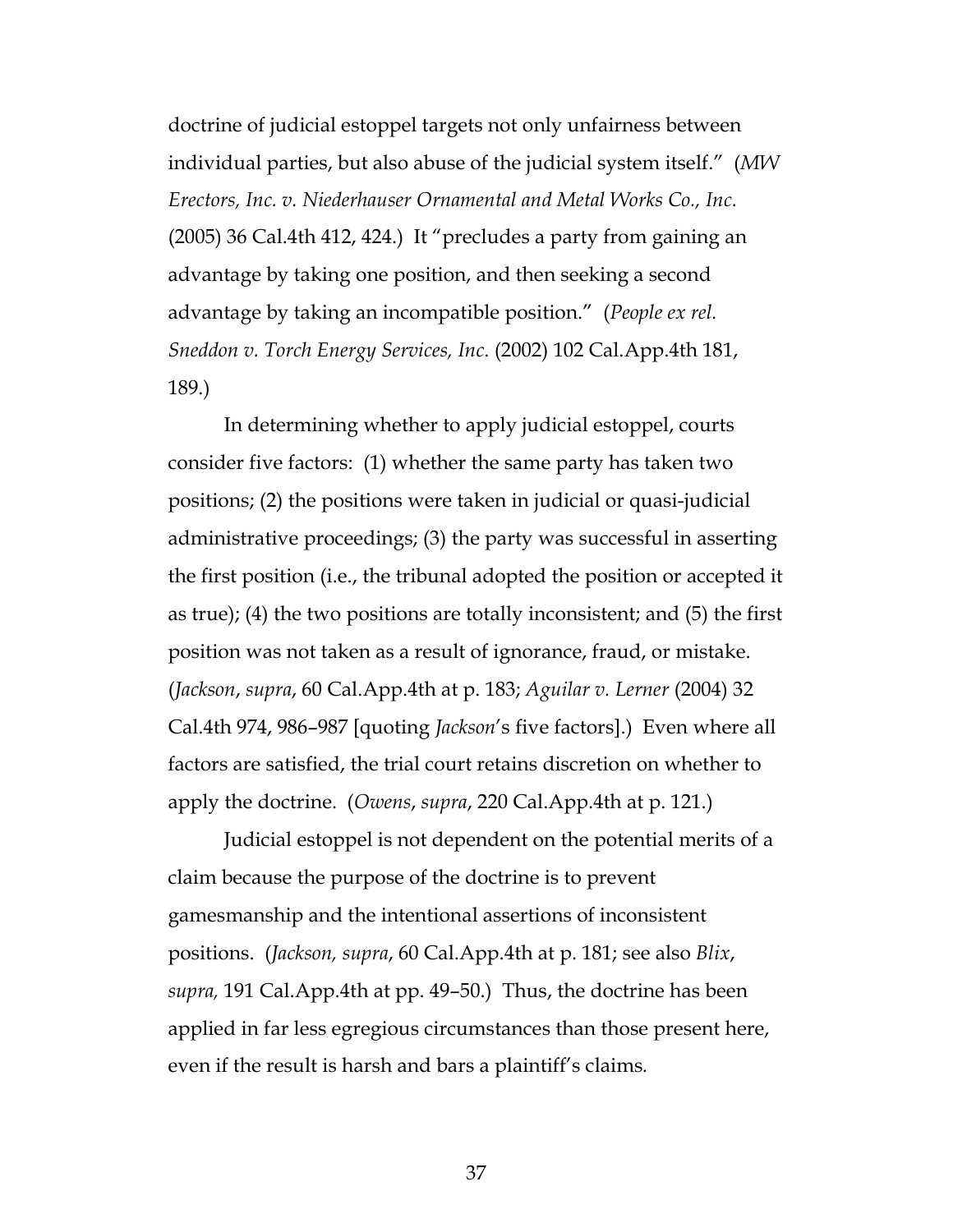In *Blix*, this District affirmed a trial court's ruling applying judicial estoppel to bar the plaintiff's claim that a settlement agreement was unenforceable when the plaintiff had previously represented that the agreement was enforceable. (*Blix*, *supra,* 191 Cal.App.4th at pp. 49–51.) The court concluded that, even if the settlement agreement had not been legally binding, the plaintiff was judicially estopped from denying its enforceability because it had represented to the court that the parties had reached an enforceable settlement, resulting in dismissal of the case: "In sum, there is no justifiable reason why a party cannot be judicially estopped from denying the enforceability of an agreement that might otherwise be unenforceable." (*Id.* at p. 51.)

<span id="page-37-0"></span>Similarly, in *Bucur v. Ahmad* (2016) 244 Cal.App.4th 175, 187– 189, the plaintiffs' lawsuit for fraud and breach of contract was barred because the plaintiffs had previously stipulated to arbitrate those same claims. Later, the plaintiffs refiled the same claims against the defendants in court. (*Ibid*.) The court of appeal affirmed the lower court's holding and applied judicial estoppel to bar the subsequent lawsuit where the plaintiffs took two inconsistent positions by stipulating to arbitrate their claims and then refiling "virtually the same case for litigation." (*Id.* at p. 188.)

In *Owens*, this District affirmed application of judicial estoppel to bar the plaintiff's lawsuit challenging a ballot measure as being misleading and unconstitutional because the plaintiff had "changed his tune" after he previously argued for and touted the benefits of that ballot measure in a prior lawsuit. (*Owens, supra,* 220 Cal.App.4th at pp. 122–123.) The court reasoned: "This is not a

38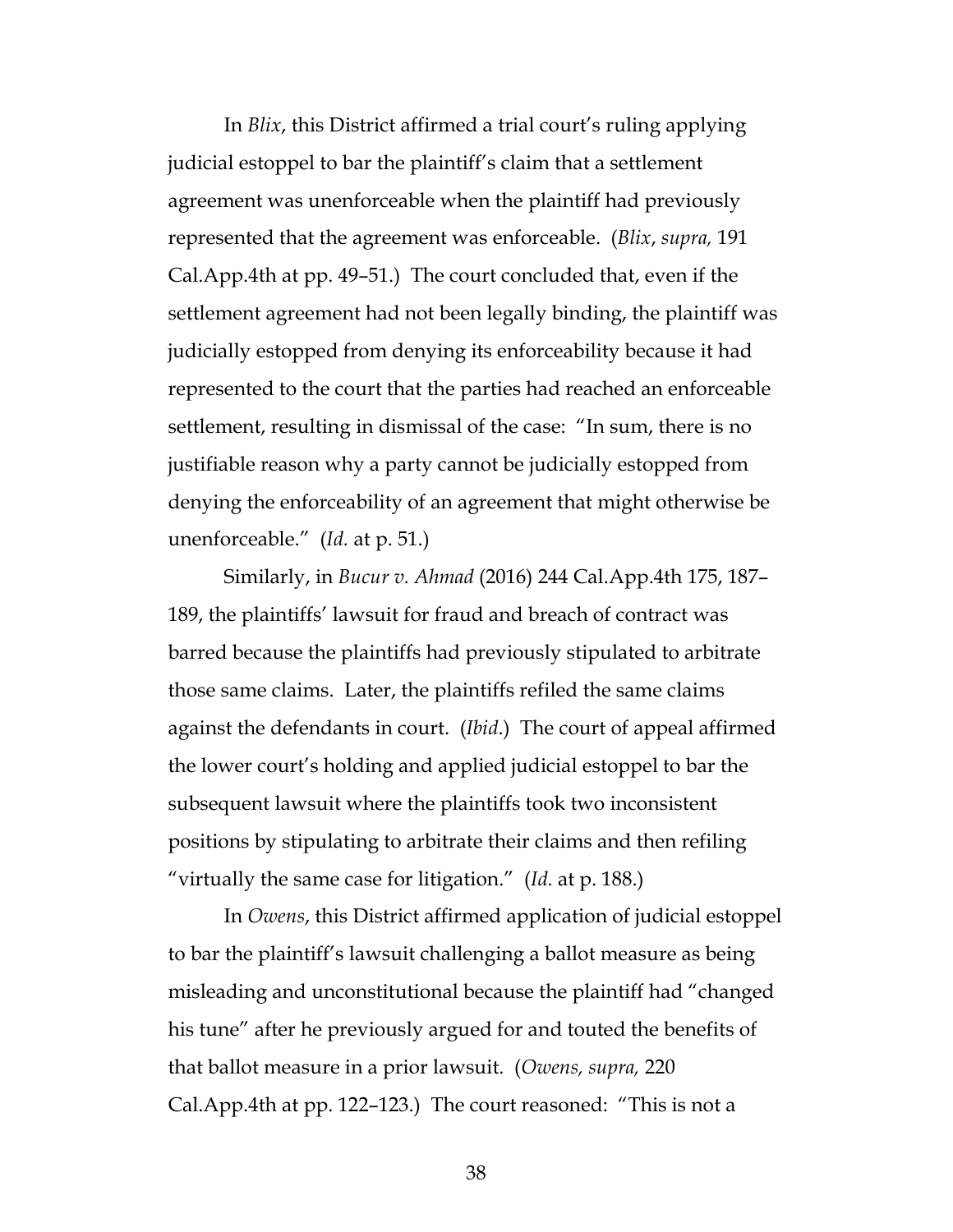difficult decision. [The plaintiff's] attempt to revive his action against the County is exactly the kind of litigation conduct judicial estoppel is meant to prevent." (*Id*. at p. 122; see also *Jackson, supra*, 60 Cal.App.4th at pp. 190–191 [officer judicially estopped from bringing a disability discrimination claim because of a position he took in a workers' compensation proceeding].)

For similar reasons, the same outcome should result here.

- **II. SUBSTANTIAL EVIDENCE SUPPORTED THE TRIAL COURT'S FINDINGS THAT DCA SUCCESSFULLY REPRESENTED TO THE PANEL THAT DCA COULD NOT SUE ICANN IN COURT AND THEN TOOK A TOTALLY INCONSISTENT POSITION WHEN IT LATER SUED ICANN IN COURT (FIRST, THIRD, AND FOURTH FACTORS).** 
	- **A. DCA Repeatedly Represented That It Could Not Sue ICANN in Court and Secured Repeated Successes in the IRP Based on Those Representations (First and Third Factors).**

<span id="page-38-0"></span>The first and third factors of judicial estoppel are met if a party took its first position and the tribunal "adopted the position or accepted it as true." (*Jackson*, *supra*, 60 Cal.App.4th at p. 183; *Sneddon, supra,* 102 Cal.App.4th at p. 189 ["The party invoking judicial estoppel must show that . . . the position was adopted by the first tribunal in some manner such as by rendering a favorable judgment."].) Here, DCA repeatedly, unambiguously and unequivocally represented to the Panel that it could not sue ICANN in court and the Panel adopted DCA's position and ruled in DCA's favor on seven different issues. (See Section E, *supra*.)

*Not once* did DCA qualify its representations that it could not sue ICANN; *not once* did DCA state that it could not sue ICANN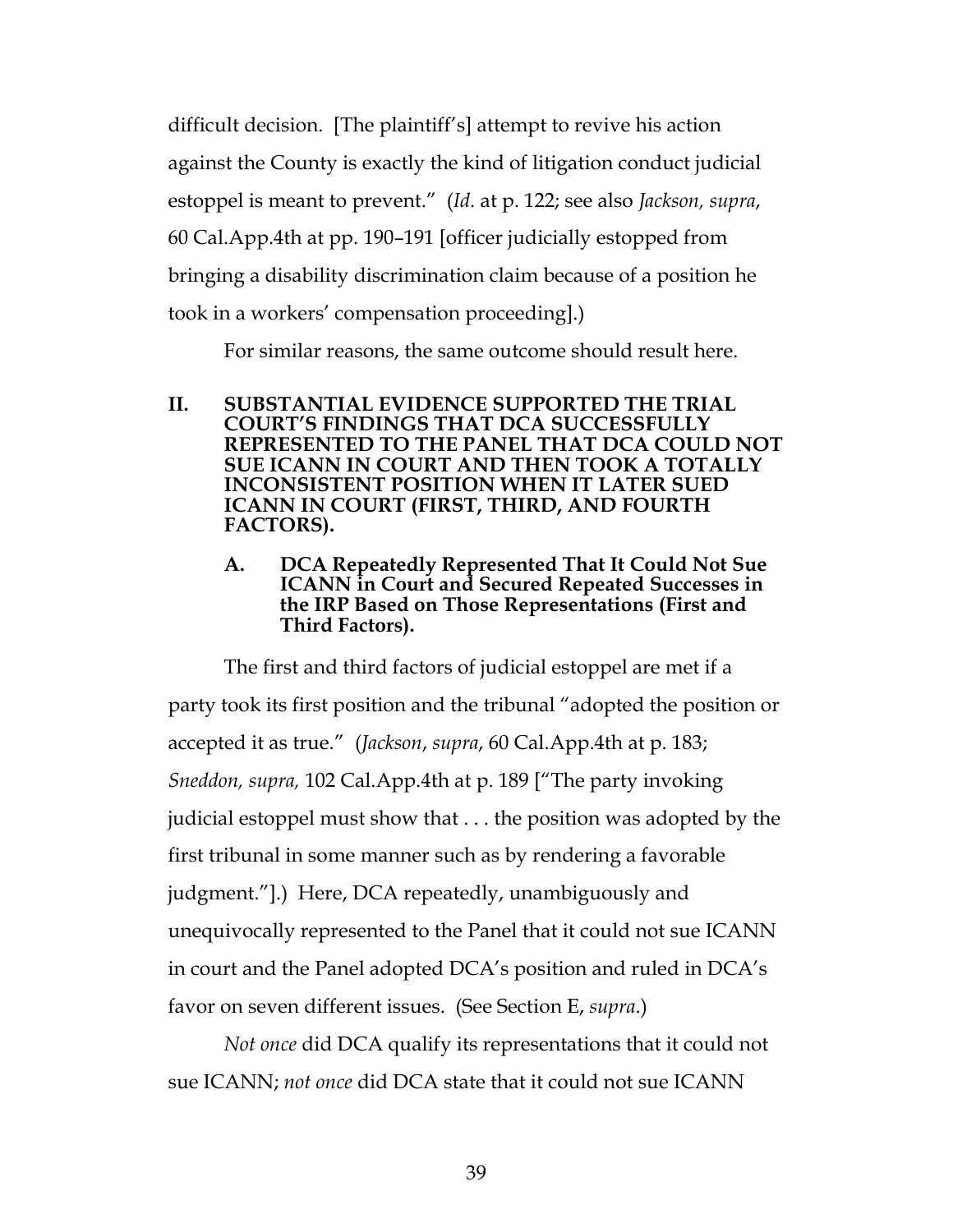only with regard to DCA's specific claims before the Panel or that DCA might be able to sue ICANN with respect to other claims; *not once* did DCA condition its representations on ICANN's future actions and whether ICANN would treat the IRP decision as binding; *not once* did DCA state that it could not sue ICANN only if the Covenant is enforceable. Indeed, *not once* did DCA say (or even hint) that, although it was arguing to the Panel that it could not sue ICANN "in any way" related to its .AFRICA application, DCA was reserving its right to file a lawsuit against ICANN later if things did not go DCA's way after the IRP. (See, e.g*.*, 3RT2192–2196 [Ms. Bekele confirming that DCA did not mention the enforceability of the Covenant in its representations to the Panel].)

Rather, DCA's representations to the Panel were unwavering, unconditional, and untethered to any specific circumstance: "We cannot take [ICANN] to Court. We cannot take [ICANN] to arbitration. We can't take [ICANN] anywhere. We can't sue [ICANN] for anything." (19CT4261; see also 1AEX585, 601–602 [DCA arguing that, "[f]or DCA and other gTLD applicants, the IRP is their only recourse; no other legal remedy is available."]; 1AEX609–610 [DCA arguing that "the IRP is the sole forum in which an applicant for a new gTLD can seek independent, third-party review of Board actions. . . ."].) Indeed, DCA's position that it could not sue ICANN in court regarding its .AFRICA application formed the basis of DCA's success on multiple issues in the IRP.

From this evidence, the trial court rightly ruled that DCA secured "significant advantages" in the IRP based on these

40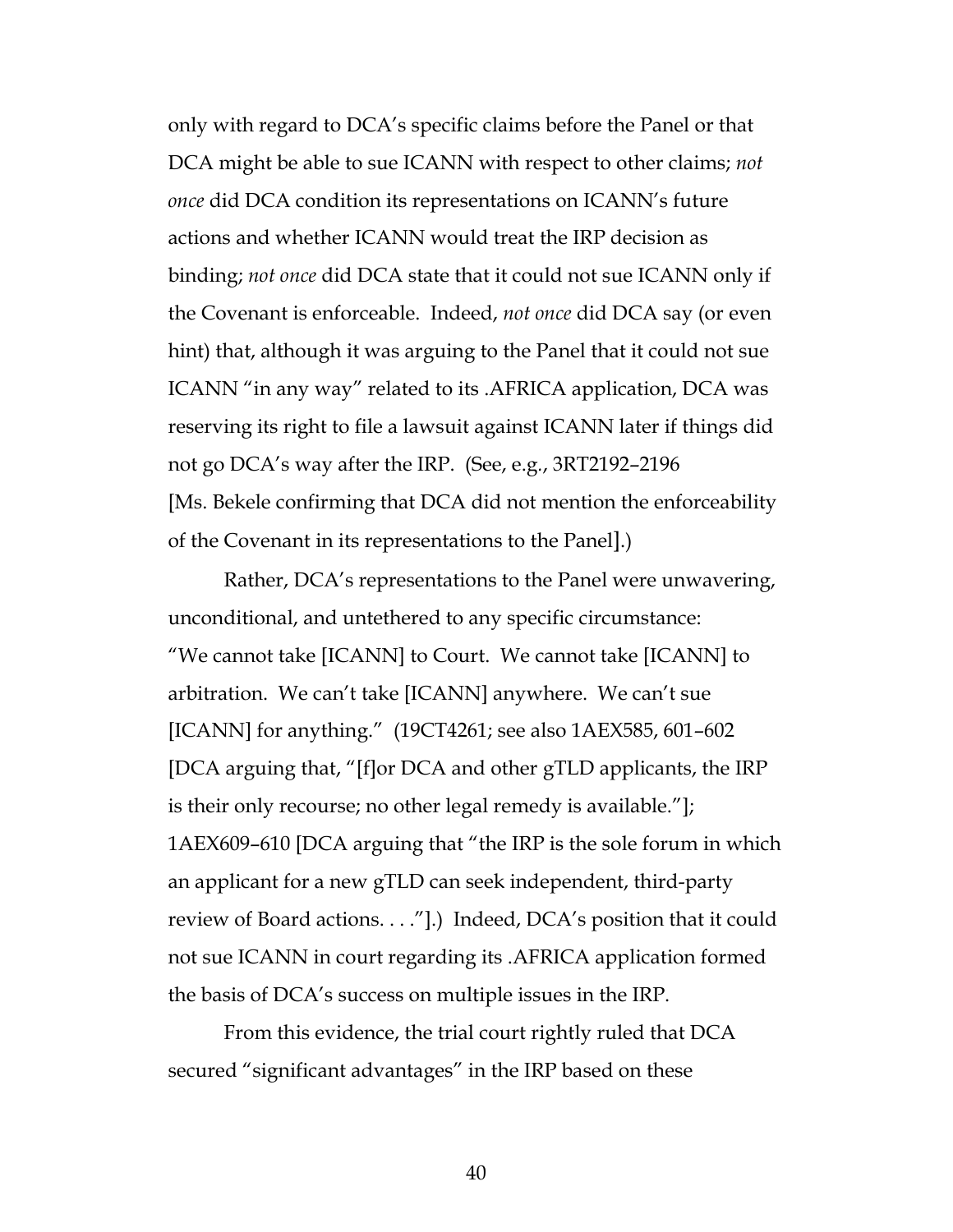representations. (20CT4536.) The trial court found that the evidence demonstrated that the Panel, in ruling on these issues, repeatedly accepted as true, relied upon, and adopted DCA's representations that it could not sue ICANN in court. (20CT4533–4534; see also *Jackson*, *supra*, 60 Cal.App.4th at p. 183 [explaining success factor is met if "tribunal adopted the position or accepted it as true"].)

For example, in ruling that it had the power to determine IRP procedure, the Panel quoted the Covenant and stated "the avenues of accountability for applicants that have disputes with ICANN do *not* include resort to the courts. Applications for gTLD delegations are governed by ICANN's Guidebook, which provides that applicants waive all right to resort to the courts." (1AEX632; 1AEX654 [deciding IRP declarations should be binding, and ordering document exchange and extended briefing].) The Panel repeated the same language when ordering live testimony at the IRP hearing (2AEX811–812), and again, in its declaration (2AEX839).

DCA's attempt to now minimize its repeated representations by claiming they were "offhand comments" or made "in passing" to "buttress" DCA's arguments on "ancillary issues" (AOB 11, 24, 25) is duplicitous, contrary to the evidence, and contrary to the trial court's express findings based on that evidence:

[T]he first position was not taken by DCA in an isolated or off-the-cuff remark by DCA or its attorneys . . . but instead in repeated statements made at different times throughout the IRP procedure as a consistent strategic position adopted by DCA to support its request that the IRP Panel rule in its favor on seven separate issues.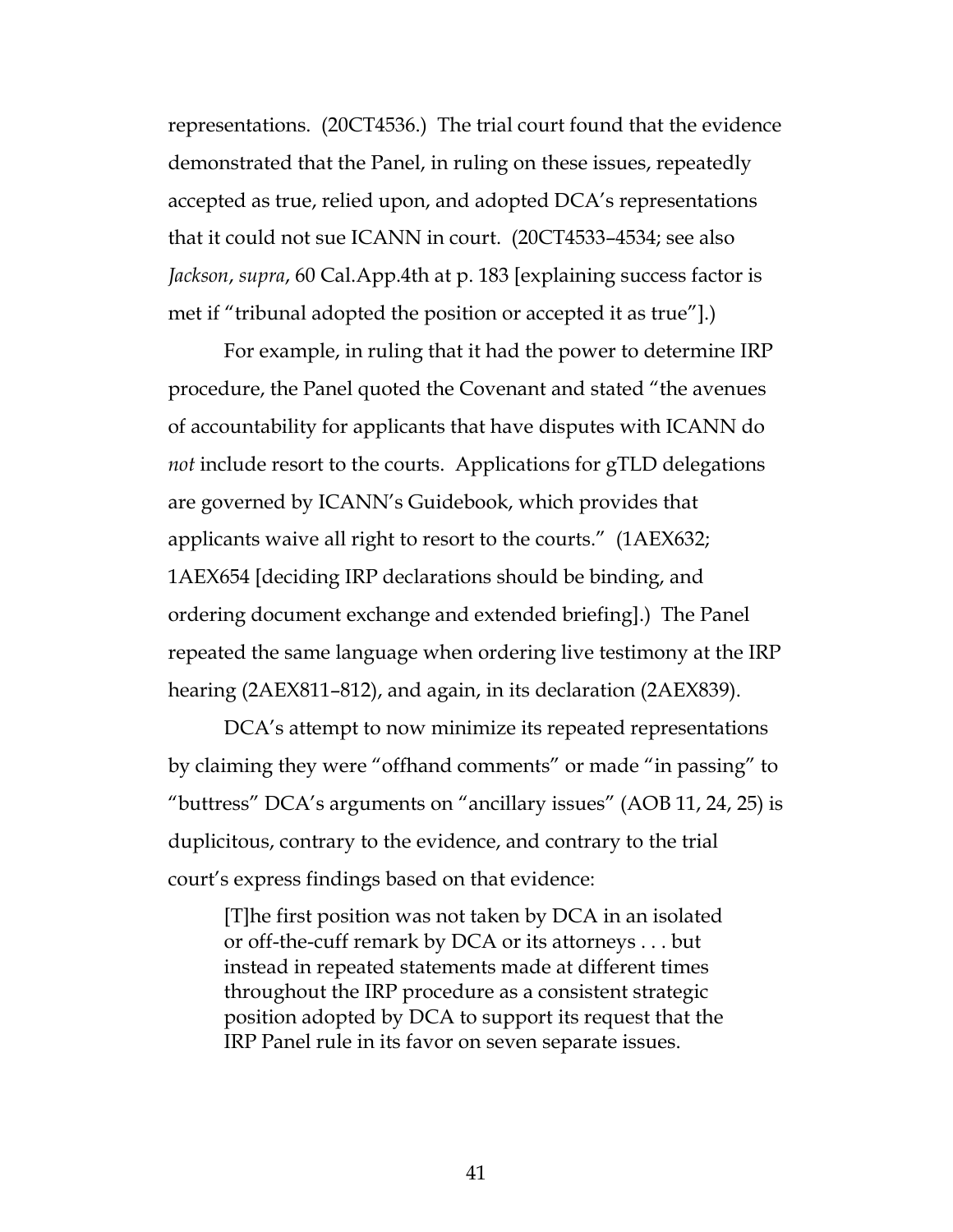$(20CT4535.)^{13}$  $(20CT4535.)^{13}$  $(20CT4535.)^{13}$ 

DCA's other attempts to minimize its success based on its repeated representations are also disingenuous. First, DCA claims that it did not succeed on "any prior position it took" because the Panel never concluded that DCA could not sue ICANN or that the Covenant was binding and enforceable. (AOB 58–60.) DCA is confusing judicial estoppel with the doctrines of collateral estoppel and res judicata. Judicial estoppel does not require that the prior claim or position actually be adjudicated:

The distinction between collateral estoppel and judicial estoppel is fairly easy to make; accordingly, courts seldom confuse these two doctrines. Collateral estoppel . . . deals with the finality of judgment on factual matters that were fully considered and decided. Judicial estoppel, on the other hand, prevents inconsistent positions whether or not they have been the subject of a final judgment.

<span id="page-41-0"></span>(*Jackson*, *supra*, 60 Cal.App.4th at p. 182, internal quotation marks and citation omitted; see also *AFN, Inc. v. Schlott, Inc*. (D.N.J. 1992) 798 F.Supp. 219, 223 [stating judicial estoppel is "distinct from other forms of estoppel" such as "res judicata and collateral estoppel [that] focus on the effect of a final judgment"].)

Thus, for judicial estoppel to apply, the Panel did *not* need to decide whether the Covenant was enforceable; the Panel simply needed to rely upon or accept DCA's representations that DCA

<span id="page-41-1"></span><sup>&</sup>lt;sup>13</sup> Notably, DCA's lead counsel in the IRP, who is lead counsel on this appeal, did not provide any testimony in conjunction with the judicial estoppel bench trial in an attempt to explain DCA's prior representations.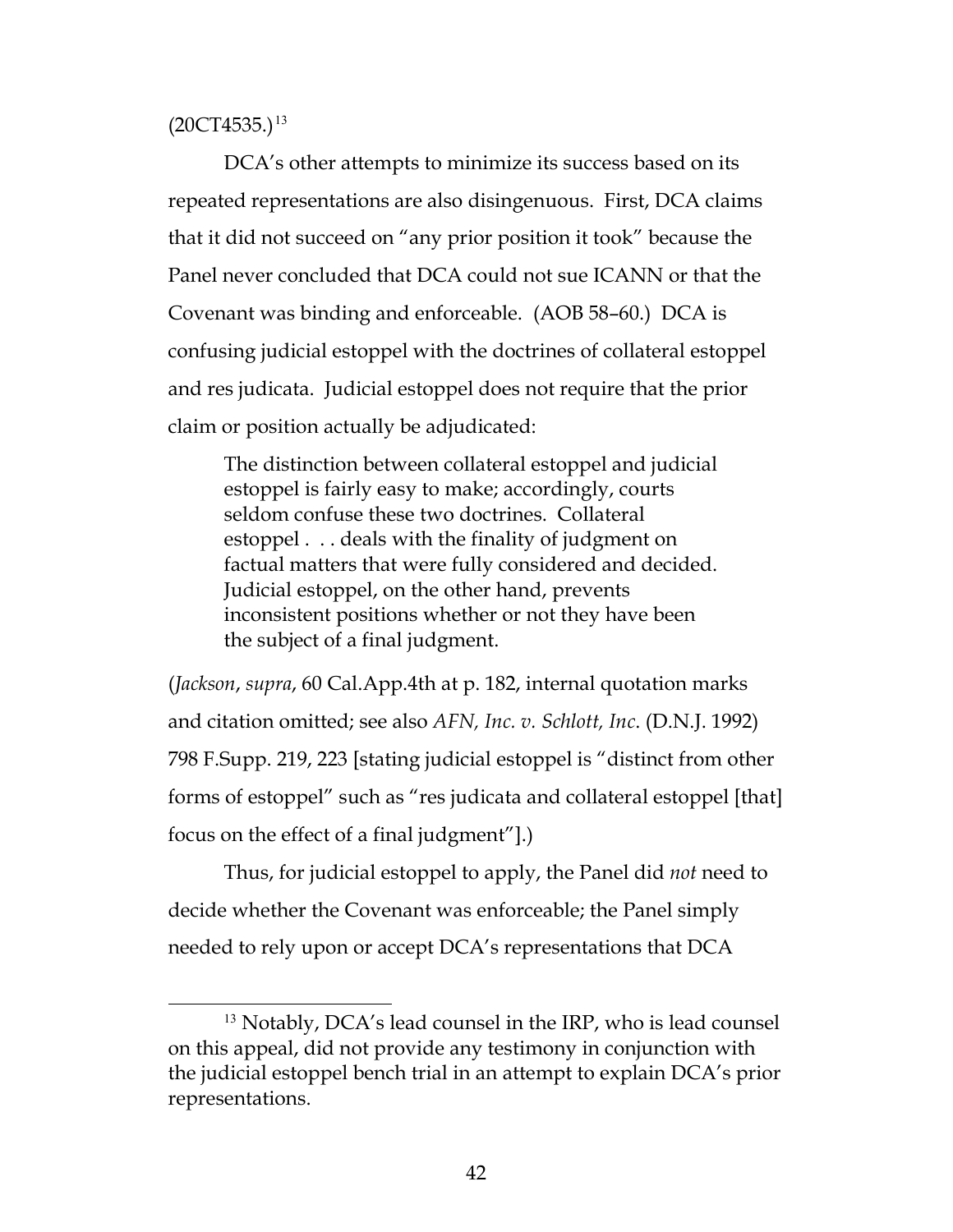could not sue ICANN in court when it repeatedly granted DCA's requested relief on that basis, which is exactly what happened. Likewise, that the Panel did not address the Covenant's enforceability and instead stated it was "assuming" it was "valid and enforceable" does not support DCA's argument. (See AOB 26, 60.) Rather, as the trial court reasoned, the Panel's statement shows that it adopted DCA's argument when ruling in DCA's favor. (20CT4533 [quoting statement in finding that DCA was successful in asserting its first position]; 4RT3005–3006 [trial court: "I gave that issue some thought actually. Didn't the IRP panel when they said assuming, aren't they assuming that DCA's position is correct; that it was arguing about the covenant and the effect of the covenant not to sue?"].)

Second, DCA's claim that its success was "fleeting and illusory" because ICANN "intentionally distorted the rules" to deny DCA an effective remedy (AOB 10) is false. The evidence overwhelmingly shows that the Panel ruled in DCA's favor on several issues based on DCA's representations that it could not sue ICANN in court, which in some instances had the effect of *overriding* ICANN's Bylaws.[14](#page-42-0) As discussed in Section E, *supra*, the Panel ruled

<span id="page-42-0"></span><sup>&</sup>lt;sup>14</sup> DCA also argues that the Panel "ultimately accepted most of DCA's procedural proposals, mainly because these were plainly required by the applicable procedural rules and the circumstances of the dispute before it." (AOB 13.) DCA thereby concedes that it did, in fact, succeed on its requests. But DCA ignores that ICANN opposed several of DCA's requests because the relief sought was not authorized under (or was contrary to) ICANN's Bylaws and the Guidebook. (4AEX1890.) In any event, the Panel rejected ICANN's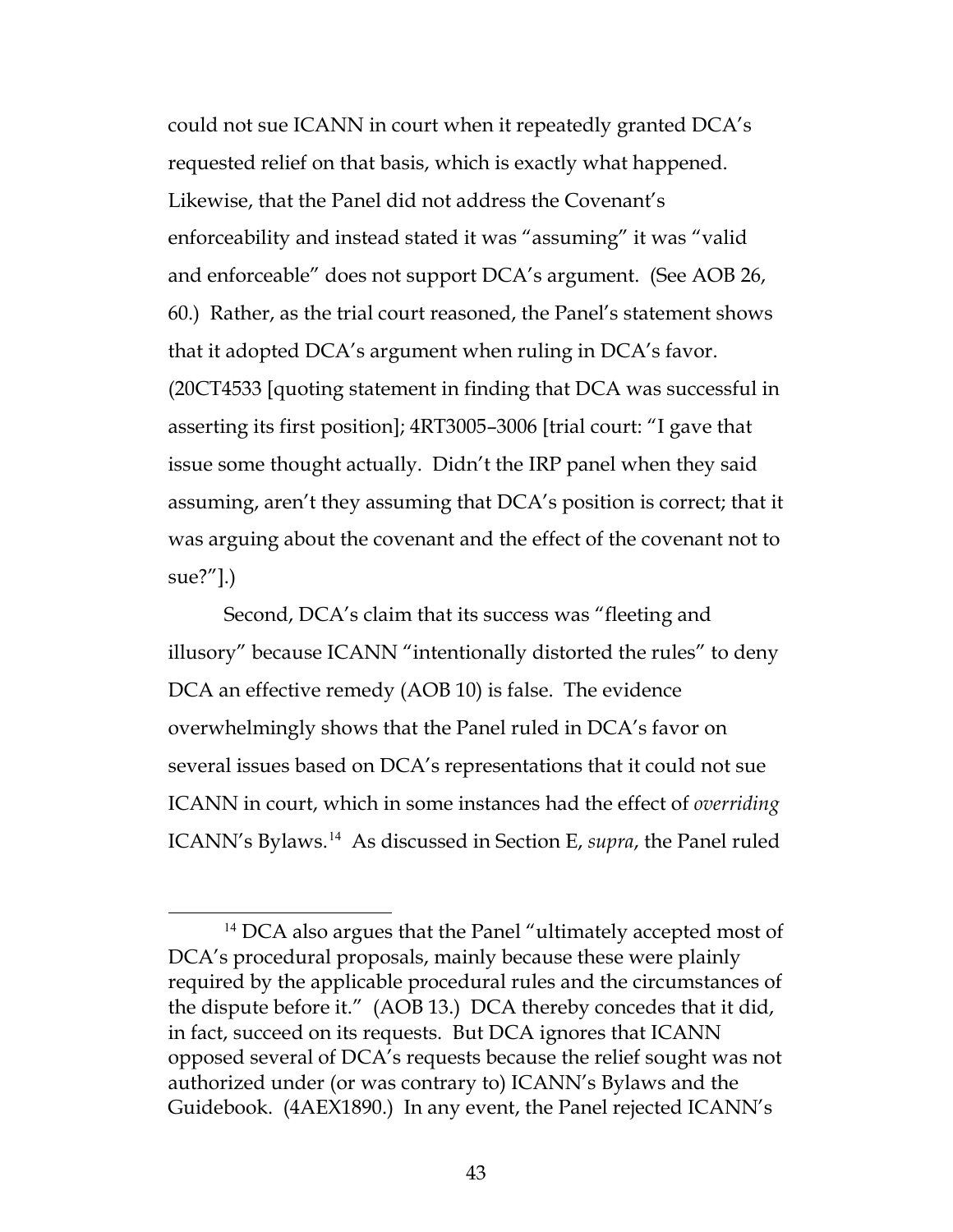in DCA's favor not only on procedural matters, such as discovery, additional briefing, and live witnesses, but also on the merits. To the extent DCA purports to challenge the fact that it ultimately failed to secure the .AFRICA gTLD, DCA misconstrues the issue. The Panel was not, and could not have been, tasked with determining whether DCA should be granted .AFRICA; the Panel, therefore, never made such a determination. (And, indeed, ZACR's competing application for .AFRICA remained pending throughout the IRP.) What is relevant for purposes of judicial estoppel is that DCA secured success on seven different issues based on its representations that it could not sue ICANN; none of those representations or successes were "offhand," "in passing," "fleeting," or "illusory."

#### **B. DCA's Positions Were Totally Inconsistent, Even When Considering the "Context" in Which They Were Made (Fourth Factor).**

<span id="page-43-0"></span>The fourth factor of judicial estoppel is met when a party takes a subsequent position that is totally inconsistent with the party's first position. (See, e.g., *Jackson*, *supra,* 60 Cal.App.4th at pp. 182–183; *AP-Colton LLC v. Ohaeri* (2015) 240 Cal.App.4th 500, 507–509 [judicially estopping party from arguing on appeal that case was of "limited" jurisdiction after party previously checked "unlimited" box on case management statement and designated cross-complaint and notice of appeal as "unlimited"].)

 $\overline{a}$ 

arguments, accepted DCA's representations as true, and ruled in DCA's favor based on those representations.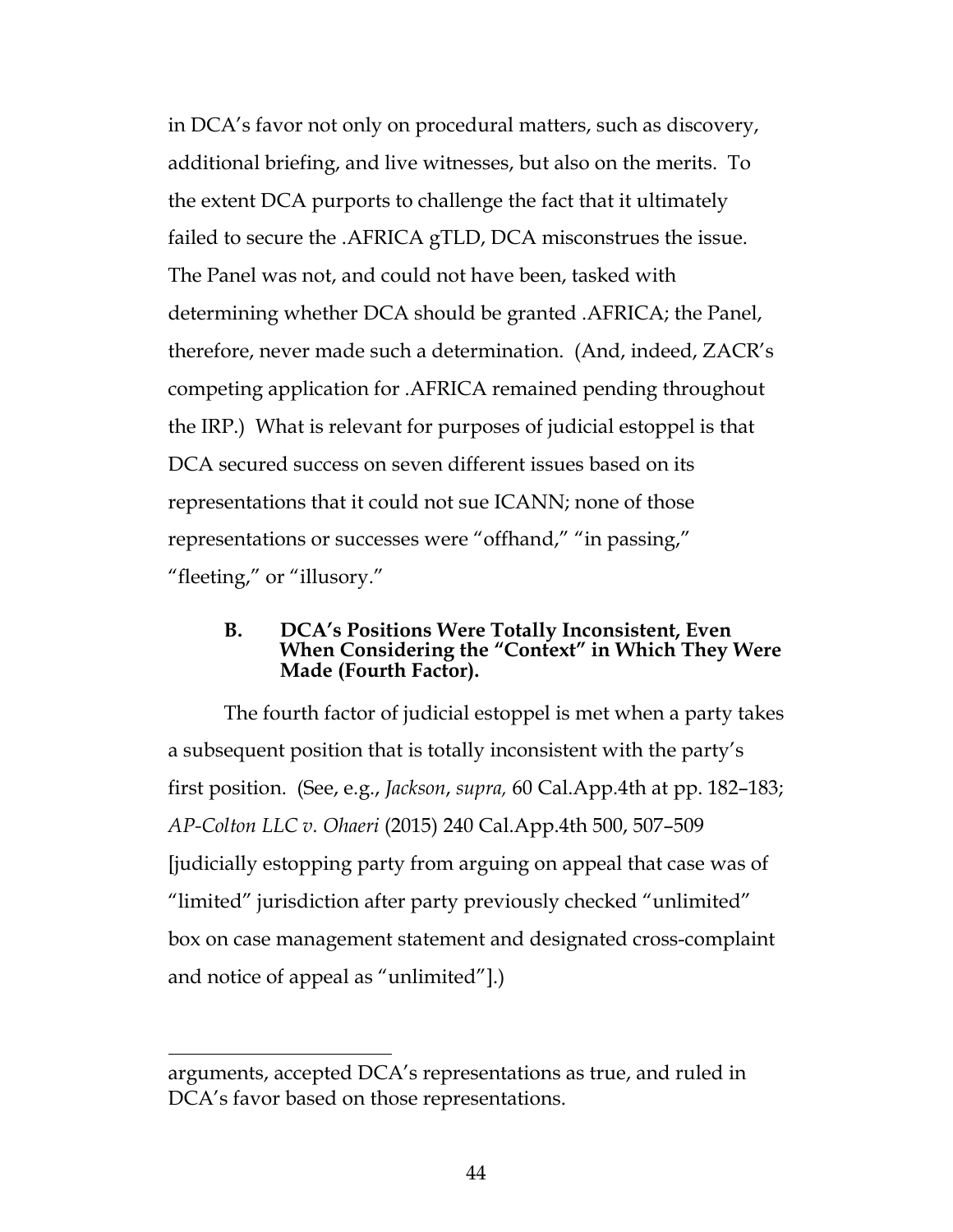As the trial court correctly concluded, DCA's subsequent lawsuit against ICANN was totally inconsistent with DCA's first position that it could not sue ICANN in court in any way related to its .AFRICA application. (20CT4534.) DCA nevertheless attempts to reframe its two positions, arguing that they actually are "remarkably consistent" (AOB 43)—an argument that is impossible to credit. First, DCA's argument that its representations before the IRP were based on the expectation that ICANN would treat the IRP as binding (AOB 48) is a non sequitur. As discussed further in Section III.B*, infra*, the evidence demonstrates that ICANN *never challenged* the Panel's declaration on the merits and ICANN *fully adopted* the Panel's recommendations.

Further, DCA's repeated representations that it could not sue ICANN were not conditioned on whether ICANN would treat the IRP's declaration as binding. And DCA's novel contention that it represented that it could not sue ICANN *because* it understood the IRP was binding (AOB 41–43) is directly refuted by DCA's repeated argument that the IRP *needed to be* binding because the Covenant barred DCA from suing ICANN (1AEX620–621).

Second, DCA argues that its representations were made in the "context" of "certain" claims it brought—namely, whether ICANN violated its Articles or Bylaws with regard to DCA's application, and the proper IRP procedure for resolving that issue—and that those representations can be reconciled with the claims in DCA's lawsuit. (AOB 51.) DCA's after-the-fact characterizations are again belied by DCA's unequivocal and broad representations to the Panel regarding DCA's inability to sue ICANN (i.e., "We can't take

45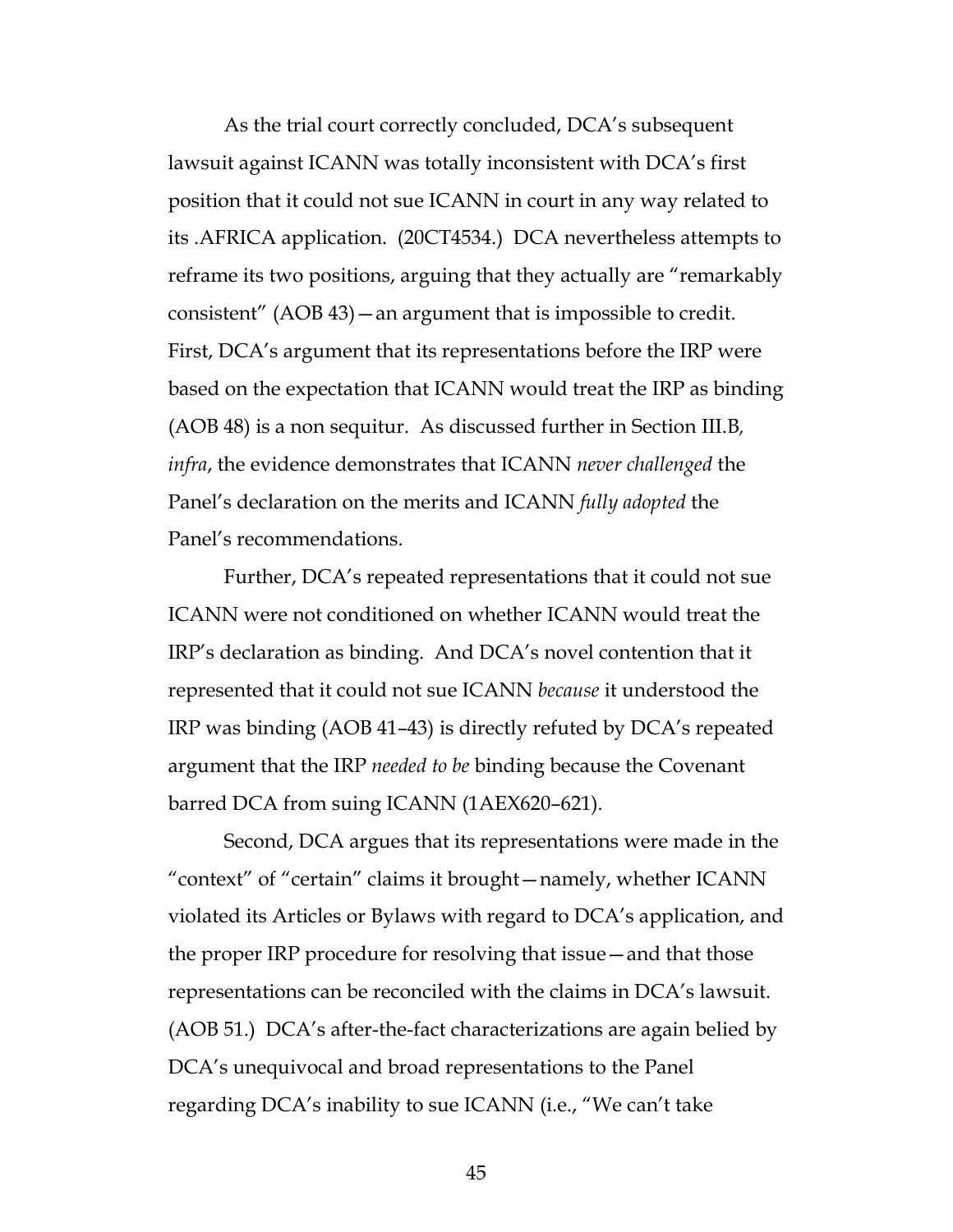[ICANN] anywhere. We can't sue [ICANN] for anything") and *all* gTLD applicants' inability to sue ICANN ("[f]or DCA and *other gTLD applicants*, the IRP is their only recourse; no other legal remedy is available"). (2AEX1397–1398; 1AEX585, 601–602; 19CT4261.)

At a minimum, DCA's representations certainly applied to DCA's ability to file a lawsuit against ICANN regarding its .AFRICA application. (See, e.g., 1AEX585 [arguing DCA waived "rights to challenge ICANN's decision on DCA's application in court"].) But the meaning of DCA's representations is no different in the "context" of the IRP versus in the "context" of this lawsuit. Rather, DCA's prior representations that it could not sue ICANN regarding its .AFRICA application are totally inconsistent with DCA's subsequent lawsuit against ICANN regarding its .AFRICA application. There is no "context" that possibly could change the meaning or import of DCA's representations in relation to its lawsuit that somehow makes them "consistent."[15](#page-45-1)

<span id="page-45-0"></span>DCA cites to several cases that are distinguishable on the facts. (See *Daar & Newman v. VRL Internat.* (2005) 129 Cal.App.4th 482, 486 [reversing judicial estoppel as applied to motion to quash

<span id="page-45-1"></span><sup>&</sup>lt;sup>15</sup> DCA effectively seeks to create a new factor by arguing that courts are required to expressly evaluate "context" (AOB 48), but courts do not separately analyze this issue. Rather, in evaluating whether two positions are inconsistent, courts inherently consider the circumstances in which the two positions were taken to determine whether those positions can be reconciled or are totally inconsistent, as the trial court properly did here. (See 20CT4529- 4530, 4534 [trial court "consider[ed] the pleadings, evidence, and arguments presented by the parties," prior to finding DCA's positions "are irreconcilable and mutually exclusive"].)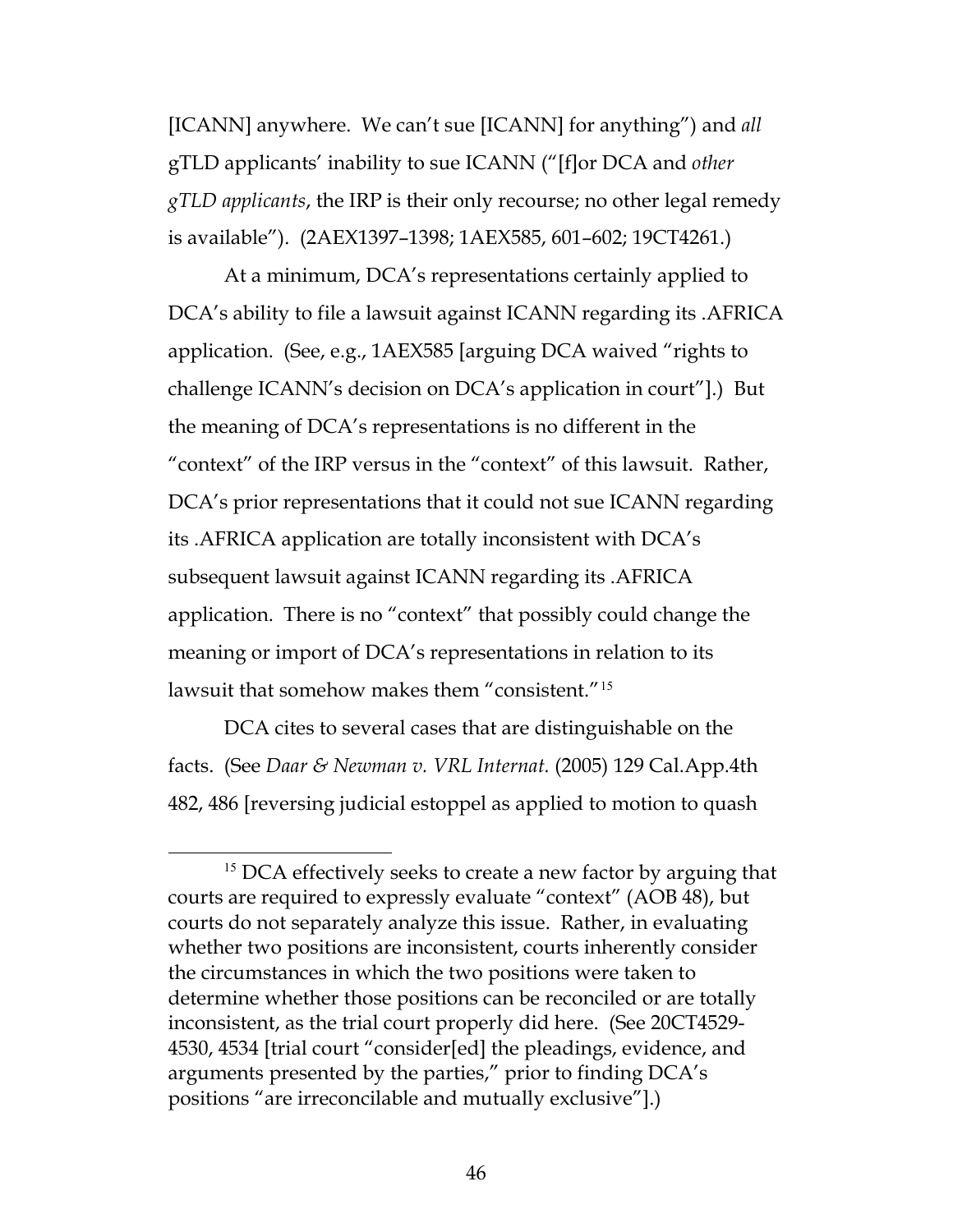<span id="page-46-3"></span>where party's argument that California lacked personal jurisdiction in one lawsuit regarding tort claim could be reconciled with party's argument that California had jurisdiction in another lawsuit over contract claim];[16](#page-46-4) *State Farm Gen. Insurance Co. v. Watts Regulator Co.*  (2017) 17 Cal.App.5th 1093, 1102–1103 [affirming trial court's denial of motion to compel arbitration because party's consent to arbitrate products liability claim in Tennessee was consistent with that party withholding consent to arbitrate products liability claim in a different matter following a rule change governing the arbitration agreement];[17](#page-46-5) *Kitty-Anne Music Co. v. Swan* (2003) 112 Cal.App.4th 30, 35–36 [party's argument that "'at [bare] minimum'" there were triable issues of fact sufficient to defeat opposing party's motion for summary judgment was consistent with that party filing its own motion for summary adjudication]; *Montegani v. Johnson* (2008) 162 Cal.App.4th 1231, 1238–1239 [declining to apply judicial estoppel against party that made factually accurate statement at the time that

<span id="page-46-5"></span><sup>17</sup> DCA also misconstrues *State Farm*. There was no ambiguity as to whether the party had previously consented to arbitration of the same claim in a separate proceeding. (AOB 44–45 fn. 17, 48–49.) But litigating that same claim later in a different matter was not totally inconsistent with the party's prior consent to arbitrate such claims: "[W]e cannot see why a party's consent or stipulation to arbitration in one case should estop it from taking a different position in a different matter." (*State Farm*, *supra*, 17 Cal.App.5th at p. 1102.)

<span id="page-46-4"></span><span id="page-46-2"></span><span id="page-46-1"></span><span id="page-46-0"></span> <sup>16</sup> DCA cites *Daar* for the proposition "that this Court has squarely held [that] two positions are not consistent when '[t]he operative facts and law'" are different from a prior action. (AOB 48, quoting *Daar*, *supra,* 129 Cal.App.4th at p. 486.) This Court made no such sweeping holding in *Daar*, but merely noted the unique facts and law at issue *in that case* were not inconsistent.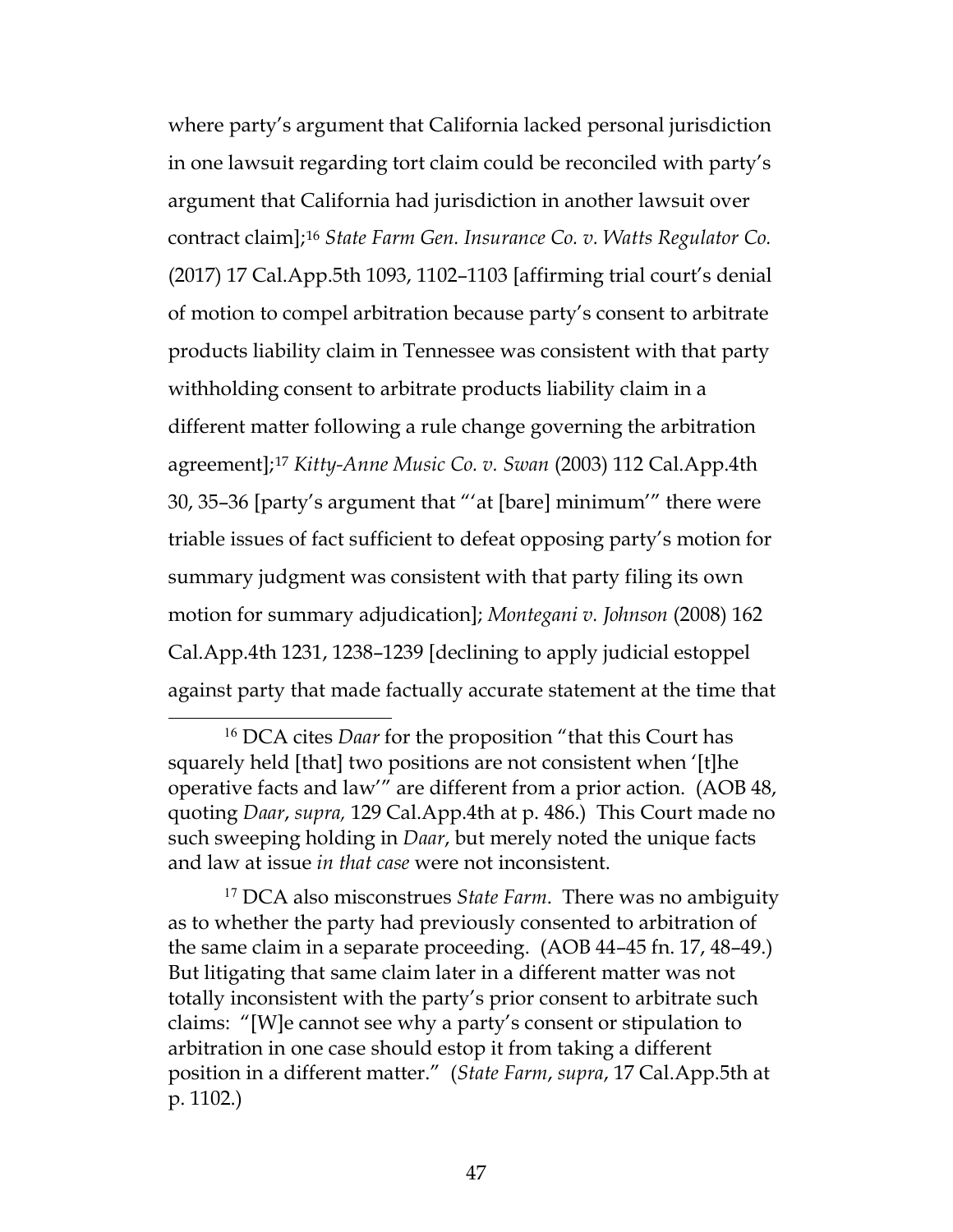<span id="page-47-3"></span>sibling was a trust beneficiary (albeit seemingly not to gain an advantage in the case), and trial court later concluded sibling was not a trust beneficiary because sibling violated no-contest clause]; *Prilliman v. United Air Lines, Inc.* (1997) 53 Cal.App.4th 935, 963 [reversing judicial estoppel applied on summary judgment where party's claims of disability when applying for disability benefits could be reconciled with party's subsequent claims under Fair Employment and Housing Act, alleging employer failed to reasonably accommodate their disability]; *Bell v. Wells Fargo Bank, N.A*. (1998) 62 Cal.App.4th 1382, 1388–1389 [same].)

<span id="page-47-2"></span><span id="page-47-1"></span><span id="page-47-0"></span>The meaning and import of a statement—especially one as unequivocal as DCA's—does not change simply because it is made in a different "context." For example, in *Levin v. Ligon* (2006) 140 Cal.App.4th 1456, the plaintiff was precluded from claiming a community property interest in his former spouse's assets under California law because the plaintiff had successfully settled a malpractice claim in England against his former counsel predicated on the representation that he had "'permanently lost [his] entitlement'" to those same assets. (*Id.* at pp. 1460–1462.) The plaintiff attempted to resist the application of judicial estoppel by asserting that his representation that he had lost his entitlement to the assets was implicitly limited by the statement's context to the specific claim he was asserting under English law. (*Id*. at p. 1479.) Rejecting the plaintiff's attempts to read caveats into his own unambiguous language, the court held that the two positions were totally irreconcilable. (*Id*. at p. 1482; see also *Nist v. Hall* (2018) 24 Cal.App.5th 40, 48–49 [affirming judgment and estopping renter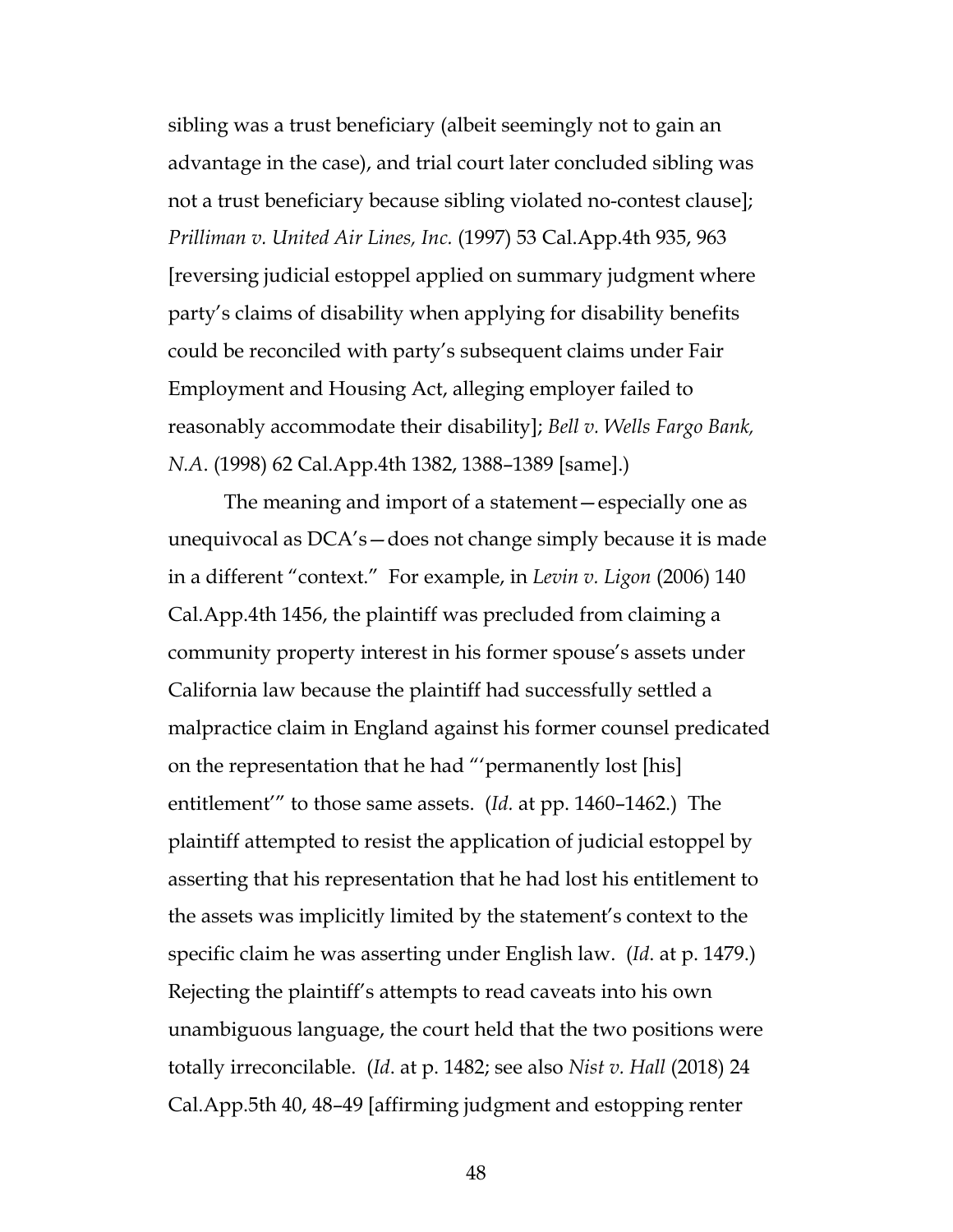<span id="page-48-0"></span>who previously argued statute applied to its rental facility agreement in litigation against facility's owner from later arguing statute did not apply to avoid statute's good-faith purchaser defense]; *Bucur, supra*, 244 Cal.App.4th at pp. 188–189 [affirming judgment on the pleadings and barring plaintiff's lawsuit for fraud and breach of contract where plaintiff previously agreed to arbitrate similar but distinct claims containing "essentially the same allegations"]. $)^{18}$  $)^{18}$  $)^{18}$ 

Finally, this Court can easily reject DCA's argument that its representations made "during the IRP could not have referred to causes of action and conduct that arose *after* that IRP concluded." (AOB 10, 39–41.) DCA's allegations before the IRP and in this lawsuit all stem from the same circumstance—ICANN's processing of DCA's .AFRICA application. DCA did not tell the Panel that it

<span id="page-48-2"></span><span id="page-48-1"></span> <sup>18</sup> DCA also misinterprets *Drain v. Betz Laboratories, Inc.* (1999) 69 Cal.App.4th 950. (See AOB 51.) There, contrary to DCA's suggestion, this Court did not rely on "context" prior to concluding the representations were totally inconsistent; rather, this Court affirmed the trial court's finding that an employee's representation that he was disabled from "performing all of his duties" and from "'any occupation'" was totally inconsistent with later litigation predicated on the argument that his employer should have accommodated his disability. (*Drain*, *supra*, 69 Cal.App.4th at pp. 957–959.) Additionally, contrary to DCA's assertion, *Drain* did not involve a former officer's Americans with Disabilities Act ("ADA") suit; that was *Jackson*. Even *Jackson*, however, does not support DCA's contention. There, the court concluded that "disability" may have different meanings in the context of the ADA and benefits programs, but also rightly found that the officer's unequivocal, logically inconsistent statements about the stress involved in being a safety officer could not be reconciled, regardless. (*Jackson, supra*, 60 Cal.App.4th at pp. 187–190.)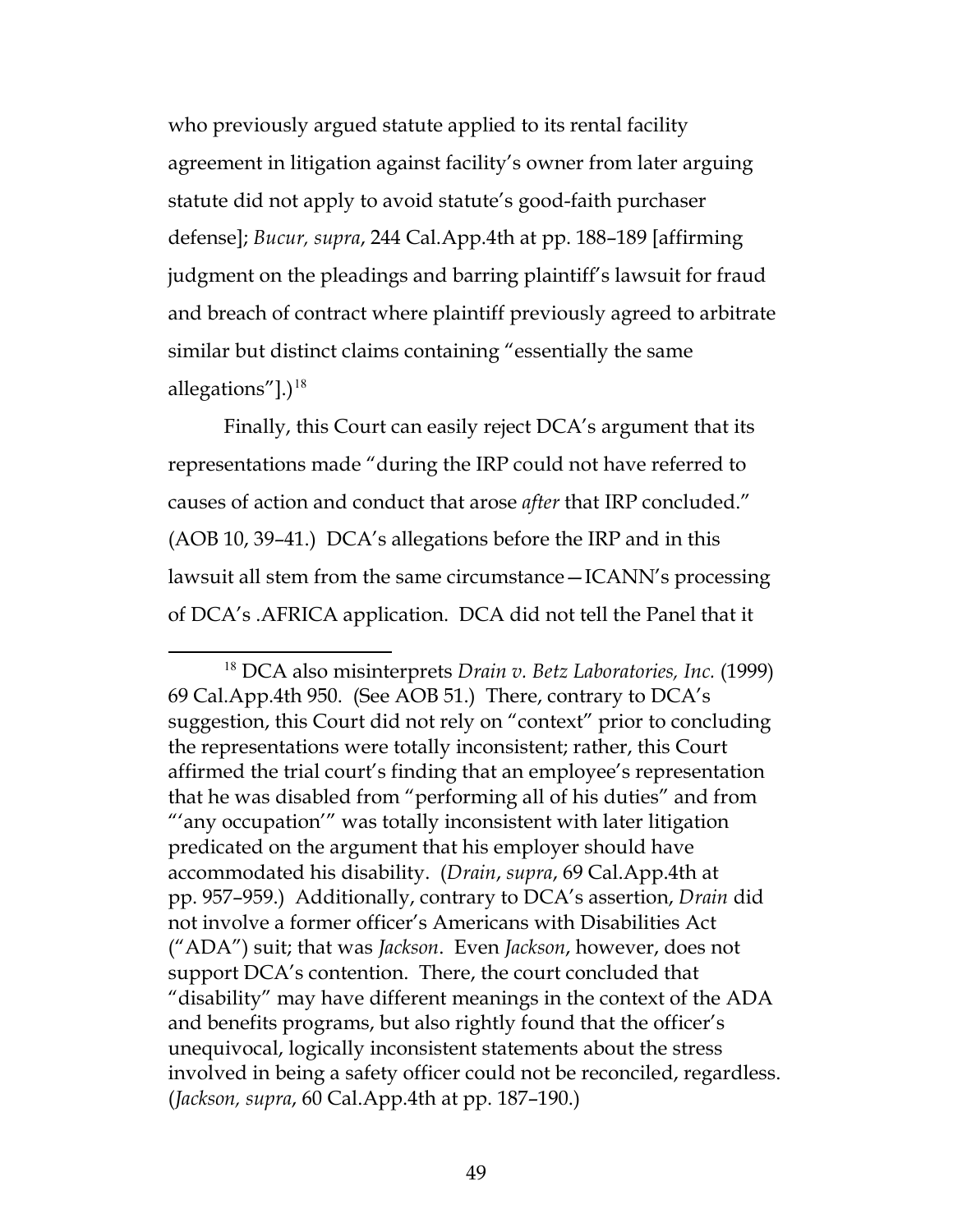could not sue ICANN over the claims asserted in the IRP but that DCA might be able to file a lawsuit over other claims it might have then or in the future. Moreover, most of DCA's allegations in the present suit mirror its claims in the IRP and relate to conduct that arose *prior* to the IRP. Thus, to put it in DCA's words, the "context" of both proceedings was the same.

#### <span id="page-49-2"></span>**C. To the Extent DCA's Representations Are Not Considered Factual, Judicial Estoppel Still Applies to Legal Positions.**

DCA argues for the first time on appeal that judicial estoppel applies "*only*" to purely factual positions, not legal ones. (AOB 52.) DCA failed to raise this argument before the trial court, and therefore waived it on appeal. (*In re Marriage of Nassimi* (2016) 3 Cal.App.5th 667, 695 ["As a general rule, theories not raised in the trial court cannot be asserted for the first time on appeal; appealing parties must adhere to the theory (or theories) on which their cases were tried."], internal quotation marks and citations omitted.) Accordingly, the discussion can end here. However, DCA also misstates the law.

<span id="page-49-1"></span><span id="page-49-0"></span>Some courts have observed that inconsistent positions for purposes of judicial estoppel are "generally" factual in nature. (*ABF Capital Corp. v. Berglass* (2005) 130 Cal.App.4th 825, 832; see also *Cal. Amplifier, Inc. v. RLI Insurance Co*. (2001) 94 Cal.App.4th 102, 118.) But DCA does not cite a single case, and ICANN is not aware of one, concluding that judicial estoppel *cannot* apply to legal arguments; rather, "[o]ur Supreme Court . . . did not reject the application of this doctrine simply because the inconsistent positions are legal rather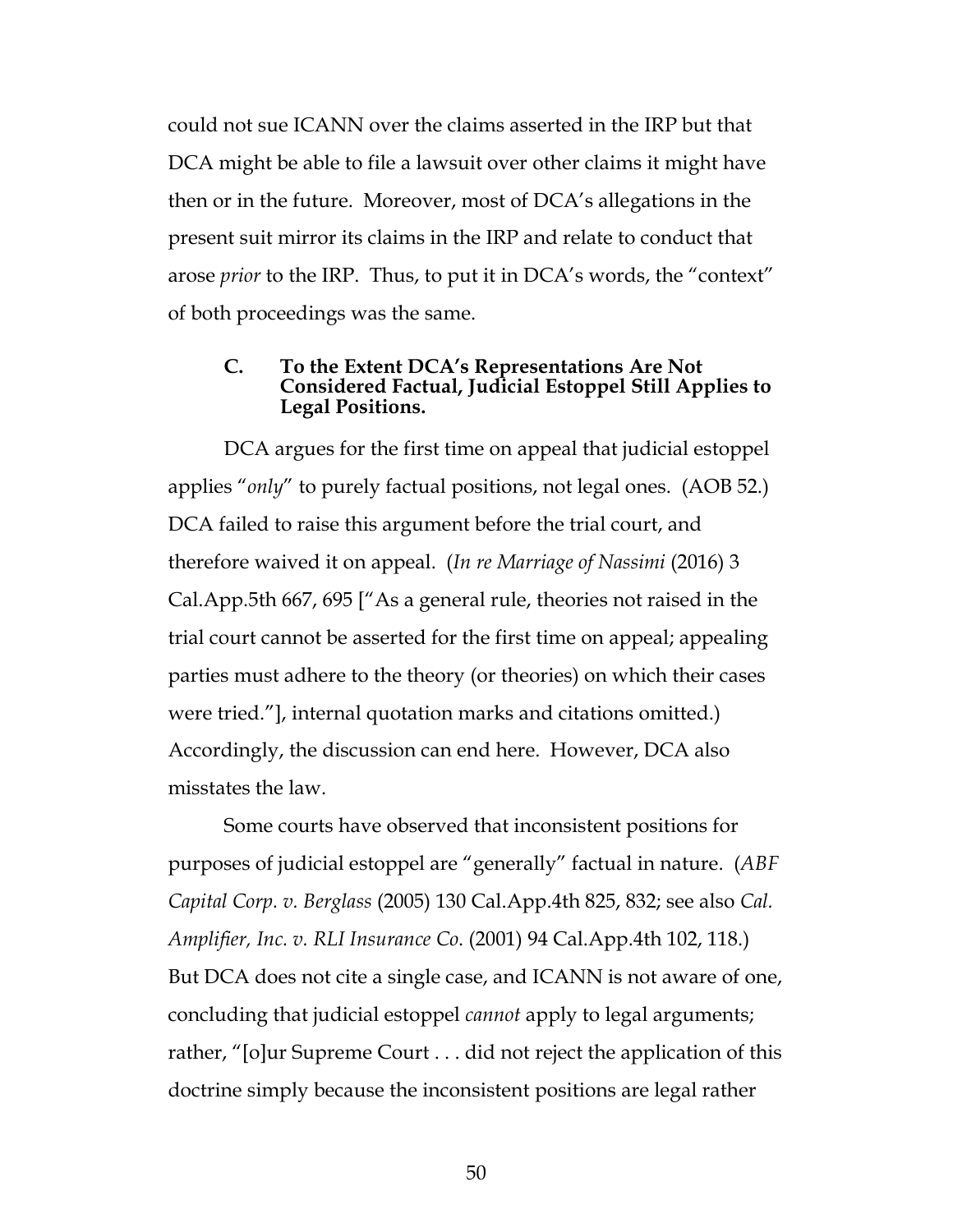than factual." (*Levin, supra,* 140 Cal.App.4th at p. 1468 [noting that although not directly considered by the California Supreme Court in *Aguilar,* the Court did not bar the application to legal inconsistencies]; *id.* at p. 1469 ["'The greater weight of federal authority . . . supports the position that judicial estoppel applies to a party's stated position, regardless of whether it is an expression of intention, a statement of fact, or a legal assertion.'"], quoting *Helfand v. Gerson* (9th Cir. 1997) 105 F.3d 530, 535.)

Indeed, whether a party's statements are factual or legal is not, and should not be, determinative, especially considering the equitable purpose of judicial estoppel—that is, to preclude litigants from "argu[ing] out of both sides of [their] mouth," whether it's "fabricat[ing] facts" *or* "rules of law." (*Owens*, *supra*, 220 Cal.App.4th at p. 121.)

Moreover, DCA's repeated representations that it could not sue ICANN reflected, at a minimum, DCA's *belief* on the issue, which *is* a factual matter. Thus, at best for DCA, its representations were *mixed* statements of fact and law. (See *Levin, supra,* 140 Cal.App.4th at p. 1481 ["[R]arely will the position involve a purely factual statement."].) Indeed, a position is "strictly legal" only when it has no application to the facts, which is not the case here.

<span id="page-50-0"></span>For example, in *California Amplifier*, upon which DCA relies (AOB 52), the court considered judicial estoppel in connection with a *strictly legal* argument as to whether a statute required a negligence showing—an issue that did not require consideration of any facts. (*Cal. Amplifier, supra*, 94 Cal.App.4th at pp. 117–118.) The party that had changed its position on the issue was not judicially estopped

51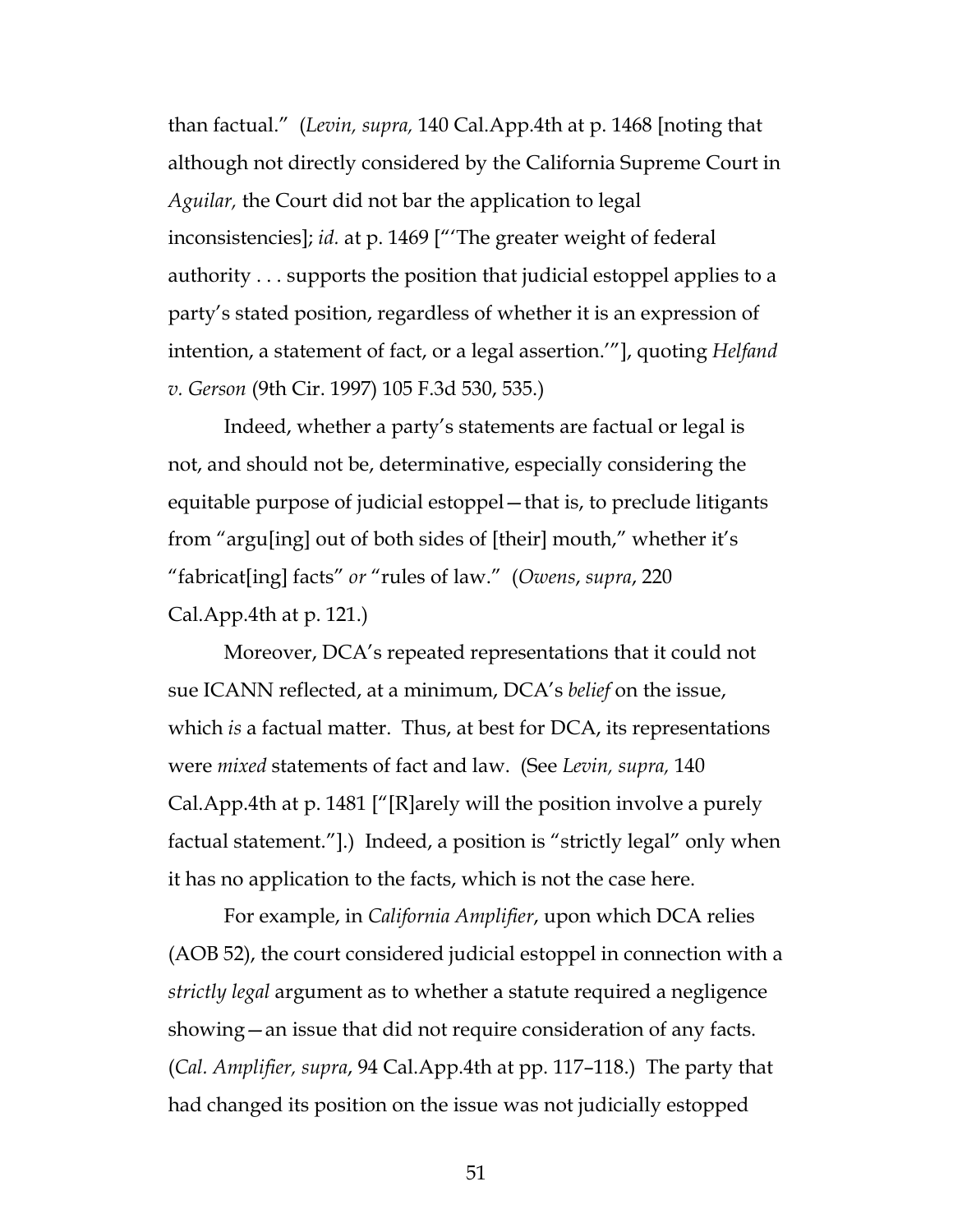from doing so because it had a reasonable litigation tactic that did not undermine the integrity of the judicial process *and* it had not been successful in asserting its position initially. (*Ibid.*)

<span id="page-51-0"></span>By comparison, in *Levin*, the plaintiff's statement was of a mixed legal and factual nature when he first argued he was entitled to damages because he had interest in certain assets. *(Levin, supra,*  140 Cal.App.4th at pp. 1481–1482 [contrasting from *California Amplifier*]*.)* After receiving compensation in the first proceeding based on his declaration that he had no interest in those assets, he later claimed that he never lost his interest in those very same assets. (*Ibid.*) The court considered these two mixed factual and legal positions to be totally inconsistent and ultimately affirmed the trial court's ruling applying judicial estoppel.<sup>[19](#page-51-3)</sup>

Thus, *even if* DCA's representations that it could not sue ICANN are considered mixed factual and legal representations, the trial court still properly concluded that judicial estoppel barred DCA's totally inconsistent positions on the matter.

<span id="page-51-3"></span><span id="page-51-2"></span><span id="page-51-1"></span> <sup>19</sup> Multiple courts have concluded similarly. (See, e.g., *Cal. Coastal Com. v. Tahmassebi* (1998) 69 Cal.App.4th 255, 259 [affirming grant of motion to enforce previously entered judgment and concluding landowner who waived right to litigate whether development permit exclusion applied and agreed to comply with state commission's order was estopped from later asserting that permit exclusion applied and he had no obligation to obey commission's orders]; *Blix*, *supra*, 191 Cal.App.4th at pp. 51–52 [affirming judicial estoppel applied to plaintiff that changed positions regarding enforceability of settlement agreement]; *Nist, supra,* 24 Cal.App.5th at pp. 48–49 [affirming trial court's judgment that appellant was estopped from changing its position regarding whether statute applied to self-storage rental agreement].)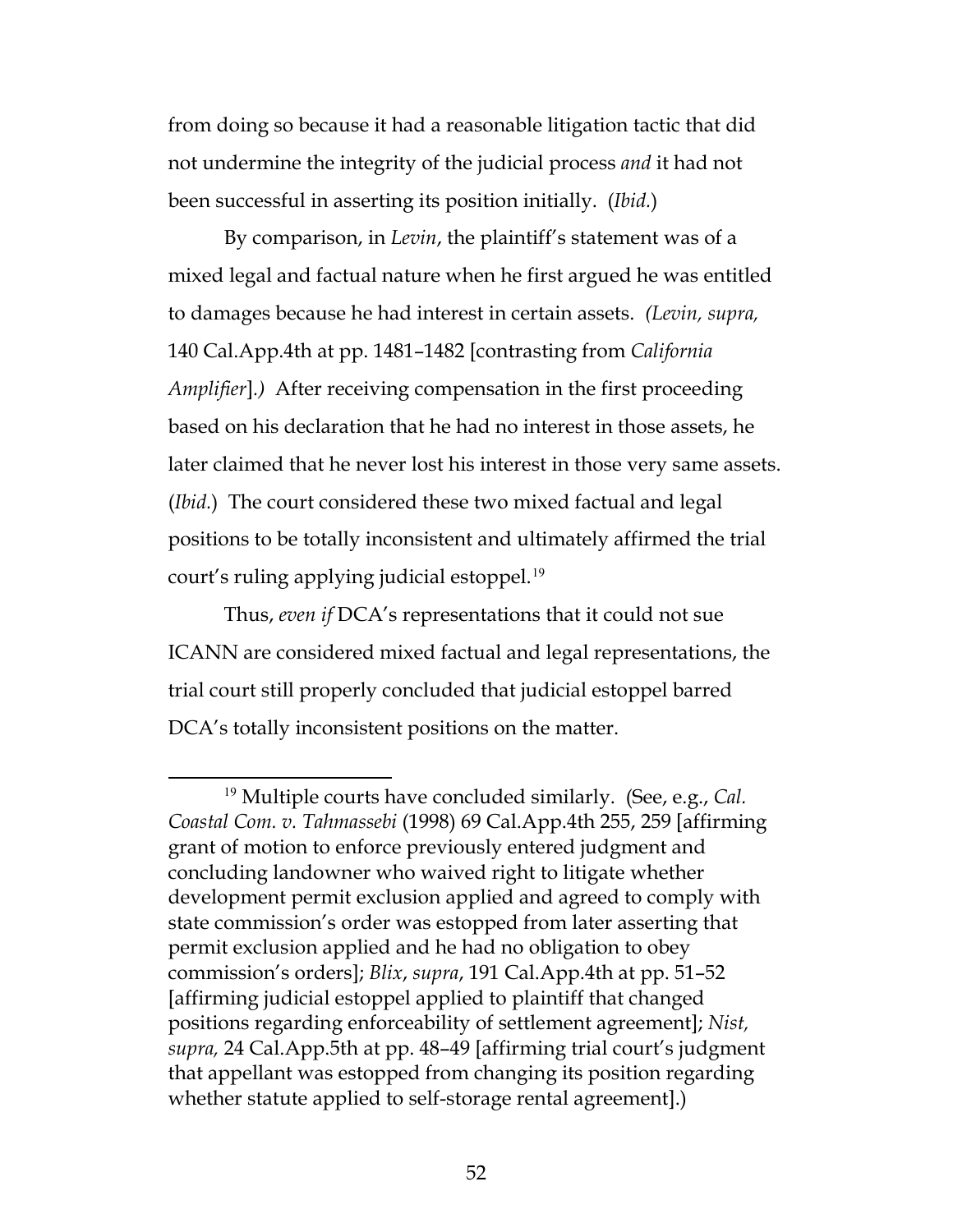#### **III. SUBSTANTIAL EVIDENCE SUPPORTED THE TRIAL COURT'S FINDING THAT THE IRP WAS A QUASI-JUDICIAL PROCEEDING (SECOND FACTOR).**

# <span id="page-52-2"></span>**A. The IRP Contained All the Hallmarks of a Quasi- Judicial Proceeding.**

For judicial estoppel to apply, the "prior inconsistent assertion need not be made in a court of law" (*Sneddon, supra,* 102 Cal.App.4th at p. 189), but can be made in any quasi-judicial proceeding (*Jackson*, *supra*, 60 Cal.App.4th at p. 183). To be sure, "[t]he truth is no less important to an [entity] acting in a quasi-judicial capacity than it is to a court of law." (*Milton H. Greene Archives, Inc. v. CMG Worldwide, Inc*. (C.D.Cal. 2008) 568 F.Supp.2d 1152, 1184, internal quotation marks and citation omitted, affd. (9th Cir. 2012) 692 F.3d 983, 998– 999.)

<span id="page-52-4"></span><span id="page-52-3"></span><span id="page-52-1"></span><span id="page-52-0"></span>Courts consider a variety of factors, or "hallmarks" of judicial proceedings, to determine whether a proceeding is quasi-judicial; the inquiry is not rigid, and courts consider differing combinations of factors. (See *Tri-Dam v. Schediwy* (E.D.Cal., Mar. 7, 2014, No. 1:11 cv-01141-AWI-MJS) 2014 WL 897337, at \*5–6 [finding proceeding was quasi-judicial where parties could call witnesses, witnesses testified under oath, and neutral party presided]; *Nada Pacific Corp v. Power Eng'g and Mfg., Ltd.* (N.D.Cal. 2014) 73 F.Supp.3d 1206, 1216– 1217 [analyzing whether parties submitted briefs, cited to evidence, responded to the others' arguments, and whether panel had ability to issue decision, to determine whether proceeding was quasijudicial]; *Westlake Community Hospital v. Superior Court* (1976) 17 Cal.3d 465, 471, 478, 483 [finding hospital procedure was quasijudicial where oral hearing was held before hospital's judicial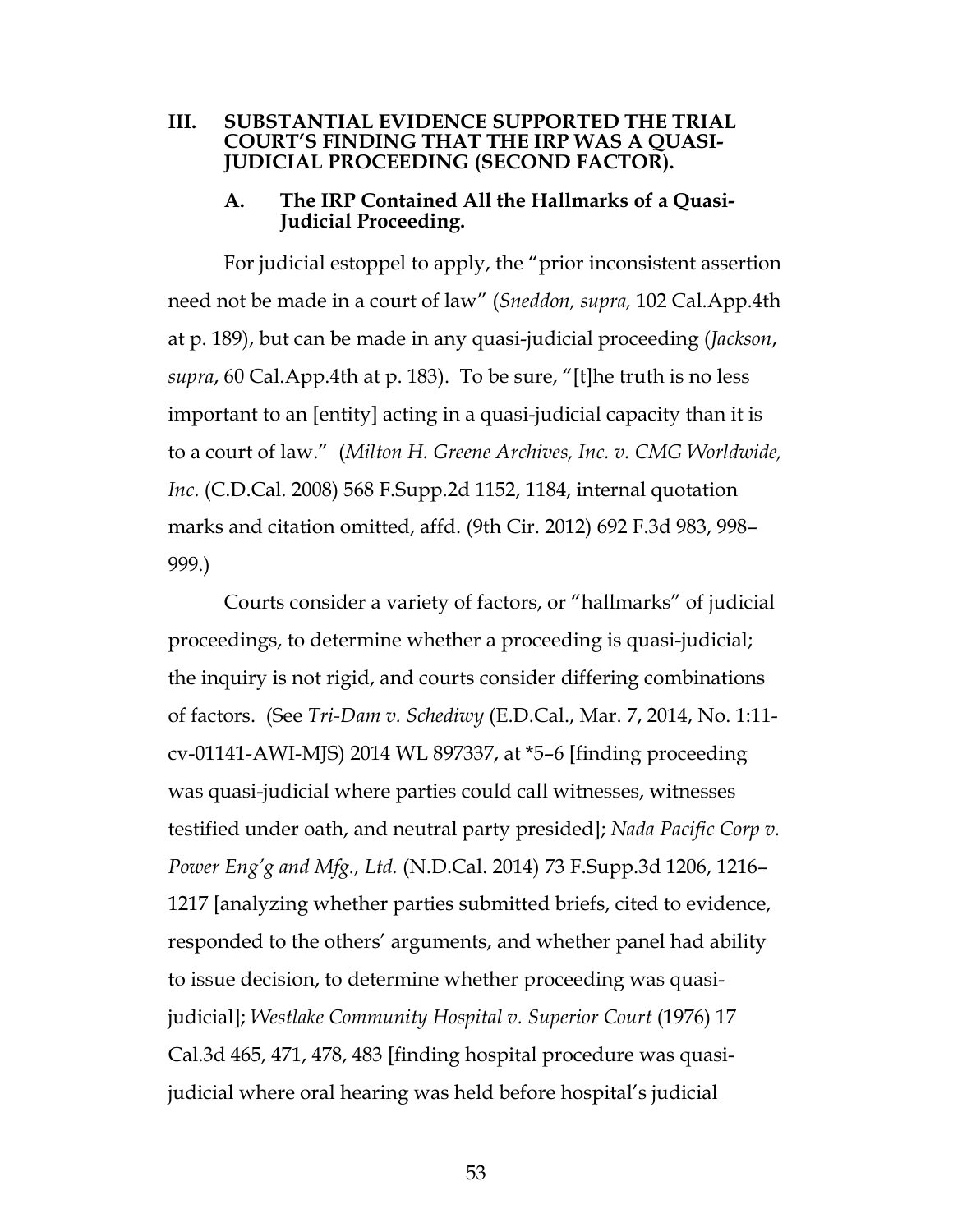<span id="page-53-0"></span>review committee, parties were represented by counsel, witnesses were called, documentary evidence was introduced, and proceeding was transcribed by certified reporters].) Notably, courts frequently acknowledge an organization's internal dispute resolution process as a quasi-judicial proceeding. (See, e.g., *Bray v. Internat. Molders and Allied Workers Union* (1984) 155 Cal.App.3d 608, 616 [trade union's grievance procedure prescribed by the International Union's constitution and defendant's bylaws].)

Here, substantial evidence supported the trial court's finding that the IRP was a quasi-judicial proceeding. The Panel was comprised of three well-respected jurists; the IRP was fiercely litigated over nearly a two-year period; the parties were represented by counsel; there were multiple rounds of briefing; the parties produced documents and witness statements to one another; the Panel conducted a live, two-day hearing during which three witnesses testified under oath and were cross-examined; and the Panel had the ability to make (and did make) decisions, including its decision that its declaration on the merits would be binding. (20CT4531; 3RT2189–2191; 19CT4264; 1AEX654; 2AEX822–823.)

<span id="page-53-1"></span>In fact, it was DCA that expressly (and repeatedly) argued that the Panel was authorized to issue "final and binding" decisions. (1AEX585; 4RT 3006 [DCA conceding to trial court that, upon DCA's request, the Panel adopted DCA's position that IRP procedure was binding]; cf*. Nada*, *supra*, 73 F.Supp.3d at p. 1217 [concluding commission's dispute resolution board was not quasi-judicial where it had no power to "make a decision" and "was limited to issuing a nonbinding (albeit written) recommendation that [the parties] could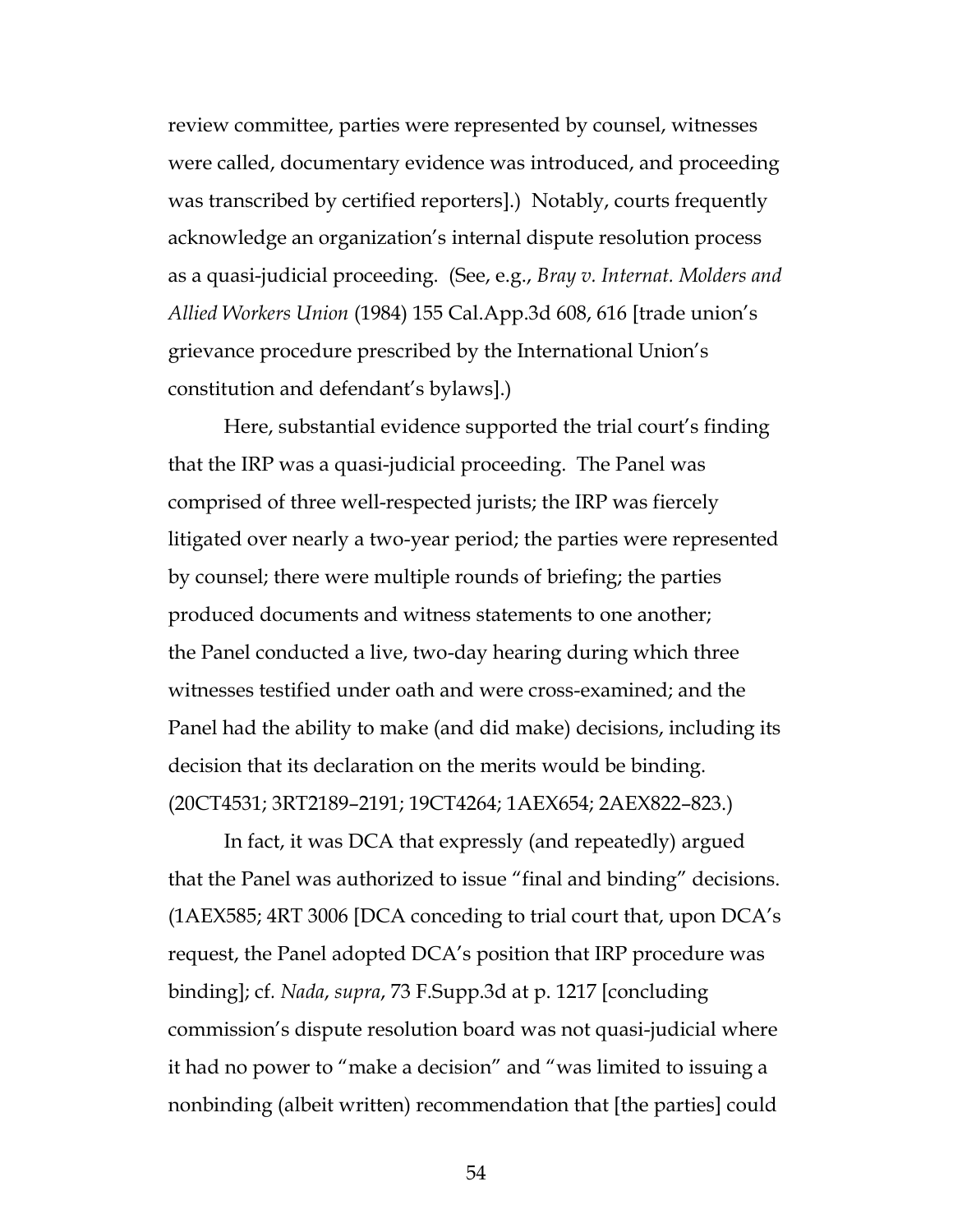<span id="page-54-0"></span>accept or reject"]; *Eaton v. Siemens* (E.D.Cal., May 23, 2007, No. CIV. S.-07-315 FCD KJM) 2007 WL 1500724, at \*5 [arbitration not quasijudicial where expressly limited to providing only advisory opinion].)

<span id="page-54-1"></span>As discussed above, one of DCA's primary arguments in the IRP was that the Panel's decision had to be binding *because* DCA could not sue ICANN. (1AEX585; 1AEX610–611 [DCA argued: "Where California courts have considered and upheld broad litigation waivers, the alternative to court litigation provided by the parties' contract is inevitably a binding dispute resolution mechanism. *Little v. Auto Stiegler, Inc*., 63 P.3d 979, 987 (Cal. 2003). [...] Thus, in order for this IRP not to be unconscionable, it must be binding."], additional citations omitted.) And although ICANN argued against DCA's position,<sup>[20](#page-54-2)</sup> the Panel agreed with DCA and ruled that it had the power to determine IRP procedure. Later, the Panel specifically held that its decisions on procedure and declaration on the merits were binding. (20CT4532; 1AEX654; 19CT4264; 2AEX822–823.)

DCA already has conceded (and cannot dispute) the quasijudicial nature of the IRP:

<span id="page-54-2"></span> $20$  Of course, ICANN's position on the matter is irrelevant here. As the trial court correctly noted, "Let's say there's a court proceeding and the Court makes—it's a judicial proceeding. The court makes an order, and one of the parties says, I don't view that as binding . . . I don't think that makes the Court's decision any less binding." (4RT3006.) Indeed, whether a proceeding is quasi-judicial is properly determined by looking at the actual characteristics of the proceeding, not the parties' arguments on the issue.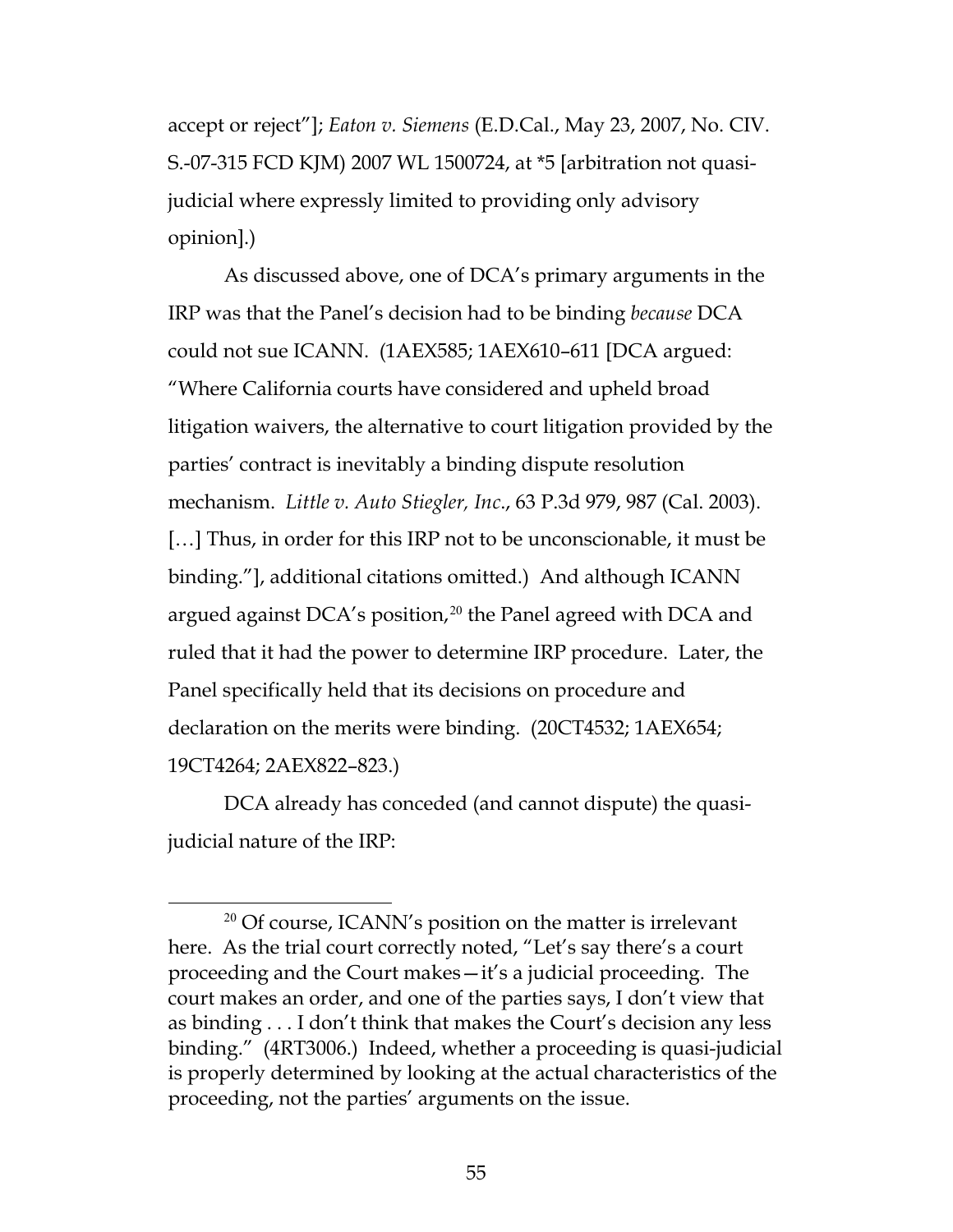Under California law and applicable federal law, this IRP qualifies as an arbitration. It has all the characteristics that California courts look to in order to determine whether a proceeding is an arbitration: 1) a third-party decision-maker; 2) a decision-maker selected by the parties; 3) a mechanism for assuring the neutrality of the decision-maker; 4) an opportunity for both parties to be heard; and 5) a binding decision.

(1AEX577–758; 19CT4260–4261; 1AEX577–578; see also 7SUPPCT1945–1946 [Ms. Bekele confirming that DCA compared IRP to arbitration]; 7SUPPCT1948 [Ms. Bekele confirming that DCA's lawyers took position that IRP was an arbitration in all but name].) California courts consistently hold that arbitrations are quasi-judicial proceedings. (See, e.g., *Moore v. Conliffe* (1994) 7 Cal.4th 634, 644– 645.)

<span id="page-55-5"></span><span id="page-55-2"></span>DCA argues that the IRP lacks judicial review, but judicial review is relevant only to res judicata and collateral estoppel, *not* judicial estoppel. Indeed, the four cases DCA cites for this argument all concern collateral estoppel or res judicata, *not* judicial estoppel. (AOB 54–56; *Vandenberg v. Superior Court* (1999) 21 Cal.4th 815, 829 [collateral estoppel]; *Imen v. Glassford* (1988) 201 Cal.App.3d 898, 906–907 [same]; *Wehrli v. County of Orange* (9th Cir. 1999) 175 F.3d 692, 694–695 [same]; *Lambert v. Andrews* (9th Cir. 2003) 79 F.App'x 983, 984–985 [res judicata].)<sup>[21](#page-55-7)</sup>

<span id="page-55-7"></span><span id="page-55-6"></span><span id="page-55-4"></span><span id="page-55-3"></span><span id="page-55-1"></span><span id="page-55-0"></span><sup>&</sup>lt;sup>21</sup> DCA's reliance upon three cases to which ICANN previously cited for a different issue is misplaced. (AOB 57–58, citing *Bray, supra,* 155 Cal.App.3d at pp. 612, 616; *Risam v. County of L.A.* (2002) 99 Cal.App.4th 412, 418; *Powers v. Northside Independent School Dist.* (W.D.Tex., Jan. 27, 2016, No. A-14-CA-1004-SS) 2016 WL 8788185, at \*2–3.) Specifically, in its post-trial briefing, and in Section III.B *infra*, ICANN cites to these cases to illustrate how courts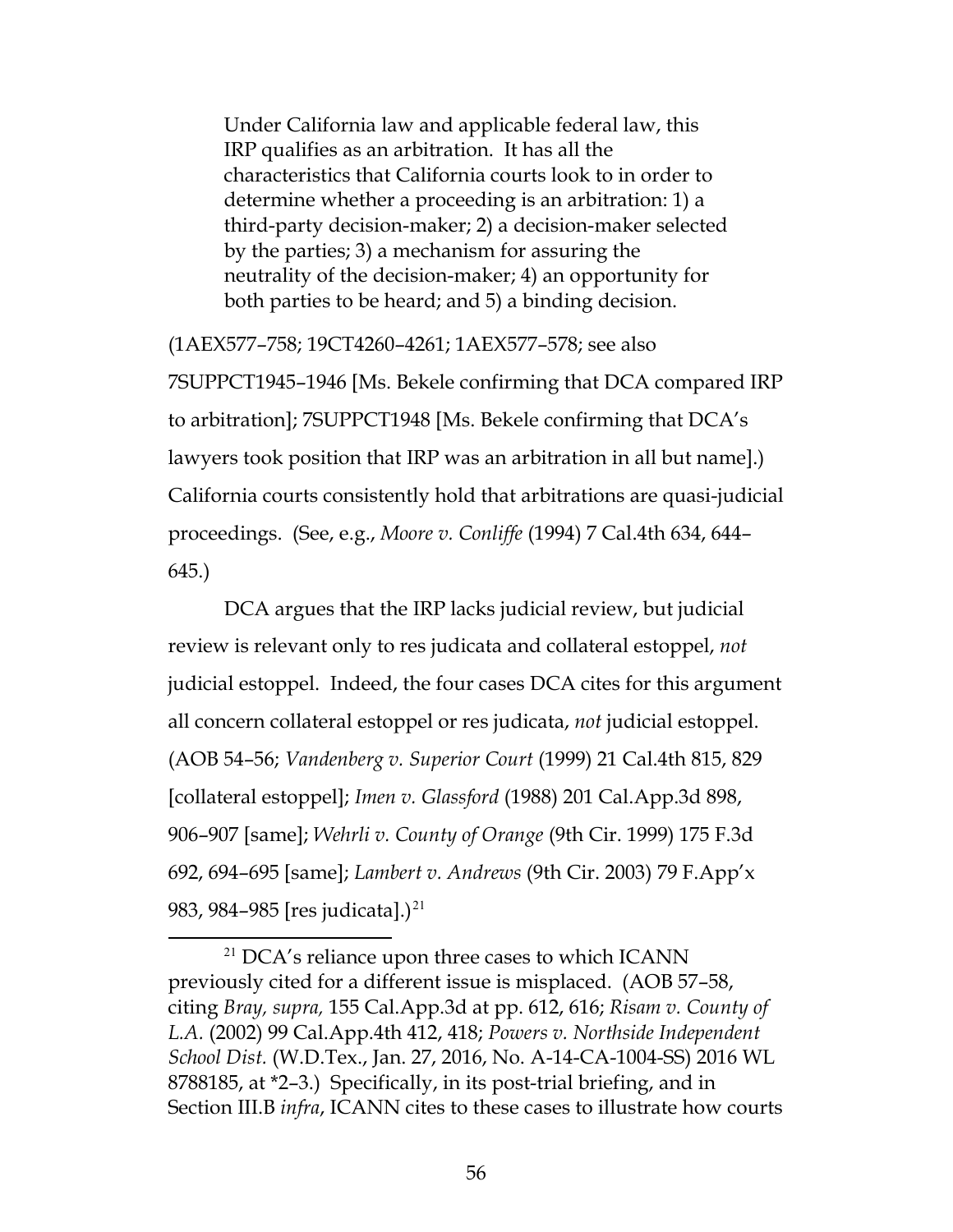<span id="page-56-0"></span>Collateral estoppel and res judicata concern the "finality of judgment on factual matters that were fully considered and decided[;] [j]udicial estoppel, on the other hand, prevents inconsistent positions whether or not they have been the subject of a final judgment*.*"(*Jackson*, *supra*, 60 Cal.App.4th at p. 182, internal quotation marks and citation omitted.) This distinction leads courts to inquire whether a prior forum provided an opportunity for judicial review *when applying collateral estoppel/res judicata* so as to ensure that the prior proceeding provided the parties a full and fair opportunity to litigate the issues to be foreclosed. (See, e.g., *Wehrli, supra*, 175 F.3d at p. 695 ["We agree, therefore, with the Third Circuit that 'the issue of a full and fair opportunity to litigate includes the possibility of a chain of appellate review.'"], citation omitted.) Judicial estoppel, however, is concerned with inconsistent positions across proceedings, not with the binding effect of findings upon conclusion of proceedings, thus rendering judicial review irrelevant to whether the IRP was a quasi-judicial proceeding for purposes of judicial estoppel.

 $\overline{a}$ 

commonly find an organization's dispute resolution process to be quasi-judicial, even where a vote may be required to effectuate that organization's action. (20CT4422.) But none of these cases draws any connection between the ability to seek judicial review and whether a proceeding is quasi-judicial, despite DCA's contrary suggestion.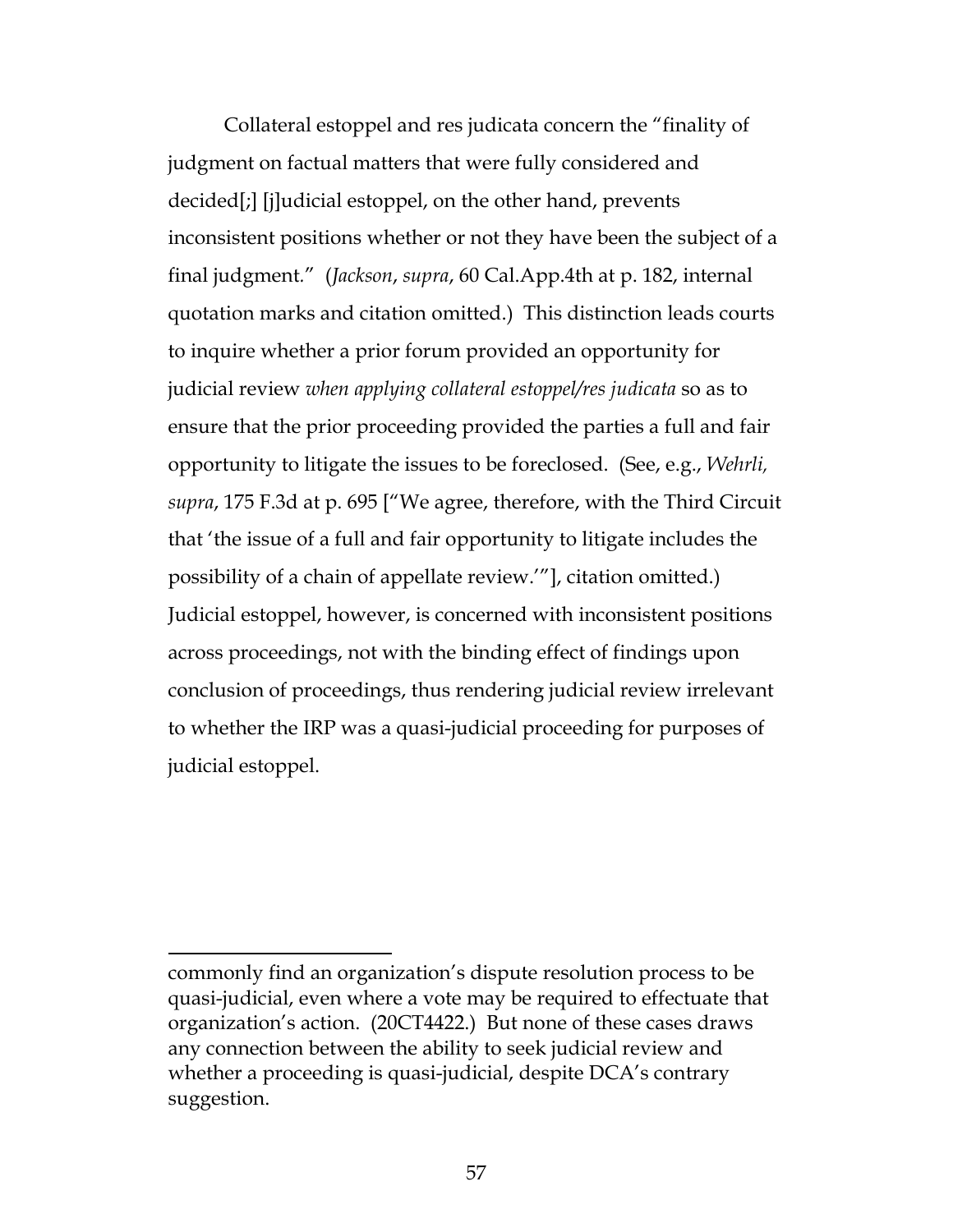#### **B. ICANN's Board Vote Following the IRP Did Not Undermine the IRP's Quasi-Judicial Nature.**

DCA's primary challenge to the quasi-judicial nature of the IRP is that ICANN "sabotaged any binding effect" of the IRP because the ICANN Board *voted* to implement the Panel's recommendations. (AOB 54–57.) DCA is wrong as a matter of fact and law.

First, there is no dispute that the Panel concluded it had binding authority when ruling on IRP procedure. ICANN could not alter that. (20CT4532; 1AEX654.) The Panel first exercised that authority by ruling in DCA's favor on a number of procedural issues—over ICANN's objections—based on DCA's representations that it could not sue ICANN in court. Each party proceeded in accordance with these rulings. (1AEX654; 3RT2211–2212, 2228, 2208, 2229–2230; see generally 2AEX890–1556; 19CT4260.)

Second, as the trial court found, the Panel declared that ICANN's conduct regarding DCA's application was inconsistent with ICANN's Articles or Bylaws, and the Panel's decision in this respect also was binding. (20CT4532; 2AEX878.) ICANN did not dispute the Panel's determination that its declaration on the merits was binding and, most importantly, never acted inconsistently with the Panel's declaration. (See generally 2AEX 1612–1619.)

Third*,* the fact that ICANN's Board voted to adopt the Panel's *recommendations* regarding ICANN's future actions is not unusual and does not undermine the IRP's quasi-judicial nature. Pursuant to the Bylaws, ICANN's Board is required to vote on actions taken by the organization. (See 3RT2171–2172; 2AEX787 [DCA characterizing

58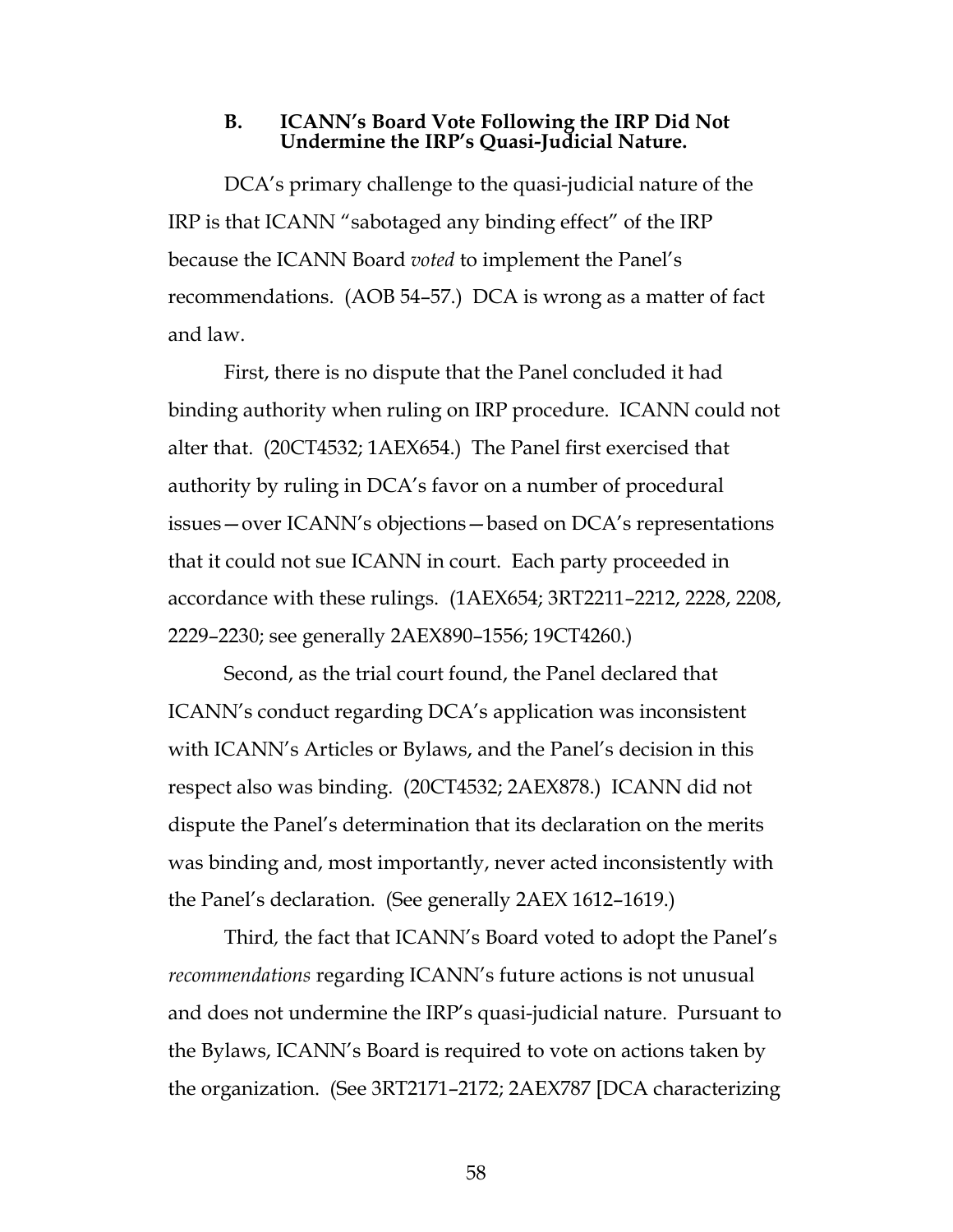Panel's guidance on ICANN's actions following declaration on the merits as "recommendations," thus implicitly recognizing ICANN Board would need to take action thereon]; 2AEX834.)

<span id="page-58-0"></span>As the trial court correctly found, the Board's actions neither undermined the IRP's declaration on the merits nor the IRP's quasijudicial nature. (4RT3007 [trial court stating, "Just because a party or because a party may have to—for example, an organization may have to get approval of the board to implement relief taken or measures taken to implement the court's order. I don't think that makes the order any less binding."]; *id.* [DCA's counsel concurring with trial court that regardless whether ICANN agreed with Panel that its declaration was binding, Panel determined that it was].) And the case law is consistent. (See, e.g., *Bray*, *supra*, 155 Cal.App.3d at p. 612 [trade union's grievance procedure was quasi-judicial notwithstanding that union's membership subsequently voted to approve recommended sanction]; *Risam, supra,* 99 Cal.App.4th at p. 418 [proceeding before civil service commission hearing officer was quasi-judicial notwithstanding that commission subsequently approved hearing officer's findings]; *Powers, supra,* 2016 WL 8788185, at \*2–3 [proceeding before education agency was quasijudicial notwithstanding that board subsequently adopted agency's findings and voted to terminate employees].)

<span id="page-58-2"></span>ICANN always has acknowledged that the Board would need to consider how to fashion an appropriate remedy following an IRP declaration that the Board violated its Articles or Bylaws. (5AEX2028–2029 [ICANN's letter addressing DCA's request that Panel make recommendations as to ICANN's course of action

<span id="page-58-1"></span>59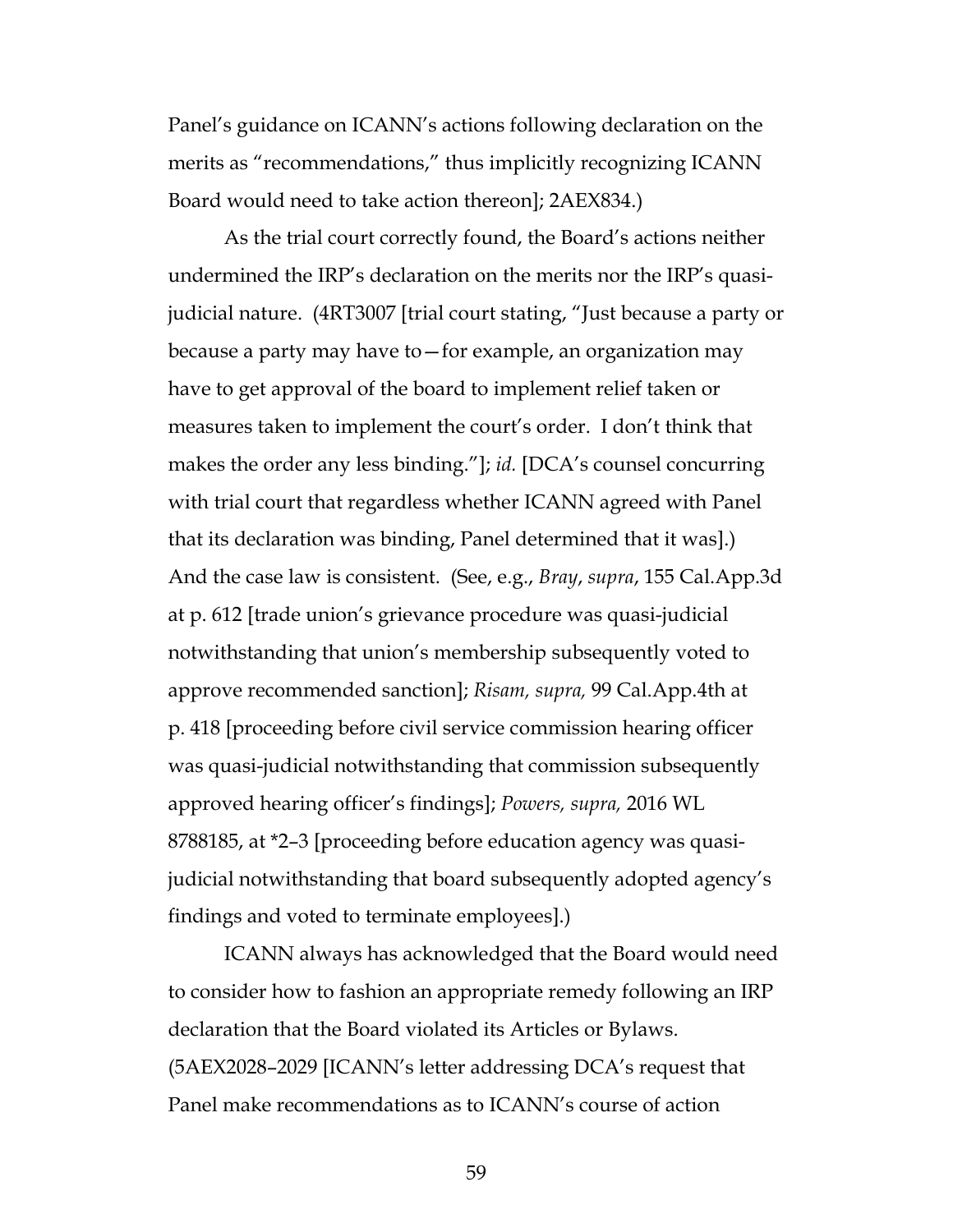following declaration on the merits]; see also 2AEX831–832; 2AEX 1612–1619.) That does not mean that ICANN treated the Panel's recommendations as "mere suggestions," as DCA contends. (AOB 28.) ICANN abided by the Panel's declaration on the merits and recommendations *in every respect*. (See 2AEX834; 4RT2710, 2769.) Thus, the trial court correctly concluded that the fact that a vote may be required to effectuate ICANN's organizational action does not undermine the quasi-judicial nature of the IRP proceeding that precipitated that vote. (20CT4532.)

#### **IV. SUBSTANTIAL EVIDENCE SUPPORTED THE TRIAL COURT'S CONCLUSION THAT DCA'S FIRST POSITION WAS NOT TAKEN AS A RESULT OF IGNORANCE, FRAUD, OR MISTAKE (FIFTH FACTOR).**

#### <span id="page-59-0"></span>**A. There Is No Evidence That DCA Took Its First Position as a Result of Ignorance, Fraud, or Mistake.**

The fifth factor of judicial estoppel is met where there is no evidence that the first position was taken "as a result of ignorance, fraud, or mistake." (*Blix, supra*, 191 Cal.App.4th at p. 51; *Bucur*, *supra*, 244 Cal.App.4th at p. 188 [applying judicial estoppel where "[a]ppellants made no showing that their stipulation to arbitrate, with the knowledge and consent of their former attorney, was the result of fraud, ignorance, or mistake"].)

Here, after hearing witness testimony—including the lengthy examination of DCA's CEO, Ms. Bekele—and weighing all the evidence, the trial court properly concluded that there was "no indication" that "DCA took the first position as a result of ignorance, fraud, or mistake." (20CT4535.) The trial court found that DCA's representations before the IRP were not "isolated or off-the-cuff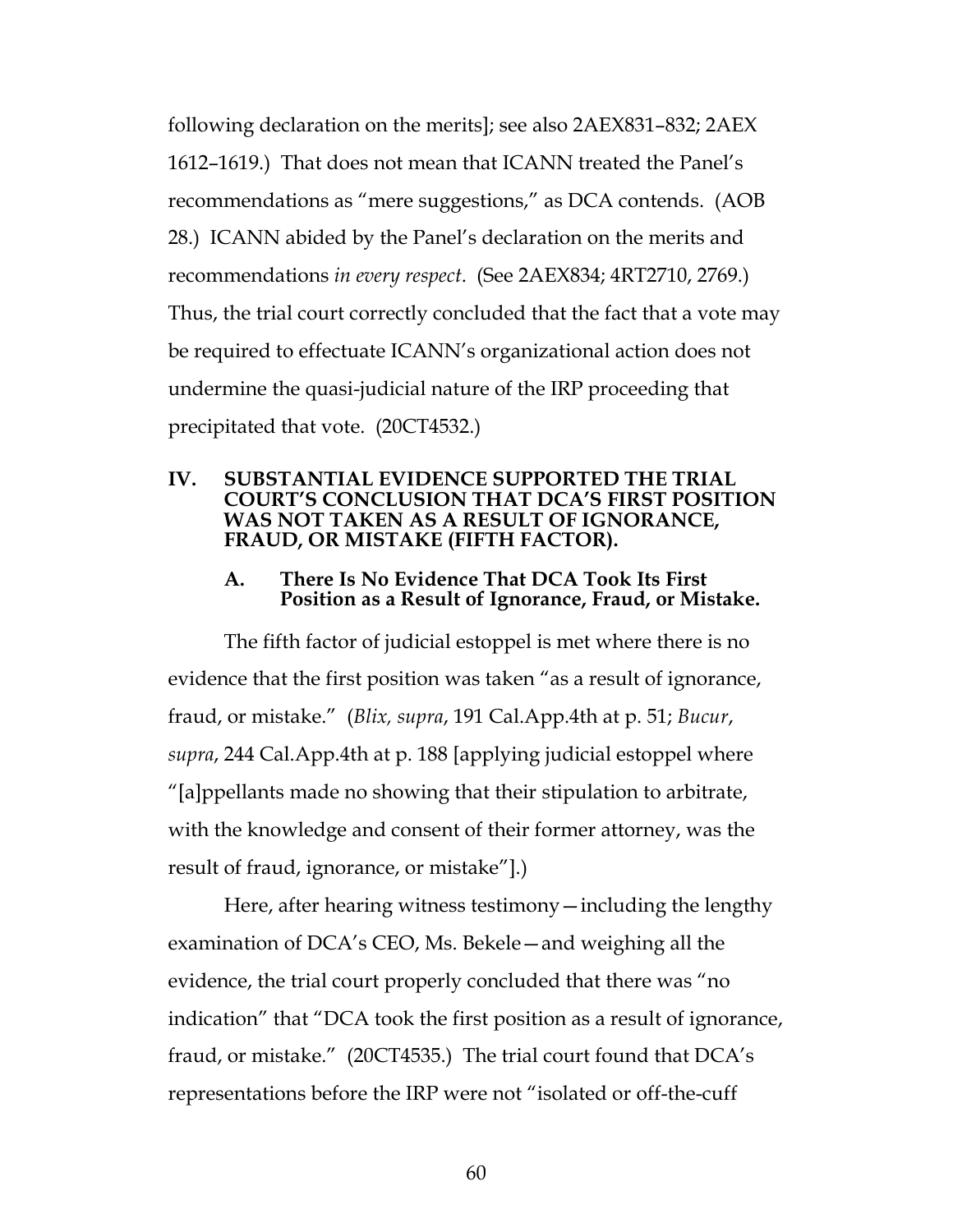<span id="page-60-1"></span>remark[s] by DCA or its attorneys made out of ignorance or mistake." (20CT4535.) Rather, the evidence established that DCA's "repeated statements" were taken "as a *consistent strategic position*  adopted by DCA to support its requests that the Panel rule in its favor on seven separate issues." (20CT4535*.*) Indeed, there is no evidence to support DCA's contrary suggestion that its position was taken as a result of a good-faith mistake or ignorance. (Cf. *Kelsey v. Waste Management of Alameda County* (1999) 76 Cal.App.4th 590, 599– 600 [drawing reasonable inferences on summary judgment in favor of plaintiff who merely failed to list his lawsuit as a claim in a bankruptcy proceeding]; *Cloud v. Northrop Grumman Corp.* (1998) 67 Cal.App.4th 995, 1017–1018 [concluding that failure to include lawsuit as a claim in bankruptcy proceeding where it was reasonable to omit it is an insignificant inconsistency].)

<span id="page-60-0"></span>DCA attempts to justify its repeated and unequivocal representations before the Panel by impugning ICANN's own conduct (AOB [22](#page-60-2)), albeit without a single evidentiary citation.<sup>22</sup> In any event, ICANN's conduct is irrelevant for purposes of judicial estoppel. It was DCA, not ICANN, that "was the planner or originator of [its] own inconsistent positions and deliberately attempted to take advantage of these inconsistent positions." (*Levin, supra*, 140 Cal.App.4th at p. 1484.)

<span id="page-60-2"></span> <sup>22</sup> To be clear, ICANN did *not* attempt to "nullify the IRP process" or "railroad a result"; ICANN's arguments regarding procedure were based on its Bylaws and the Guidebook. Ultimately, the Panel concluded it had the power to issue its own binding decisions, and it ruled in DCA's favor.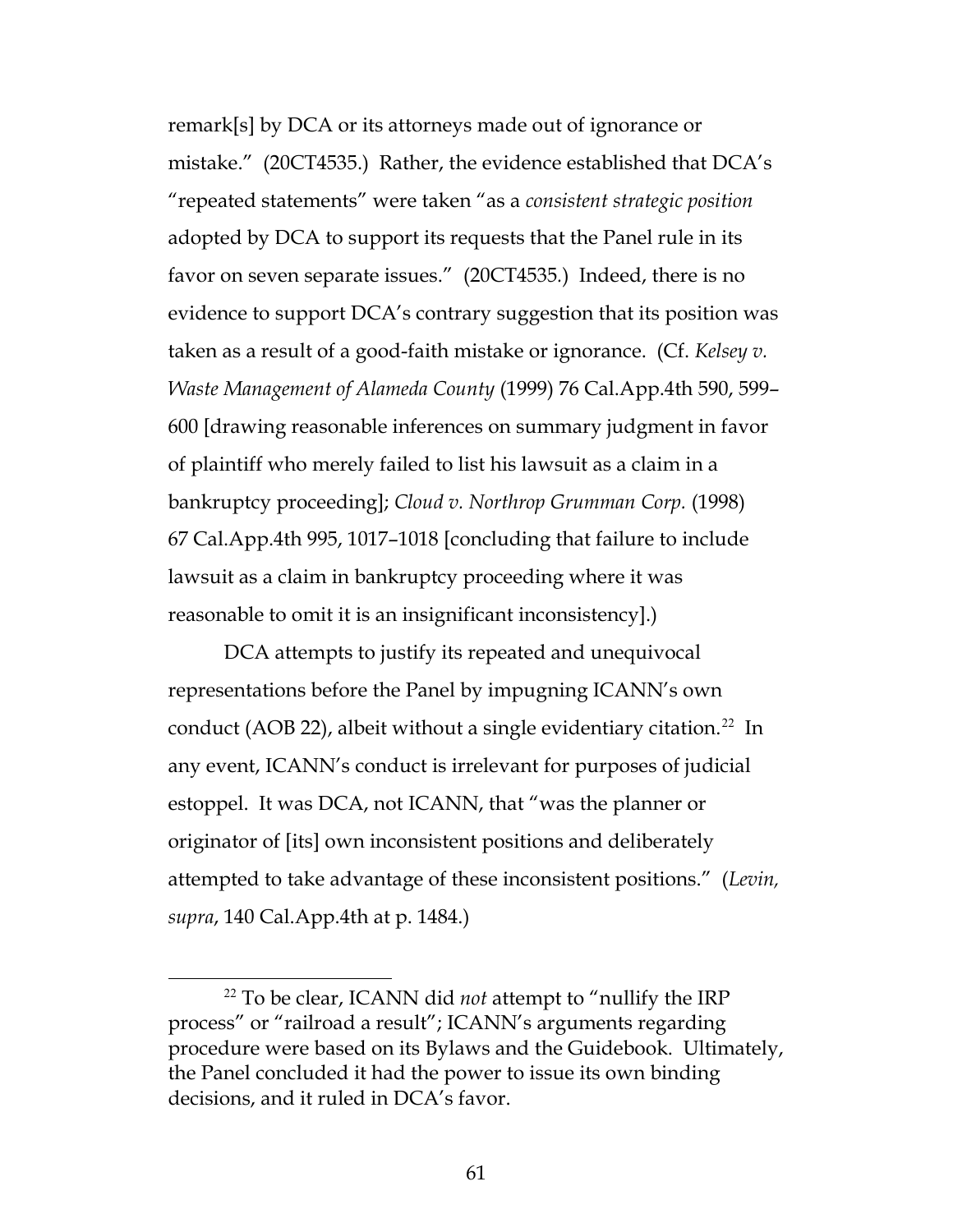The trial court also rightly rejected DCA's argument that DCA was "ignorant or mistaken as to the scope of the litigation waiver" because the evidence confirmed that Ms. Bekele was represented by counsel at the IRP, and fully understood the import of the Covenant before she submitted DCA's application for .AFRICA to ICANN. (See 20CT4535 ["[F]or purposes of judicial estoppel 'ignorance of the law is no excuse,' particularly where, as here, [the declarant] was represented by counsel."], quoting *Carr v. Beverly Health Care & Rehab. Servs., Inc.* (N.D. Cal. Nov. 5, 2013) No. C-12-2980 EMC, 2013 WL 5946364, at \*6; 20CT4535 ["'[T]he law is clear that legal advice and ignorance of the law are not defenses to judicial estoppel.'"], quoting *Galin v. IRS* (D. Conn. 2008) 563 F.Supp. 2d 332; 341; see also 20CT4535 [trial court referencing evidence of Ms. Bekele's 2009 public comment regarding the Covenant's enforceability].) Additionally, the trial court correctly concluded that whether DCA was unaware that a subsequent court might find the Covenant unenforceable as to certain types of claims was irrelevant: "DCA did not need to be correct that the Covenant barred lawsuits against ICANN in order for it to be estopped from taking an opposite position at a later date." (20CT4535–4536, citing *Blix, supra*, 191 Cal.App.4th at pp. 49–51 [estopping plaintiff from denying enforceability of agreement that might otherwise be unenforceable].)

#### **B. ICANN Did Not Have the Burden to Show That DCA Acted in Bad Faith for the Fifth Factor to Be Satisfied.**

DCA attempts to misrepresent the standard under the fifth factor of judicial estoppel by arguing that ICANN needed to prove, and the trial court needed to find, that DCA acted in bad faith or

62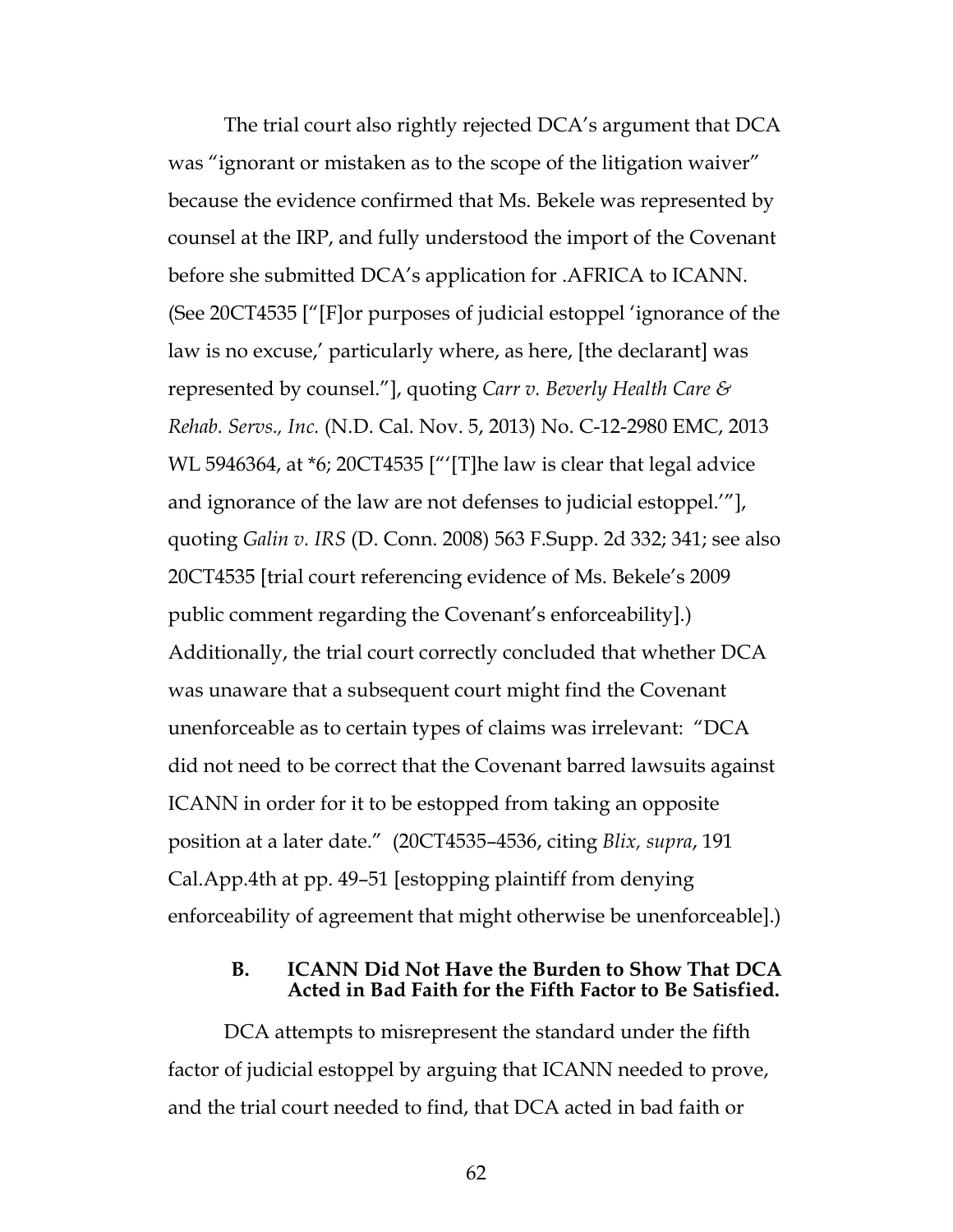<span id="page-62-0"></span>engaged in intentional wrongdoing. (AOB 61.) The fifth factor neither requires such a finding nor imposes on ICANN the burden of affirmatively proving DCA's bad faith or intentional wrongdoing.<sup>[23](#page-62-2)</sup> In fact, this Court has expressly held the opposite: "Regardless of whether the motive was pure or the effects of the falsehood inconsequential, we must expect honesty and frankness in all judicial and administrative proceedings from parties that choose to bring lawsuits in our courts." (*Internat. Engine Parts, Inc. v. Feddersen and Co.* (1998) 64 Cal.App.4th 345, 354.) Indeed, a party deliberately taking inconsistent positions is the definition of wrongdoing for purposes of judicial estoppel. (*Levin, supra*, 140 Cal.App.4th at p. 1483 ["Wrongdoing for the purposes of judicial estoppel results when the party deliberately takes inconsistent positions."].) There need not be any finding of bad faith or intentional wrongdoing by DCA for judicial estoppel to apply. DCA's deliberately inconsistent positions are sufficient.

<span id="page-62-2"></span><span id="page-62-1"></span> <sup>23</sup> DCA only cites to *Lee v. West Kern Water District* (2016) 5 Cal.App.5th 606, which is distinguishable. (AOB 61.) There, defendants argued that, because plaintiff stipulated in workers' compensation proceedings that her injury arose from her employment, she was estopped from asserting differently before the trial court. (*Lee*, *supra*, 5 Cal.App.5th at pp. 630–631.) The court affirmed the trial court's decision to not estop plaintiff where her employer had urged her to seek medical treatment and asked her to complete a form containing a boilerplate stipulation that her injury arose from her employment. (*Ibid.*) The court found these facts hardly showed she intended to deceive the court or take unfair advantage of her opponents. (*Id*. at p. 631.) Thus, *Lee* did not alter the fifth factor or raise ICANN's burden.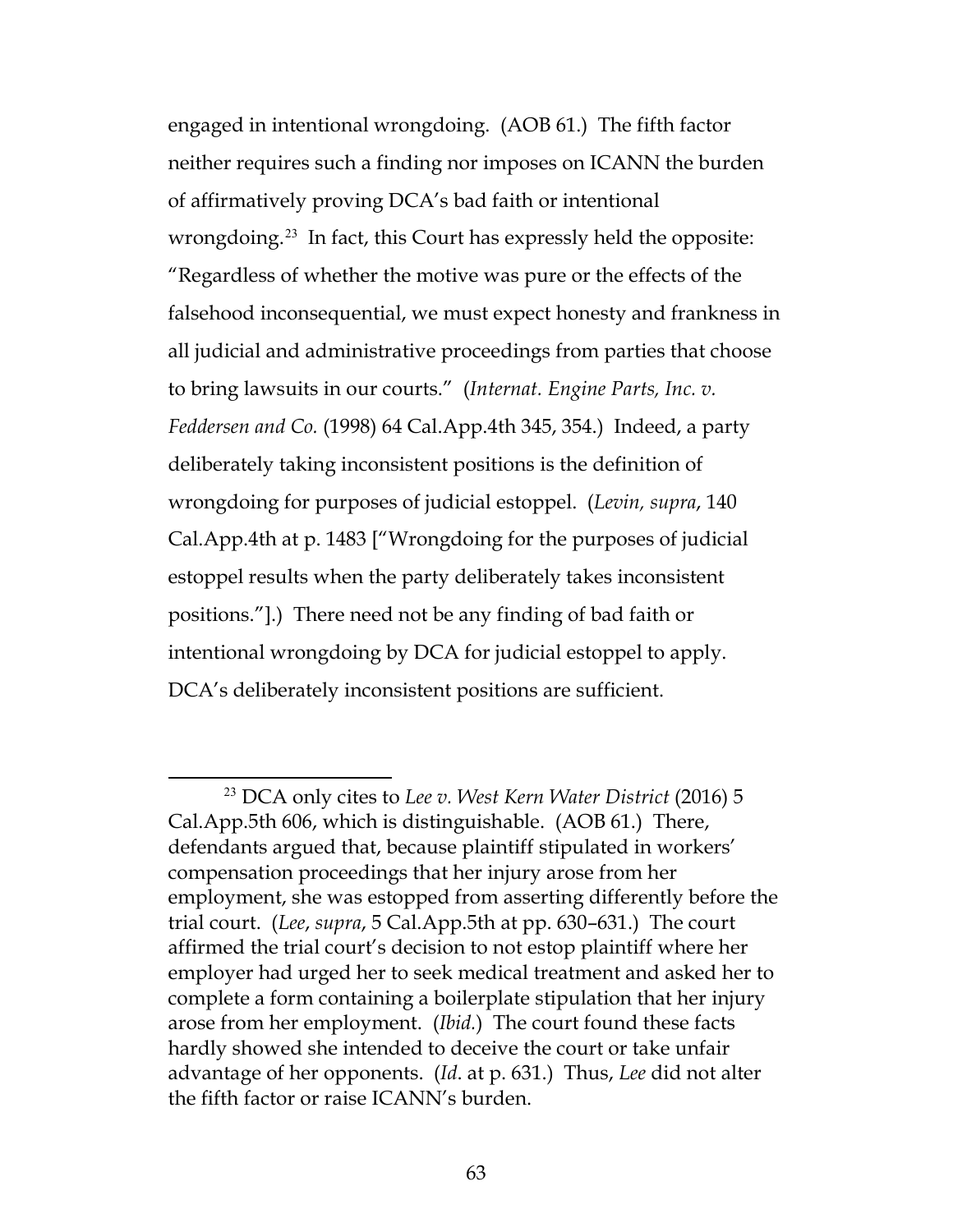#### **V. THE TRIAL COURT PROPERLY EXERCISED ITS DISCRETION IN CONCLUDING THAT A "MISCARRIAGE OF JUSTICE" WOULD RESULT IF JUDICIAL ESTOPPEL DID** *NOT* **BAR DCA'S LAWSUIT.**

Judicial estoppel is an equitable doctrine; even if the all factors are satisfied, whether to apply the doctrine is a matter within the discretion of the trial court. (*Owens*, *supra*, 220 Cal.App.4th at p. 121.) DCA incorrectly argues that the trial court somehow missed this step, but the trial court presided over a three-day bench trial, heard witness testimony, weighed the evidence, considered multiple rounds of briefing and arguments, and issued an eleven-page statement of decision. (20CT4522–4537; 4RT3003 [trial court: "I really did give the evidence and the arguments of counsel and the closing argument briefs a great deal of consideration."]; 4RT3004 [trial court: "I spent a lot of time writing the tentative decision. It's 11 pages. I put a lot of thought into it."].)

As detailed above, the trial court findings as to each factor were supported by substantial evidence. And it was well within the trial court's discretion to then balance the equities and conclude that DCA's actions presented "*egregious* circumstances that would result in a miscarriage of justice if the court does not apply the doctrine of judicial estoppel to bar DCA from taking the second position in this lawsuit." (20CT4536.)

The trial court found that DCA "repeated[ly]," "strategic[ally]" and "consistent[ly]" argued to the Panel that it could not sue ICANN in court for "anything," doing so to gain advantages in the IRP. (20CT4535.) When that position was no longer beneficial, DCA "changed its tune" (*Owens, supra*, 220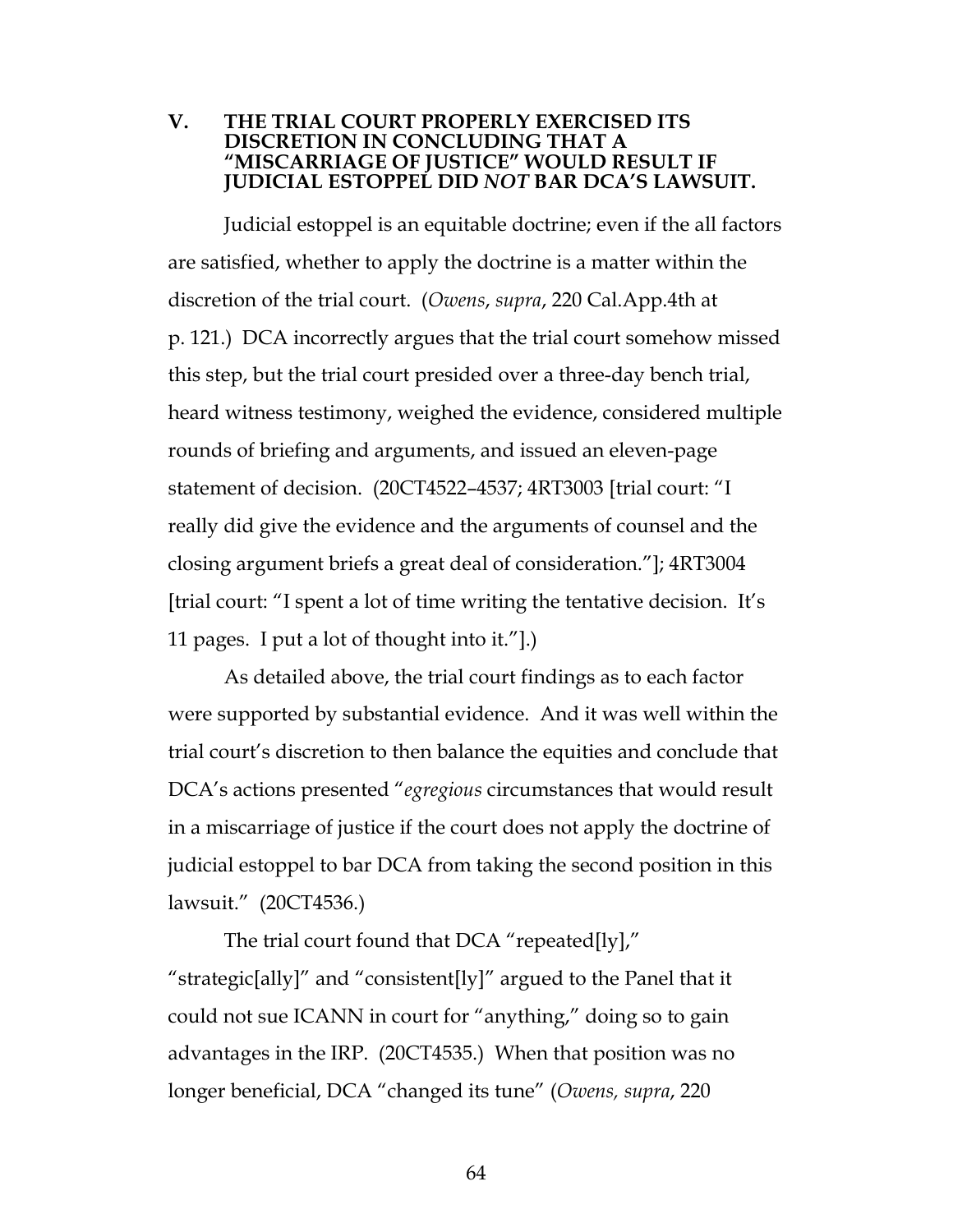Cal.App.4th at p. 122) and sued ICANN. As *Levin* teaches, deliberately taking inconsistent positions is the very definition of wrongdoing for the purposes of judicial estoppel. (*Levin, supra*, 140 Cal.App.4th at p. 1483.) The truth is that DCA had *not* "been up front" about its representations and successes in the IRP, which continues to be true in this appeal.

DCA cites no authority for its argument that the trial court must provide some separate and distinct analysis balancing the equities. Rather, in weighing the five *Jackson* factors, courts implicitly conduct that balancing analysis, which is precisely what the trial court did here. (20CT4528–4536 [finding Panel adopted DCA's position that the Covenant precluded a lawsuit in ruling in DCA's favor on multiple issues, and finding DCA's prior representations were totally inconsistent and mutually exclusive with DCA's lawsuit]; cf. AOB 66.) The trial court was well within its discretion to apply judicial estoppel to bar DCA's lawsuit, and the trial court's judgment should be affirmed.

#### **VI. THE TRIAL COURT'S COST AWARD SHOULD BE AFFIRMED.**

DCA's separate appeal of the trial court's cost award to ICANN as the prevailing party is premised entirely on DCA's appeal of the judicial estoppel ruling; DCA does not otherwise challenge any specific elements of the cost award. (AOB 67.) Inasmuch as the trial court's judgment in favor of ICANN should be affirmed for all the reasons discussed above, the trial court's cost award also should be affirmed.

65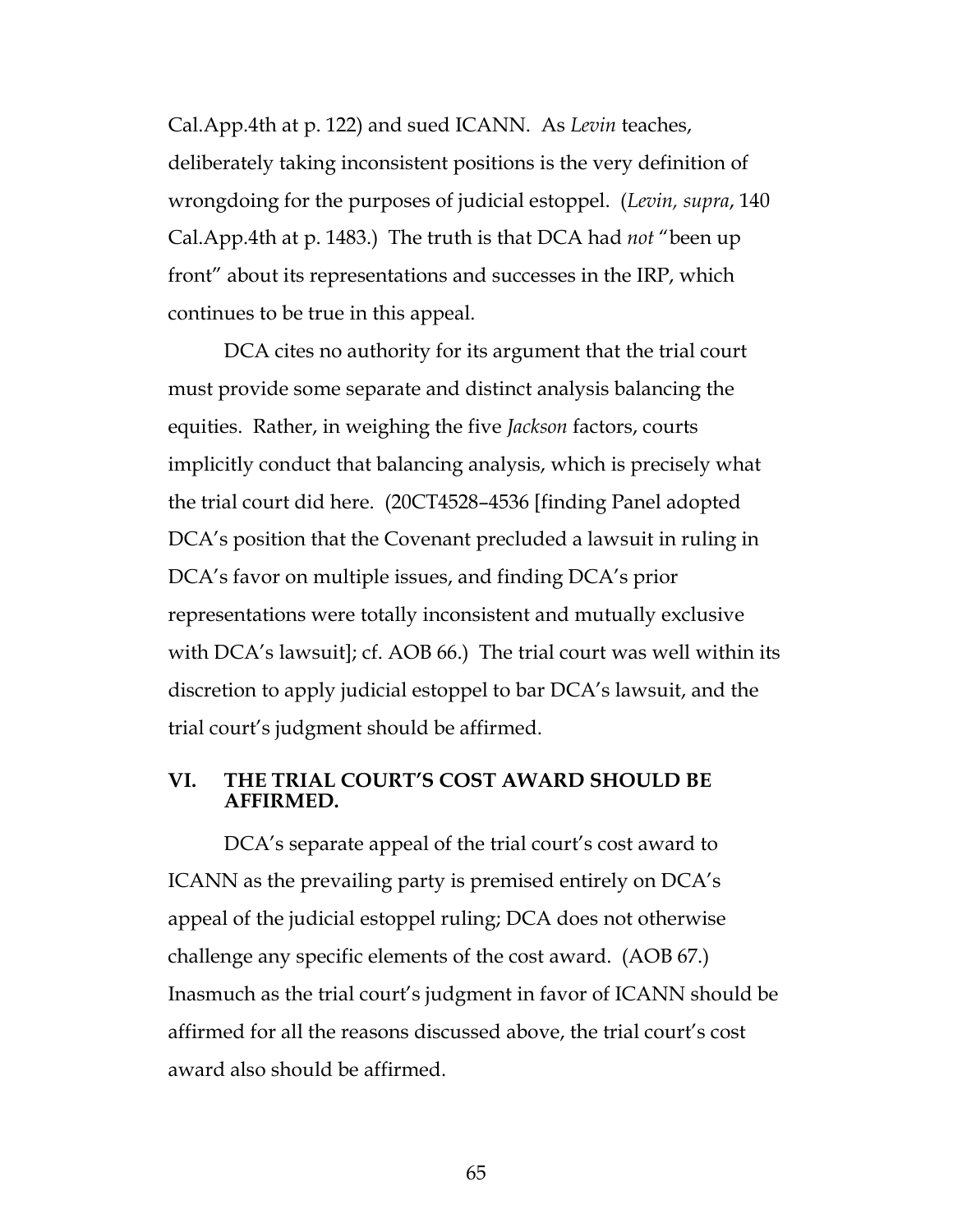### **CONCLUSION**

For the foregoing reasons, the trial court's judgment in favor of ICANN and the cost award should be affirmed.

Dated: March 3, 2021 Respectfully submitted,

JONES DAY

By: */s/ Jeffrey A. LeVee*

Jeffrey A. LeVee

*Attorney for Respondent* INTERNET CORPORATION FOR ASSIGNED NAMES AND **NUMBERS**